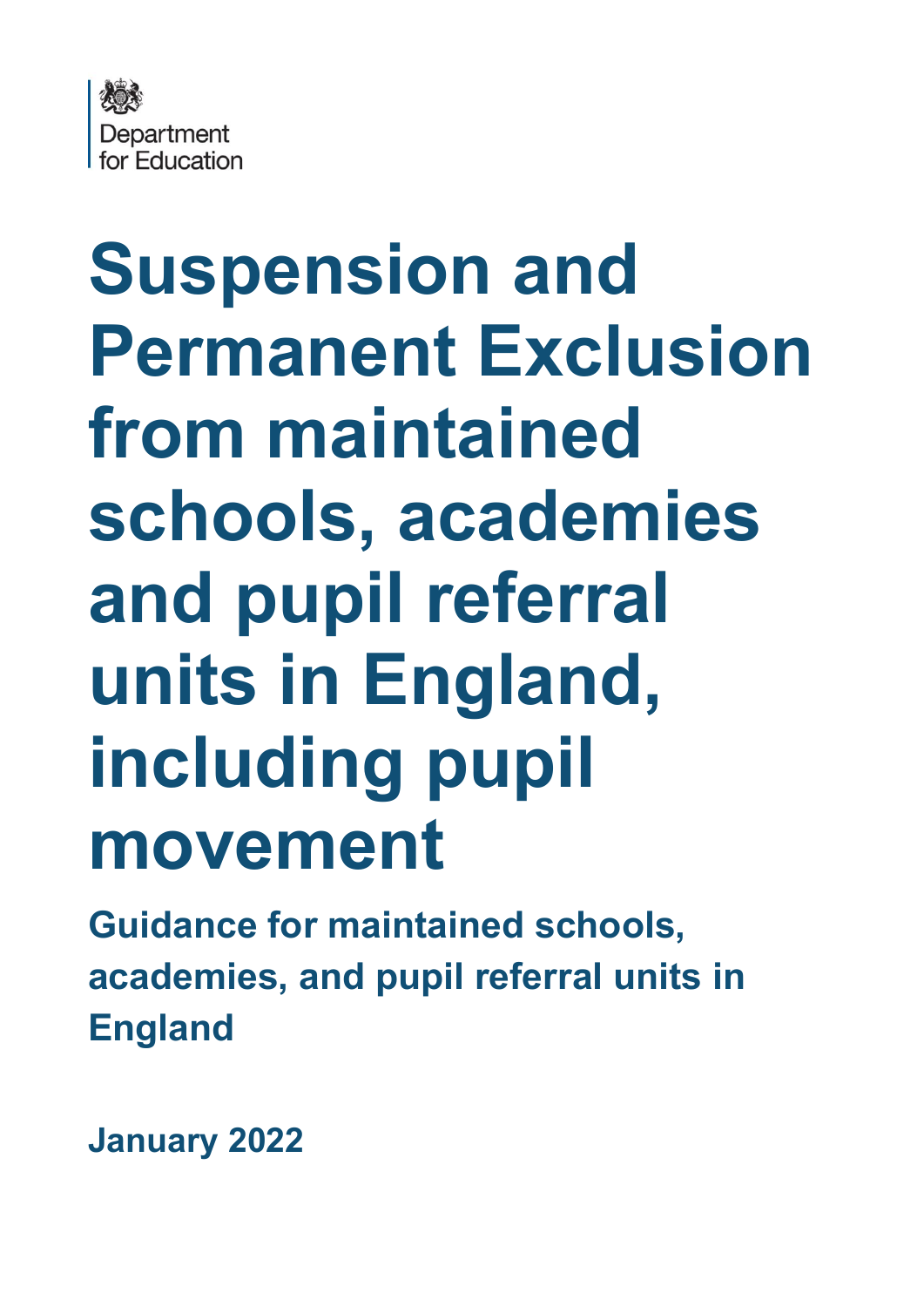# <span id="page-1-0"></span>**Contents**

| Contents                                                                                                                                                                         | $\overline{2}$ |
|----------------------------------------------------------------------------------------------------------------------------------------------------------------------------------|----------------|
| Part one: About this guidance                                                                                                                                                    | 3              |
| Part two: What has changed in this edition?                                                                                                                                      | $\overline{7}$ |
| Part three: The headteacher's power to suspend or permanently exclude for<br>headteachers, academy principals and teachers in charge of pupil referral units                     | 10             |
| Part four: Factors to consider before making a decision to exclude                                                                                                               | 17             |
| Part five: The headteacher's duty to inform parties about an exclusion                                                                                                           | 23             |
| Part six: The governing board's and local authority's duties to arrange education<br>for excluded pupils                                                                         | 29             |
| Part seven: The governing board's duty to consider an exclusion                                                                                                                  | 31             |
| Part eight: The governing board's duty to remove a permanently excluded pupil's<br>name from the school register                                                                 | 42             |
| Part nine: The local authority's/academy trust's duty to arrange an independent<br>review panel                                                                                  | 45             |
| Part ten: The roles of independent review panel members, the clerk, the SEN<br>expert, the social worker, and the Virtual School Head in the conduct of an<br>independent review | 54             |
|                                                                                                                                                                                  |                |
| Part eleven: The governing board's duty to reconsider reinstatement following a<br>review                                                                                        | 61             |
| Part twelve: The local authority's role in overseeing the financial<br>readjustment/payment                                                                                      | 63             |
| Part thirteen: Statutory guidance to the headteacher, governing board and<br>independent review panel members on police involvement and parallel criminal                        |                |
| proceedings                                                                                                                                                                      | 65             |
| <b>Annex A: Further information</b>                                                                                                                                              | 67             |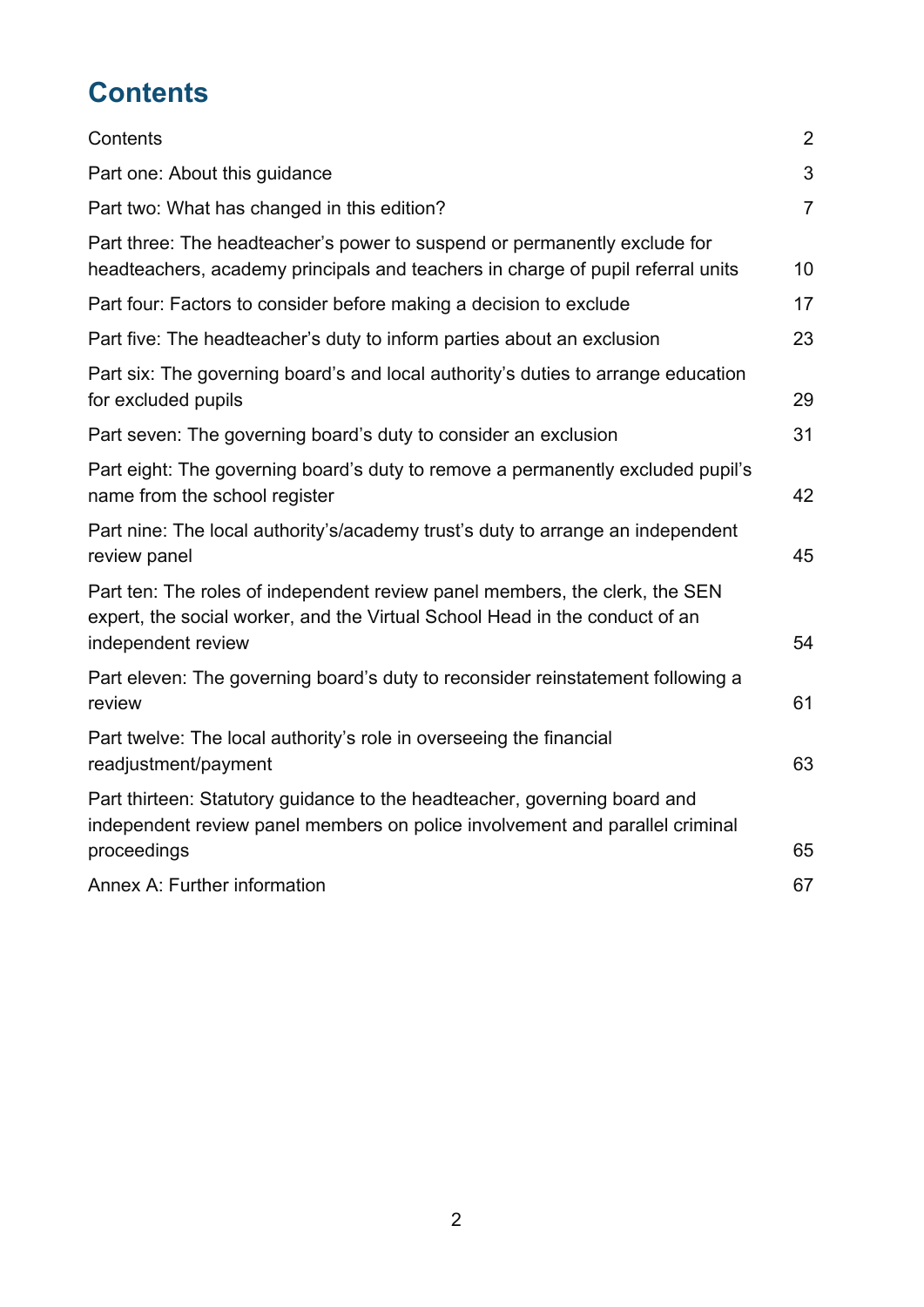# <span id="page-2-0"></span>**Part one: About this guidance**

## **Aim**

Good behaviour in schools is essential to ensure that all pupils can benefit from the opportunities provided by education. Therefore, the government recognises that school exclusions, managed moves and off-site direction are essential behaviour management tools for headteachers and can be used to establish high standards of behaviour in schools and maintain the safety of school communities.

For the vast majority of pupils, suspensions and permanent exclusions may not be necessary, and their behaviour can be managed by other strategies. However, if approaches towards behaviour management have been exhausted, then suspensions and permanent exclusions will sometimes be necessary as a last resort. This is to ensure that pupils are protected from disruption and can learn in safe, calm, and supportive environments.

Schools and local authorities should not adopt a 'no exclusion' policy as an end in itself. This can lead to perverse incentives to schools not to exclude even when exclusion is the only real way to make sure an excluded pupil can get the support they need, while remaining engaged in education. In some cases, a 'no exclusion' policy can even present safeguarding issues and expose staff and pupils to unreasonable risks. Instead, schools and local authorities should work to create environments where school exclusions are not necessary because pupil behaviour does not require it.

It is important to note that this guidance has been updated to be a companion piece to the [Behaviour in Schools](https://www.gov.uk/government/publications/behaviour-and-discipline-in-schools) guidance, which provides advice to headteachers, trust leaders and school staff on implementing a behaviour policy which creates a school culture with high expectations of behaviour. Therefore, this guidance should only be necessary when strategies, practices and interventions set out within the Behaviour in Schools Guidance have not been successful in improving a pupil's behaviour or the use of more significant interventions or sanctions are required.

It is important to note that this document from the Department for Education provides a guide to the legislation that governs the suspension and permanent exclusion of pupils<sup>1</sup> from all maintained schools (including special schools), pupil referral units (PRUs), academy schools (including free schools, special schools, studio schools and university technology colleges) and alternative provision academies (including alternative provision

<sup>1</sup> A pupil is a person for whom education is provided at a school (section 3 of the Education Act 1996). There are three exceptions: A) if the person is aged 19+ and the education being provided for them at the school is further education. B) If the education being provided for the person is part-time education suitable to the requirements of people who are over compulsory school age. C) If the school is a maintained school and the education being provided for the person is being provided under section 27 of the Education Act 2002.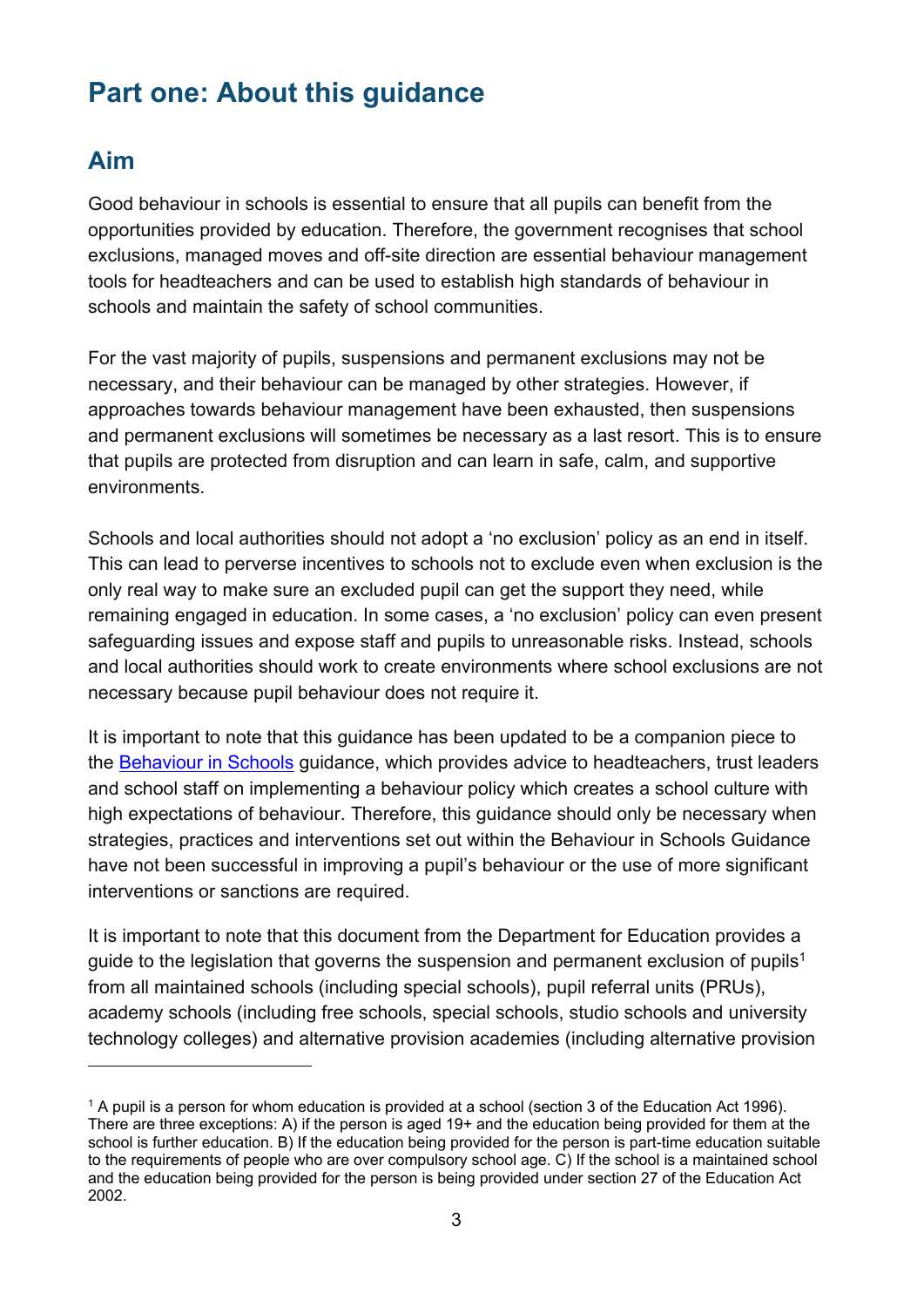free schools) in England. It also includes the use of behaviour strategies such as managed moves and directing pupils off-site to improve behaviour to help prevent a suspension or permanent exclusion.

The document also provides statutory guidance to which headteachers, governing boards, local authorities, academy trusts, independent review panel members and special educational needs (SEN) experts must have regard when carrying out their functions in relation to suspension and permanent exclusions. Clerks to independent review panels must also be well-versed in this guidance.

Where relevant, this document refers to other guidance in areas such as behaviour, safeguarding, SEN and equality, but is not intended to provide detailed guidance on these issues.

This document replaces the version published in 2017 for schools in England.

## **Review date**

This guidance will be kept under review and updated as necessary.

# **Terminology**

- The term *must* refers to what headteachers/governing boards/academy trusts/local authorities/parents and others are required to do by law. The term *should* refers to recommendations for good practice as mentioned in the suspensions and permanent exclusions guidance.
- The definition of *suspend* in this guidance is what is described in the legislation as an exclusion for a fixed period.
- The term *headteacher* in this document means the headteacher of a maintained school, the teacher in charge at a PRU and the principal of an academy.
- The term *governing board* means the governing body of a maintained school, the management committee of a PRU and academy trust.
- The definition of a *parent* can be found in the Education Act 1996, and this applies to all the legislation to which this guidance relates. In addition to the child's birth parents, references to parents in this guidance include any person who has parental responsibility (which includes the local authority where it has a care order in respect of the child) and any person (for example, a foster carer) who has care of the child. To reflect this, this guidance uses 'parent' to refer to both parents and carers. Where practical, all those with parental responsibility should be involved in the suspensions and permanent exclusions process. **[Placeholder: to signpost**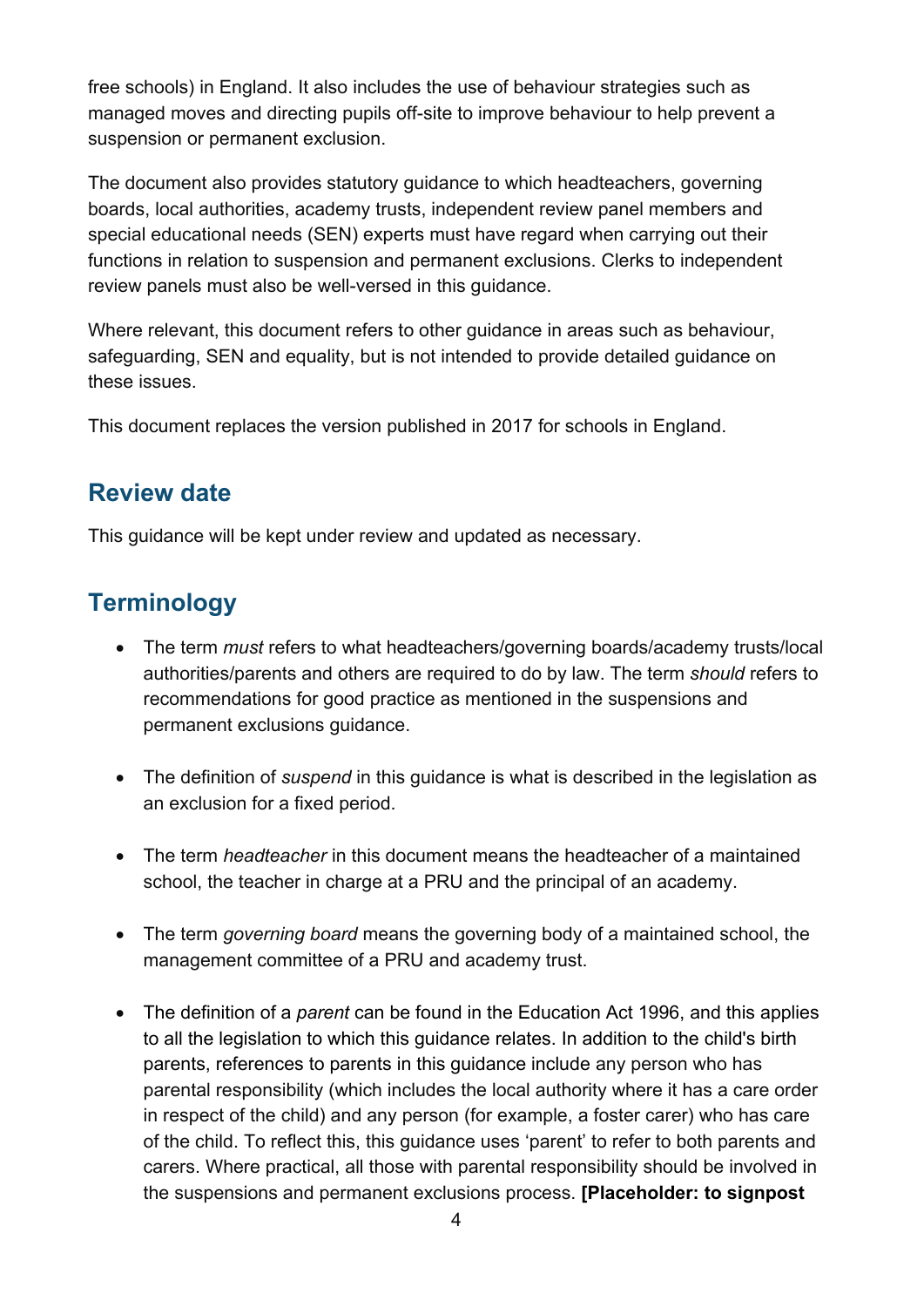#### **separate guidance for parents on exclusion].**

- Obligations are to the *relevant person* a parent or the pupil, aged 18 or over. Legislation on suspension and permanent exclusion gives clarity and certainty to schools, local authorities, academy trusts and review panels on how to discharge their obligations to parents or pupils if they are aged 18 or over.
- *Alternative Provision* (AP) refers to suitable full-time education that is arranged for a pupil from the sixth school day (or earlier) of a suspension or from the sixth school day (or earlier) after the first day of a permanent exclusion. In other circumstances, AP may refer to education arranged for pupils who are unable to attend mainstream or special school and who are not educated at home, whether for behavioural, health, or other reasons. AP includes Pupil Referral Units (PRUs), AP academies and free schools, and hospital schools, as well as a variety of independent, registered, unregistered and further education settings.
- *Academic year* means a school's academic year beginning with the first day of school after 31 July and ending with the first day of school after the following 31 July.
- Where a school's academic year consists of three terms or fewer, a reference to a 'term' in this guidance means one of those terms. Where a school's academic year consists of more than three terms, then a reference to 'term' means the periods from 31 December to Easter Monday, from Easter Monday to 31 July and from 31 July to 31 December.

## **Who is this guidance for?**

This guidance is for:

- Headteachers, governing boards, local authorities, academy trusts, independent review panel members, independent review panel clerks, social workers, Virtual School Heads (VSHs) and individuals appointed as SEN experts. **[Placeholder: to note separate guidance for parents and carers]**
- Except where specifically stated, this guide applies to all maintained schools, academy schools (including free schools but not 16-19 academies or 16-19 free schools), alternative provision academies (including alternative provision free schools), and PRUs. The term 'school' in this document is used to describe any school to which the quidance applies. Where the term 'academy' is used it refers to any category of academy to which the guidance applies.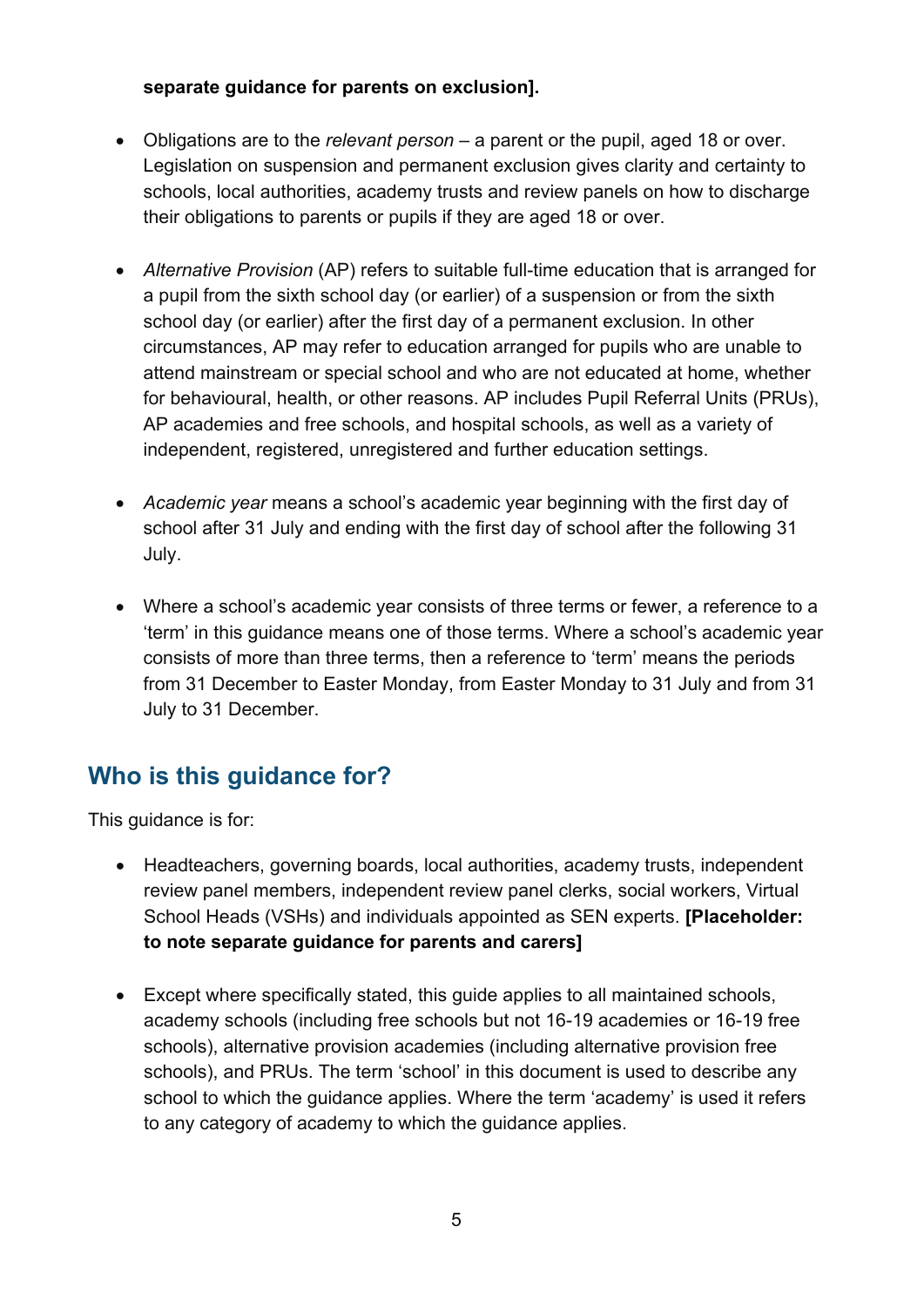- The quidance and the law described within it applies to all pupils, including those who may be below or above compulsory school age, and those attending nursery classes or sixth forms, except where the age of the pupil is specifically referred to.
- This guide does not apply to independent schools (other than the academies listed above), city technology colleges, city colleges for the technology of the arts, sixth form colleges or 16-19 academies or 16-19 free schools, all of which have separate suspension and permanent exclusion procedures.
- Any pupil who was suspended or permanently excluded before September 2022, and whose exclusion is still subject to review at until September 2022 should be considered on the basis of the September 2017 guidance.

#### **Further information**

This advice should not be read in isolation. It is important for schools to consider the following guidance: [Behaviour and Discipline in Schools;](https://www.gov.uk/government/publications/behaviour-and-discipline-in-schools) [Keeping Children Safe in](https://assets.publishing.service.gov.uk/government/uploads/system/uploads/attachment_data/file/1021914/KCSIE_2021_September_guidance.pdf)  [Education;](https://assets.publishing.service.gov.uk/government/uploads/system/uploads/attachment_data/file/1021914/KCSIE_2021_September_guidance.pdf) [Understanding Your Data: a guide for school governors and academy](https://www.gov.uk/government/publications/understanding-your-data-a-guide-for-school-governors-and-academy-trustees/understanding-your-data-a-guide-for-school-governors-and-academy-trustees)  [trustees;](https://www.gov.uk/government/publications/understanding-your-data-a-guide-for-school-governors-and-academy-trustees/understanding-your-data-a-guide-for-school-governors-and-academy-trustees) and other relevant advice and guidance as part of their approach to using school suspensions and permanent exclusions well. Links to relevant supplementary guidance can be found at *Annex A: Further information.*

## **What legislation relates to this guidance?**

The principal legislation to which this guidance relates is:

- the Education Act 2002, as amended by the Education Act 2011;
- the School Discipline (Pupil Exclusions and Reviews) (England) Regulations 2012;
- the Education and Inspections Act 2006:
- the Education Act 1996; and
- the Education (Provision of Full-Time Education for Excluded Pupils) (England) Regulations 2007, as amended by the Education (Provision of Full-Time Education for Excluded Pupils) (England) (Amendment) Regulations 2014.
- **[Placeholder: for new regulations if agreed withdrawn exclusions and notifying the social worker and virtual school head]**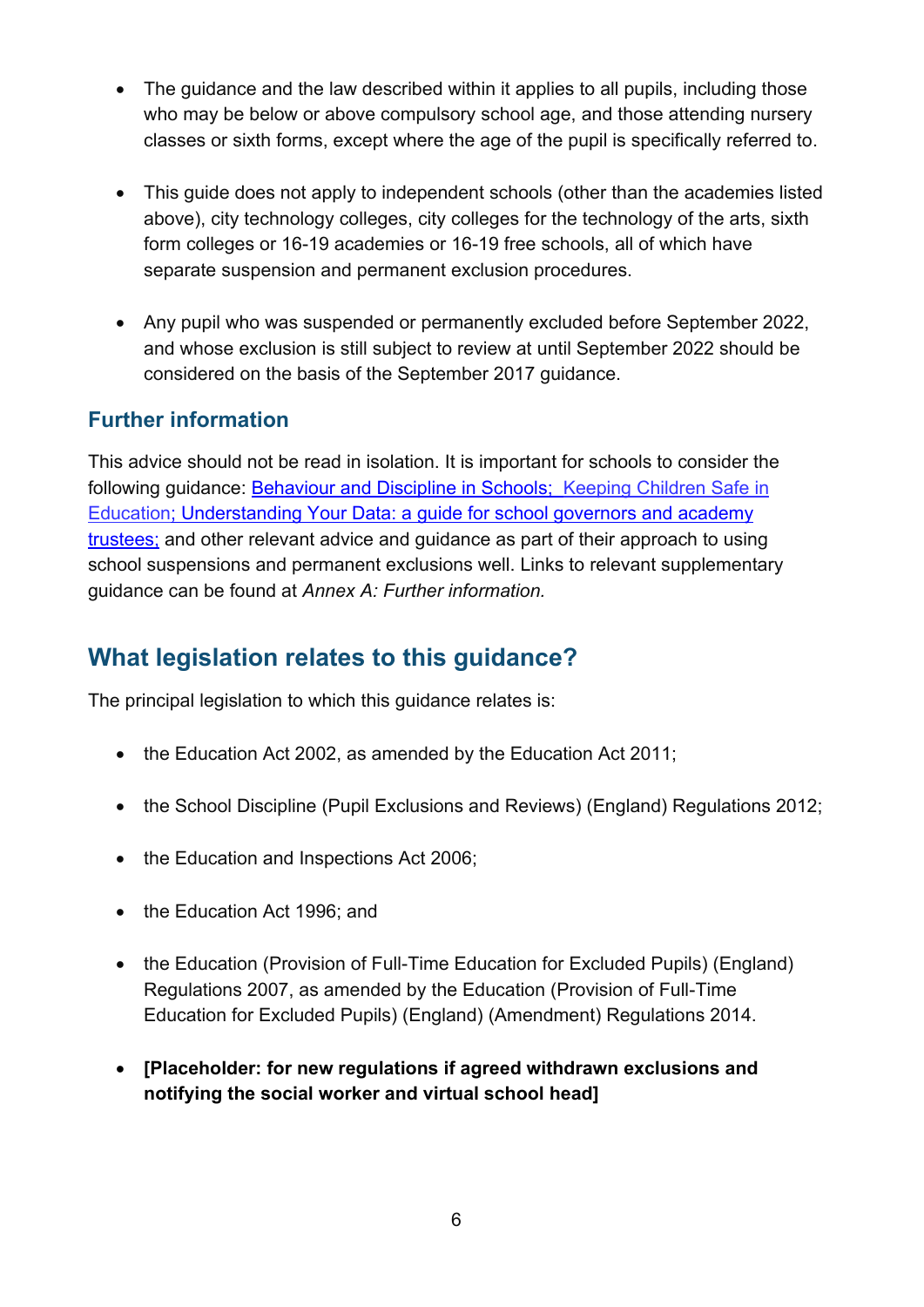# <span id="page-6-0"></span>**Part two: What has changed in this edition?**

This guidance has been updated to reflect the government's ambition to create high standards of behaviour in schools so that children and young people are protected from disruption and can learn and thrive in a calm, orderly, safe, and supportive environment. Suspensions and permanent exclusions will sometimes be necessary as a last resort to maintain this environment and this guidance provides schools and other bodies involved in this process with information so that they can continue to use exclusions well. In addition, specific changes to the legislation governing the disciplinary school suspension and permanent exclusion process have been made:

- Headteachers cannot end a suspension or permanent exclusion that has already begun (that is, where the pupil is no longer attending school). This practice is sometimes known as withdrawing/rescinding a suspension or permanent exclusion.
- When headteachers suspend or permanently exclude a pupil they must, without delay, and no later than three days after their decision, notify parents. If a pupil has a social worker, or if a pupil is looked-after, the head teacher must, also without delay, and no later than three days after their decision, notify the social worker and/or Virtual School Head (VSH), as applicable.
- Guidance on the role of a social worker and Virtual School Head (VSH), during governing board meetings and independent review panel meetings, **[placeholder: including an explanation of relevant changes to the law].**
- **[Placeholder: dependent on consultation responses, we will ensure we provide an explanation of relevant changes to the law regarding virtual remote meetings for governing boards and Independent Review Panels in any circumstance].**
- Guidance on managed moves as an initial intervention measure, what they are and how they should be used.
- Clarified guidance on the use of off-site direction<sup>2</sup> as a short-term measure that can be used as part of a school's behaviour management strategy.
- Further clarification on the practice of involving pupils so that any excluded pupil is enabled and encouraged to participate at all stages of the suspension or

<sup>&</sup>lt;sup>2</sup> Section 29A Education Act 2002. The legal requirements and statutory guidance relating to this power are set out in guidance on alternative provision: <https://www.gov.uk/government/publications/alternative-provision>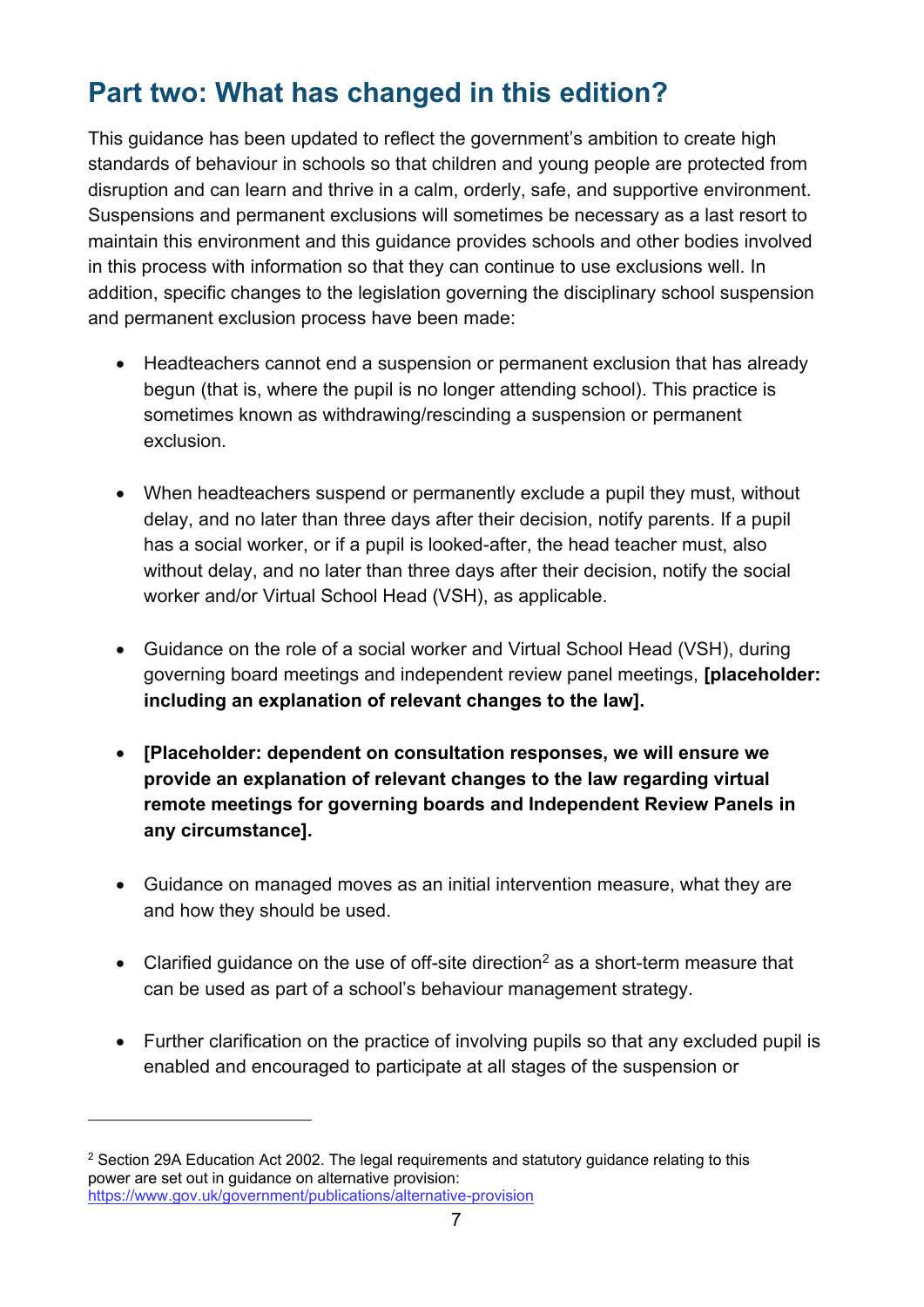permanent exclusion process, considering their age and ability to understand.

• Guidance that governing boards should carefully consider the level of pupil moves and the characteristics of pupils who have been permanently excluded to ensure the sanction is only used when necessary as a last resort.  $^3$ 

## **Duties under the Education and Inspections Act 2006**

Under the Education and Inspections Act 2006, headteachers of maintained schools and pupil referral units must determine measures to be taken with a view to:

- promoting, among pupils, self-discipline, and proper regard for authority,
- encouraging good behaviour and respect for others on the part of pupils and, in particular, preventing all forms of bullying among pupils,
- securing that the standard of behaviour of pupils is acceptable,
- securing that pupils complete any tasks reasonably assigned to them in connection with their education, and
- otherwise regulating the conduct of pupils.

Suspensions and exclusions can be used to help achieve these aims when they are absolutely necessary.

## **Duties under the Equality Act 2010 and Children and Families Act 2014**

Under the Equality Act 2010 (the Equality Act), schools must not discriminate against, harass, or victimise pupils because of: sex; race; disability; religion or belief; sexual orientation; pregnancy/maternity; or gender reassignment. For disabled children, this includes a duty to make reasonable adjustments to any provision, criterion or practice which puts them at a substantial disadvantage and the provision of auxiliary aids and services. In carrying out their functions, the public sector equality duty means schools must also have due regard to the need to:

- eliminate discrimination, harassment, victimisation, and other conduct that is prohibited by the Equality Act;
- advance equality of opportunity between people who share a relevant protected characteristic and people who do not; and

<sup>3</sup> Understanding your data: a guide for school governors and academy trustees - GOV.UK (www.gov.uk)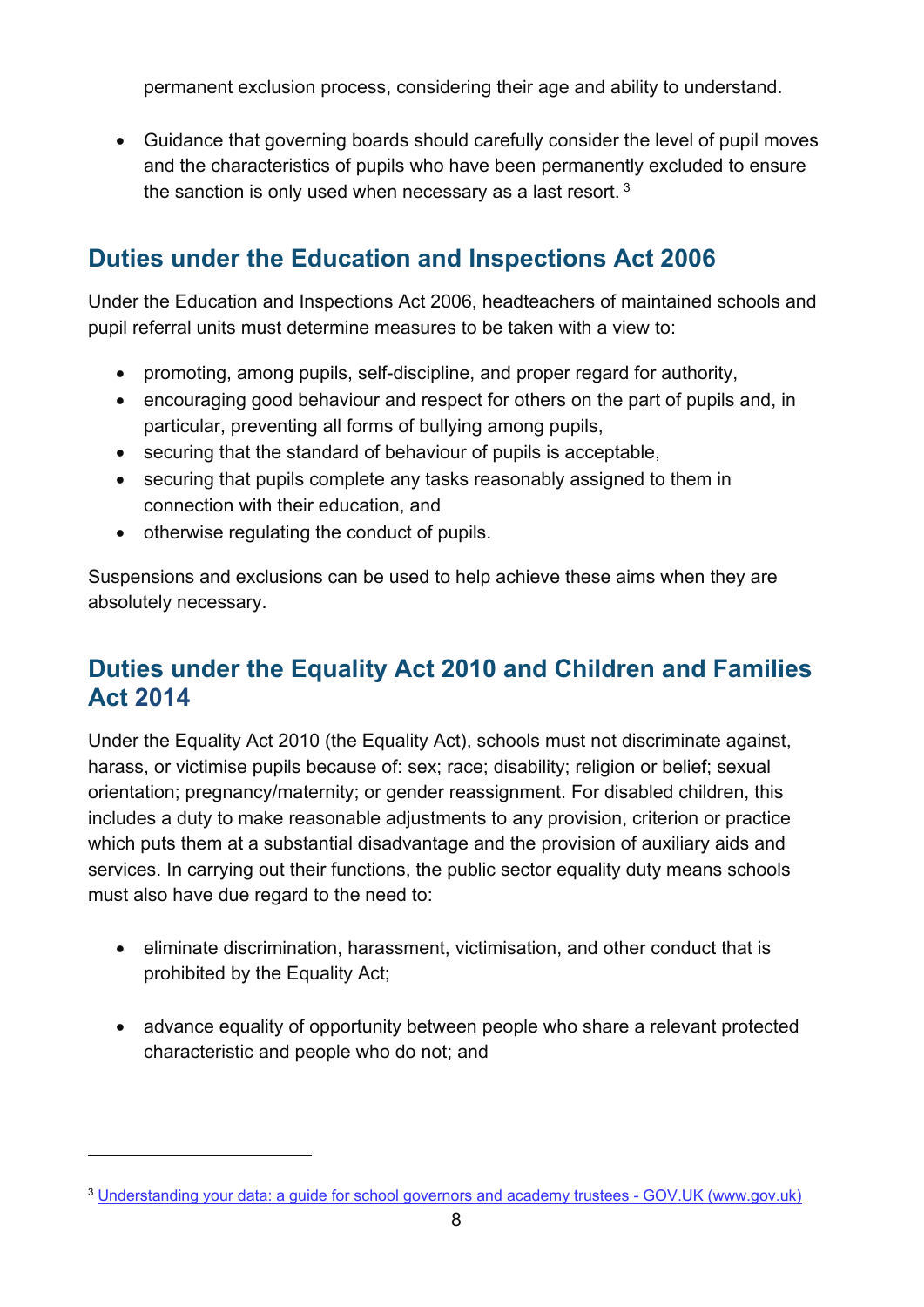• foster good relations between people who share a relevant protected characteristic and people who do not share it.

The 'relevant protected characteristics' in this context are the characteristics mentioned above. Age is also a relevant protected characteristic, but not when carrying out a function to do with providing education, benefits, facilities, or services to pupils.

These duties need to be complied with when deciding whether to exclude a pupil. Schools must also ensure that any provision, criterion, or practice does not discriminate against pupils by unfairly increasing their risk of exclusion. For example, if reasonable adjustments have not been made for a pupil with a disability that can manifest itself in breaches of school rules if needs are not met, a decision to exclude may be discriminatory.

The governing board must also comply with their statutory duties in relation to SEN when administering the exclusion process, including (in the case of the governing board of relevant settings<sup>4</sup>) using their 'best endeavours' to ensure the appropriate special educational provision is made for pupils with SEN and having regard to the SEND Code of Practice<sup>5</sup>.

<sup>4</sup> The duty under [section 66 of the Children and Families Act 2014](https://www.legislation.gov.uk/ukpga/2014/6/section/66/2020-03-25) applies to certain settings, including mainstream schools, maintained nursery schools, academies, alternative provision academies and pupil referral units.

<sup>5</sup> [SEND code of practice: 0 to 25 years -](https://www.gov.uk/government/publications/send-code-of-practice-0-to-25) GOV.UK (www.gov.uk)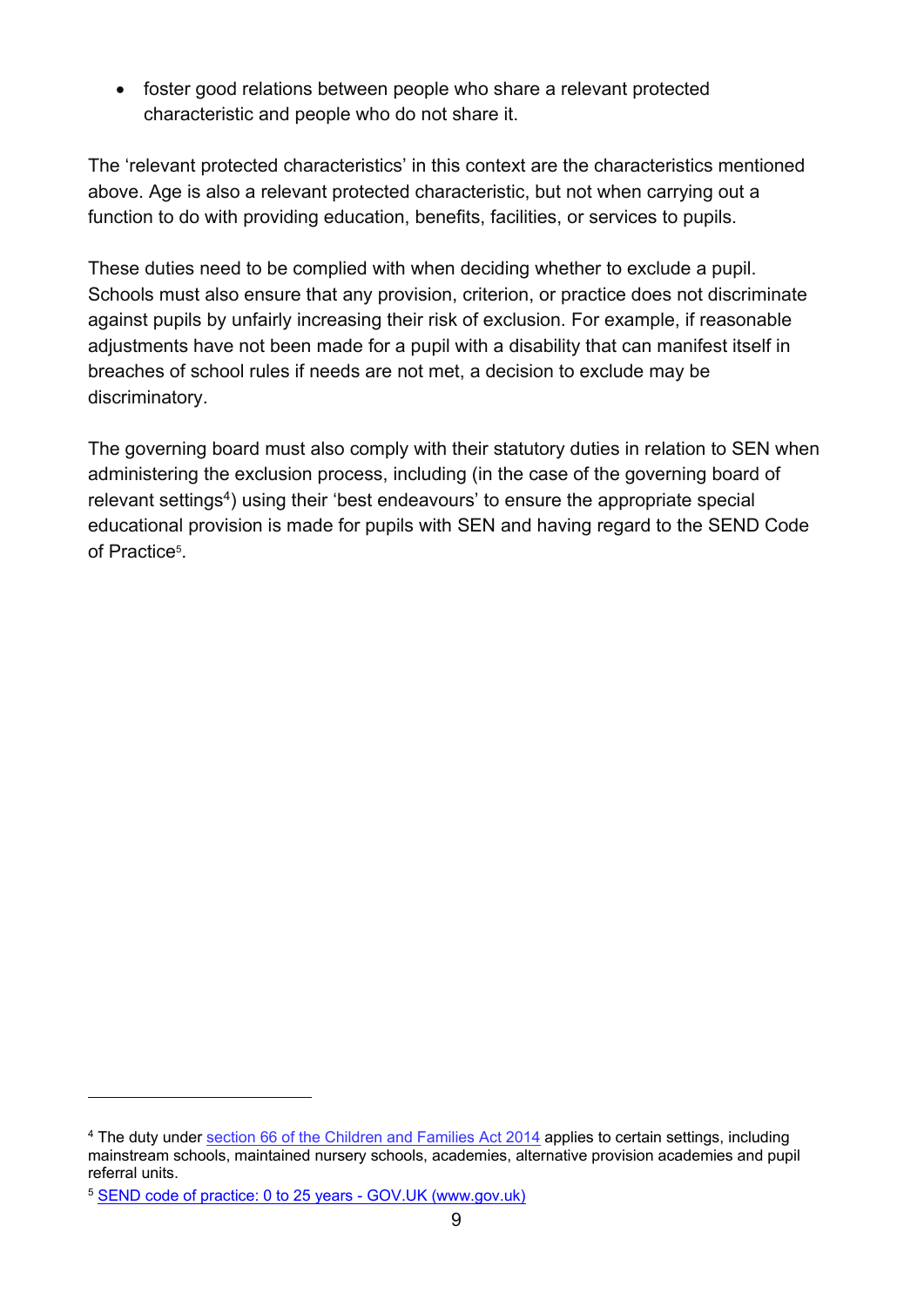# <span id="page-9-0"></span>**Part three: The headteacher's power to suspend or permanently exclude for headteachers, academy principals and teachers in charge of pupil referral units**

This government supports headteachers in using suspension and permanent exclusion as a sanction when warranted as part of creating a calm, orderly, safe, and supportive environment in which pupils can learn and thrive. To achieve this, suspensions and permanent exclusion are sometimes a necessary part of a functioning system, where it is accepted that not all pupil behaviour can be amended or remedied by pastoral processes.

## **The headteacher's powers to use exclusion<sup>6</sup>**

- 1. Only the headteacher<sup>7</sup> of a school can suspend or permanently exclude a pupil on disciplinary grounds. A pupil may be suspended for one or more fixed periods (up to a maximum of 45 school days in a single academic year), or permanently excluded.
- 2. A pupil's behaviour outside school can be considered grounds for a suspension or permanent exclusion. Any decision of a school, including suspension or permanent exclusion, must be made in line with the principles of administrative law, i.e., that it is: lawful (with respect to the legislation relating directly to suspensions and permanent exclusions and a school's wider legal duties, including the Human Rights Act 1998, the Children and Families Act 2014 and the Equality Act 2010); reasonable; fair; and proportionate.
- 3. When establishing the facts in relation to a suspension or permanent exclusion decision the head teacher must apply the civil standard of proof, i.e., 'on the balance of probabilities' it is more likely than not that a fact is true, rather than the criminal standard of 'beyond reasonable doubt.' This means that the headteacher should accept that something happened if it is more likely that it happened than that it did not happen. The headteacher must take account of their legal duty of care when sending a pupil home following an exclusion.

<sup>6</sup> Paragraphs 1 to 3 gives guidance about section 51A Education Act 2002.

 $^7$  In a maintained school, 'headteacher' includes an acting headteacher by virtue of section 579(1) of the Education Act 1996. An acting headteacher is someone appointed to carry out the functions of the headteacher in the headteacher's absence or pending the appointment of a headteacher. This will not necessarily be the deputy headteacher: it will depend on who is appointed to the role of acting headteacher. In an academy, 'principal' includes acting principal by virtue of regulation 21 of the School Discipline (Pupil Exclusions and Reviews) (England) Regulations 2012.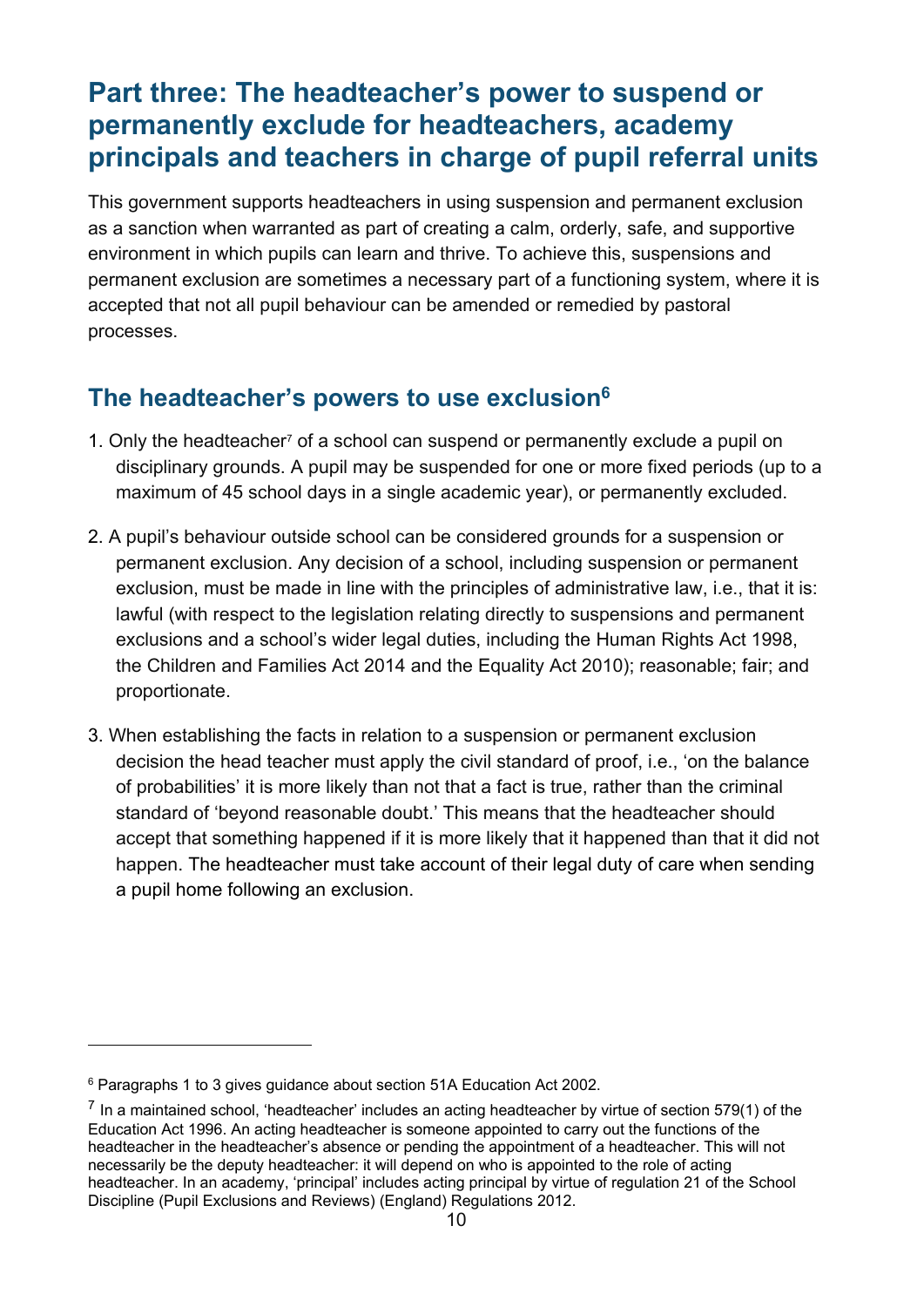## **Suspensions<sup>8</sup>**

- 4. A suspension, where a pupil is temporarily removed from the school, is an essential behaviour management tool that should be set out within a school's behaviour policy.
- 5. A pupil may be suspended for one or more fixed periods $^9$  (up to a maximum of 45  $\,$ school days in a single academic year). A suspension does not have to be for a continuous period.
- 6. A suspension may be used to provide a clear signal of what is unacceptable behaviour as part of the school's behaviour policy and show a pupil that their current behaviour is putting them at risk of permanent exclusion. Where suspensions are becoming a regular occurrence for a pupil, headteachers and schools should consider whether suspension alone is an effective sanction for the pupil and whether appropriate strategies need to be put in place to address behaviour.
- 7. It is important that during a suspension, a continuation of education occurs. Headteachers should take steps to ensure that work is set and marked for pupils during the first five school days of a suspension. This can include utilising any online pathways such as Google Classroom or Oak Academy. The school's legal duties to pupils with disabilities or special educational needs remain in force, for example to make reasonable adjustments in how they support disabled pupils during this period. Any time a pupil is sent home due to disciplinary reasons and asked to log on and utilise online pathways should always be recorded as a suspension.
- 8. A suspension can also be for parts of the school day. For example, if a pupil's behaviour at lunchtime is disruptive, they may be suspended from the school premises for the duration of the lunchtime period. The legal requirements relating to the suspension, such as the headteacher's duty to notify parents, apply in all cases. Lunchtime suspensions are counted as half a school day in determining whether a governing board meeting is triggered.
- 9. The law does not allow for extending a suspension or 'converting' a suspension into a permanent exclusion. In exceptional cases, usually where further evidence has come to light, a suspension may be issued to begin immediately after the first period ends; or a permanent exclusion may be issued to begin immediately after the end of the suspension.

<sup>8</sup> Paragraphs 5, 8 and 9 give guidance about section 51A Education Act 2002.

 $9$  A 'fixed period' means that a suspension on disciplinary grounds can't be open-ended but must have a defined end date that is fixed at the time when the suspension is first imposed.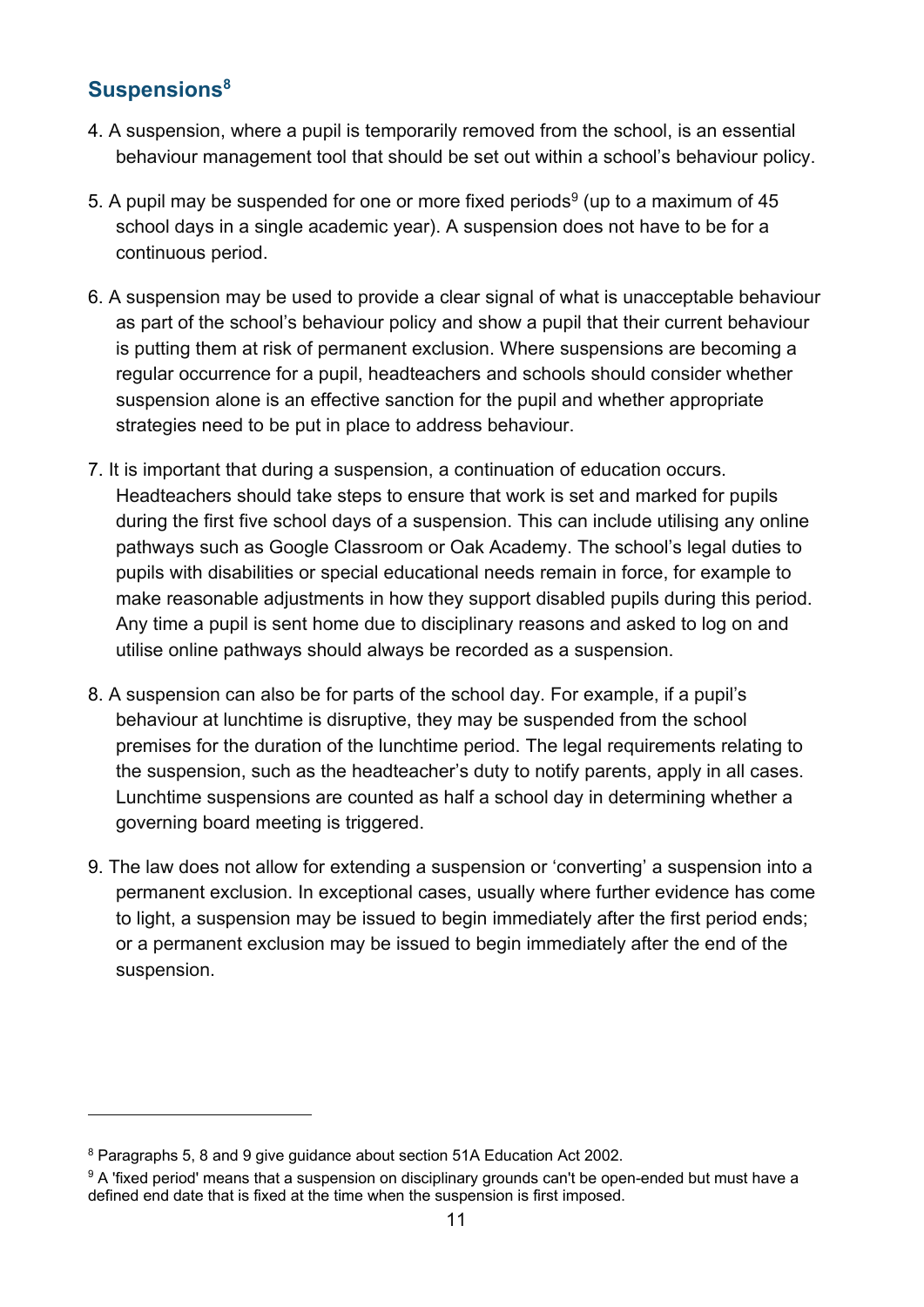#### **Permanent exclusions**

- 10. A permanent exclusion is when a pupil is no longer allowed to attend a school (unless the pupil is reinstated). The decision to exclude a pupil permanently should only be taken:
	- in response to a serious breach or persistent breaches of the school's behaviour policy; and
	- where allowing the pupil to remain in school would seriously harm the education or welfare of the pupils or staff in the school.
- 11. For any permanent exclusion, headteachers should take reasonable steps to ensure that work is set and marked for pupils during the first five school days where the pupil will not be attending alternative provision. Any appropriate referrals to support services or notifying key workers (such as a pupil's social worker) should also be considered. Paragraph 7 provides further guidance on utilising online pathways and the potential significance of SEND law.

#### **Withdrawn exclusions**

12. Once a suspension has begun (that is, when the pupil is no longer attending school), the headteacher may not bring it to an end earlier than the end-date that was originally fixed, and a headteacher may not bring a permanent exclusion to an end after it has begun.

## **Setting a clear process for exclusions**

- 13. Headteachers should consider the following, when setting a clear process for exclusions:
	- adopting a reliable method for monitoring the 45-day suspension rule, including suspensions received from other schools
	- ensuring there is a formal process for informing the parents, social worker (where relevant), governing board and local authority (depending on length of the suspension or if it is a permanent exclusion for any pupil), clearly setting out all reasons for the exclusion
	- providing up-to-date links to sources of impartial advice for parents
	- reintegrating suspended or permanently excluded pupils and support pupils' future behaviour
	- ensuring a formal process for arranging, at short notice, suitable full-time alternative education for pupils receiving suspensions over five school days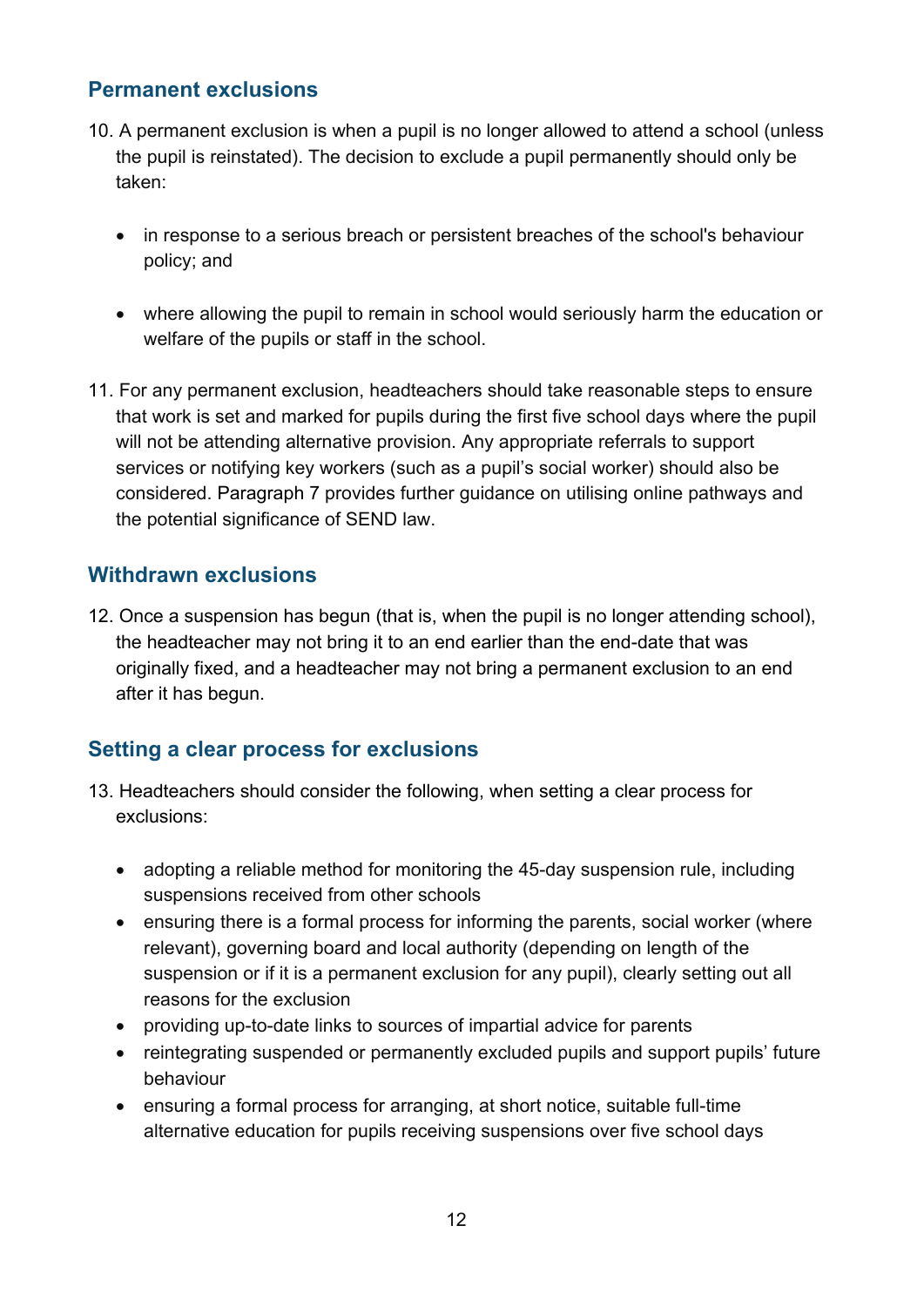## **Reasons and recording exclusions**

- 14. We are clear that we trust headteachers to use their own professional judgement based on individual circumstances when considering whether to exclude a pupil. The reasons below may warrant a suspension or permanent exclusion and can act as a guide to understanding possible examples that headteachers can use to determine how to issue exclusion as a sanction:
	- Physical assault against a pupil
	- Physical assault against an adult
	- Verbal abuse or threatening behaviour against a pupil
	- Verbal abuse or threatening behaviour against an adult
	- Use or threat of use of an offensive weapon or prohibited item that has been prohibited by a school's behaviour policy
	- **Bullying**
	- Racist abuse
	- Abuse against sexual orientation and gender reassignment
	- Abuse relating to disability
- 15. This list is non-exhaustive and is intended to offer examples rather than be complete or definitive. The Department collects data on suspensions and permanent exclusions from all state-funded schools via the termly school census. Schools must provide information via the school census on pupils subject to any type of suspension or permanent exclusion in the previous two terms $^{\rm 10}$ . Up to three reasons can be recorded<sup>11</sup> for each suspension or permanent exclusion (where applicable).

 $10$  The submission of the school census returns, including a set of named pupil records, is a statutory requirement on schools under section 537A of the Education Act 1996.

<sup>11</sup> [Complete the school census -](https://www.gov.uk/guidance/complete-the-school-census) Guidance - GOV.UK (www.gov.uk)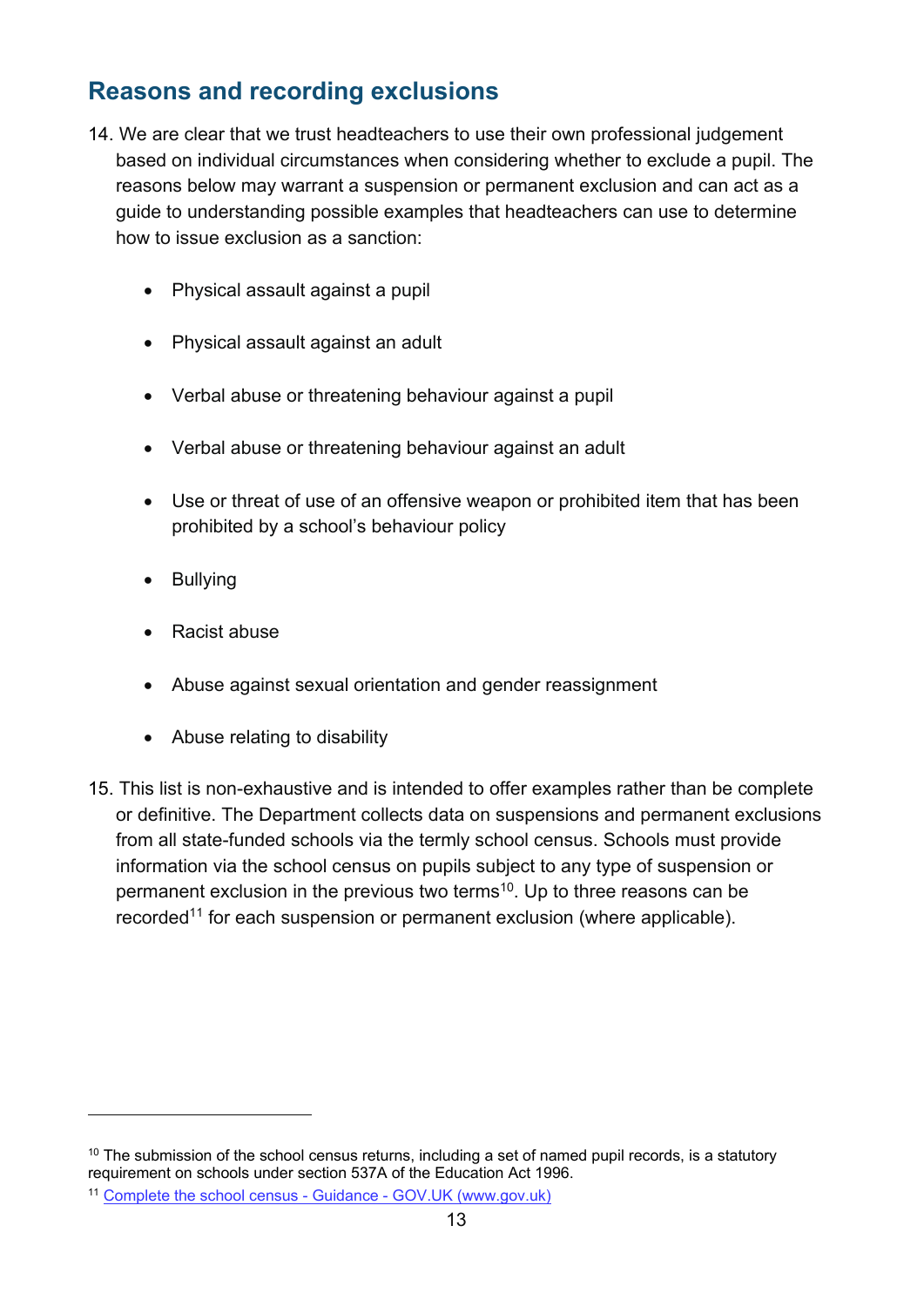#### *R (CHF & CHM) v Newick CE Primary School & East Sussex*

Recently, a High Court case considered the legal position for mandatory off-site education for the purpose of keeping pupils apart for safeguarding reasons. This case involved allegations of child-on-child sexualized behaviour by young pupils in a primary school setting.

We need to consider, following the court's decision, whether it is right to suspend or permanently exclude based on safeguarding reasons rather than just disciplinary reasons. We would like to know how this will affect practice in schools and whether there is any further need to clarify or change the law or guidance in this area.

A question within the consultation, linked to this judgment, is:

a) Do you think it is positive or negative that the Court has made it clear that pupils can be temporarily excluded for safeguarding reasons as described in the judgement? Please explain your answer.

# **Off-rolling and unlawful exclusions**

- 16. Telling or forcing a pupil to leave school, or not allowing them to attend school, is a suspension (if temporary) or permanent exclusion (if permanent). Whenever a pupil is made to leave school, or forbidden from attending school, on disciplinary grounds, this must be done in accordance with the School Discipline (Pupil Exclusions and Reviews) (England) Regulations 2012 and with regard to relevant parts of this guidance.
- 17. Suspending a pupil for a short period of time, such as half a day, is permissible, however, the formal suspension process must be followed. Each disciplinary suspension and permanent exclusion must be confirmed to the parents in writing with notice of the reasons for the suspension or permanent exclusion.
- 18. An informal or unofficial exclusion, such as sending a pupil home 'to cool off', is unlawful when it does not follow the formal school exclusion process and regardless of whether it occurs with the agreement of parents. Any exclusion of a pupil, even for short periods of time, must be formally recorded. It would also be unlawful to exclude a pupil simply because they have additional needs or a disability that the school feels it is unable to meet, or for a reason such as: academic attainment/ability; or the failure of a pupil to meet specific conditions before they are reinstated, such as to attend a reintegration meeting<sup>12</sup>. However, a pupil who repeatedly disobeys their teachers' academic instructions could be subject to exclusion. If any of these unlawful

<sup>&</sup>lt;sup>12</sup> Paragraph 18 gives guidance about section 51A Education Act 2002.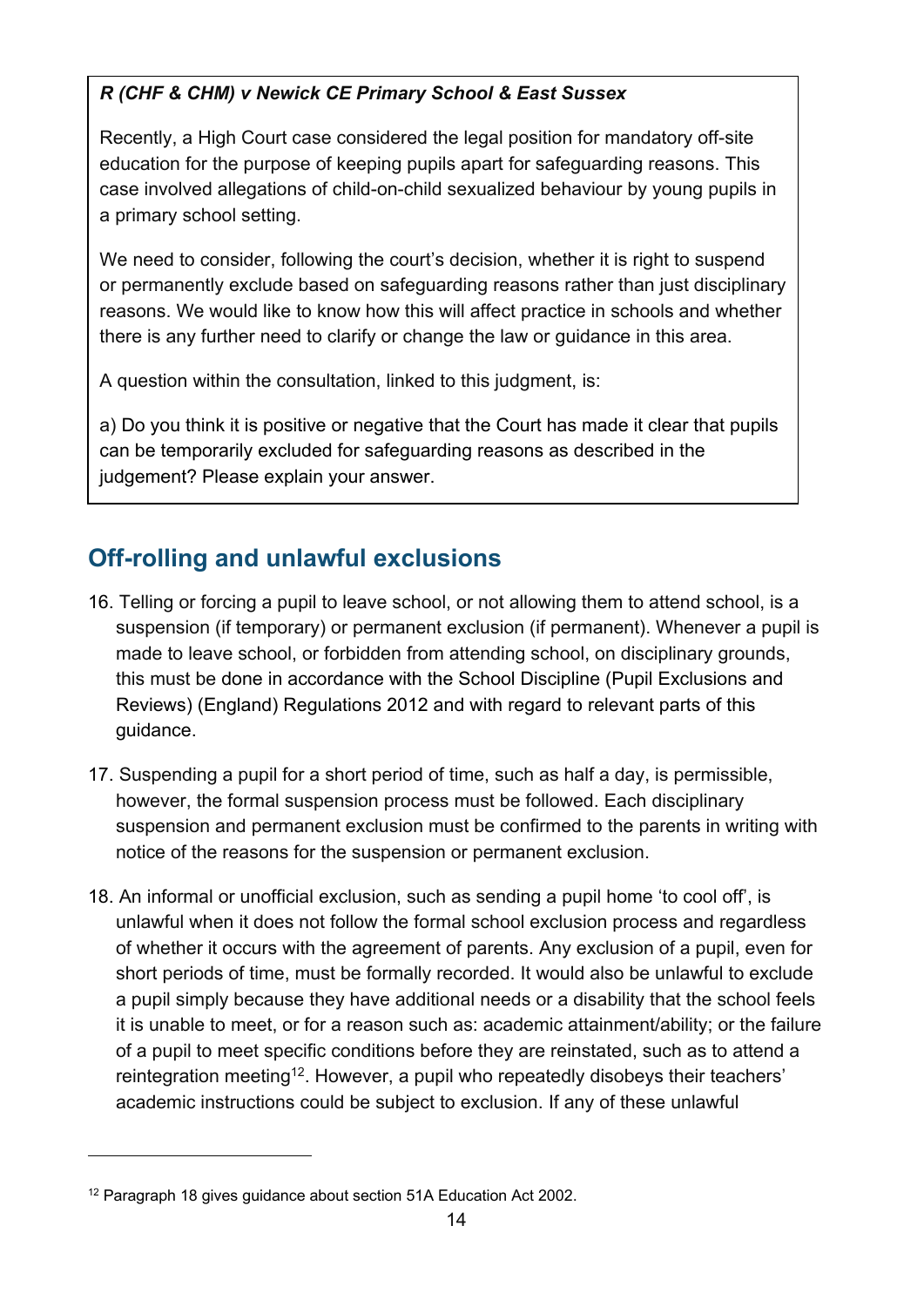exclusions are carried out and lead to the deletion of a pupil's name from the register, this is known as 'off-rolling'.

- 19. A further example of off-rolling would be putting pressure on a parent to remove their child from the school under the threat of a permanent exclusion and encouraging them to choose Elective Home Education or to find another school place.
- 20. If a parent<sup>13</sup> feels pressured into electively home educating their child or that the suspension or permanent exclusion procedures have not been followed, they can follow the school's complaints procedure with the governing board and in the case of a maintained school, the local authority. Ofsted considers any evidence of off-rolling and is likely to judge a school as inadequate if there is evidence that pupils have been removed from the school roll without a formal permanent exclusion or by the school encouraging a parent to remove their child from the school, and leaders have taken insufficient action to address this.

## **Safeguarding, including guidance concerning pupils who have abused another pupil (commonly known as child-onchild abuse)**

- 21. Schools have a statutory duty to make arrangements for safeguarding and promoting the welfare of their pupils<sup>14</sup>. As part of this duty, schools are required to have regard to guidance issued by the Secretary of State. All schools must have regard to [Keeping Children Safe in Education 2021.](https://assets.publishing.service.gov.uk/government/uploads/system/uploads/attachment_data/file/1021914/KCSIE_2021_September_guidance.pdf)
- 22. Furthermore, schools have a statutory duty to co-operate with safeguarding partners once designated as relevant agencies. Equally, safeguarding partners are expected to name schools as relevant agencies and engage with them in a meaningful way. Ultimately, any decisions are for the school to make on a case-by-case basis, with the designated safeguarding lead (or a deputy) taking a leading role and using their professional judgement, supported by other agencies, such as children's social care and the police as required.
- 23. If there is an ongoing safeguarding investigation (whether that includes a criminal investigation or not) that may result in the permanent exclusion of a pupil or if a pupil has been reinstated following a governing board review, it is likely that there will be complex and difficult decisions that need to be made. It is important that these decisions are made alongside a school's duty to safeguard and support children and their duty to provide an education.

<sup>&</sup>lt;sup>13</sup> Parents cannot agree to waive the requirements of the Regulations and relevant regulations must always be followed when a pupil is made to leave or is forbidden from attending on disciplinary grounds.

<sup>&</sup>lt;sup>14</sup> In maintained schools this duty only applies to pupils who are under 18.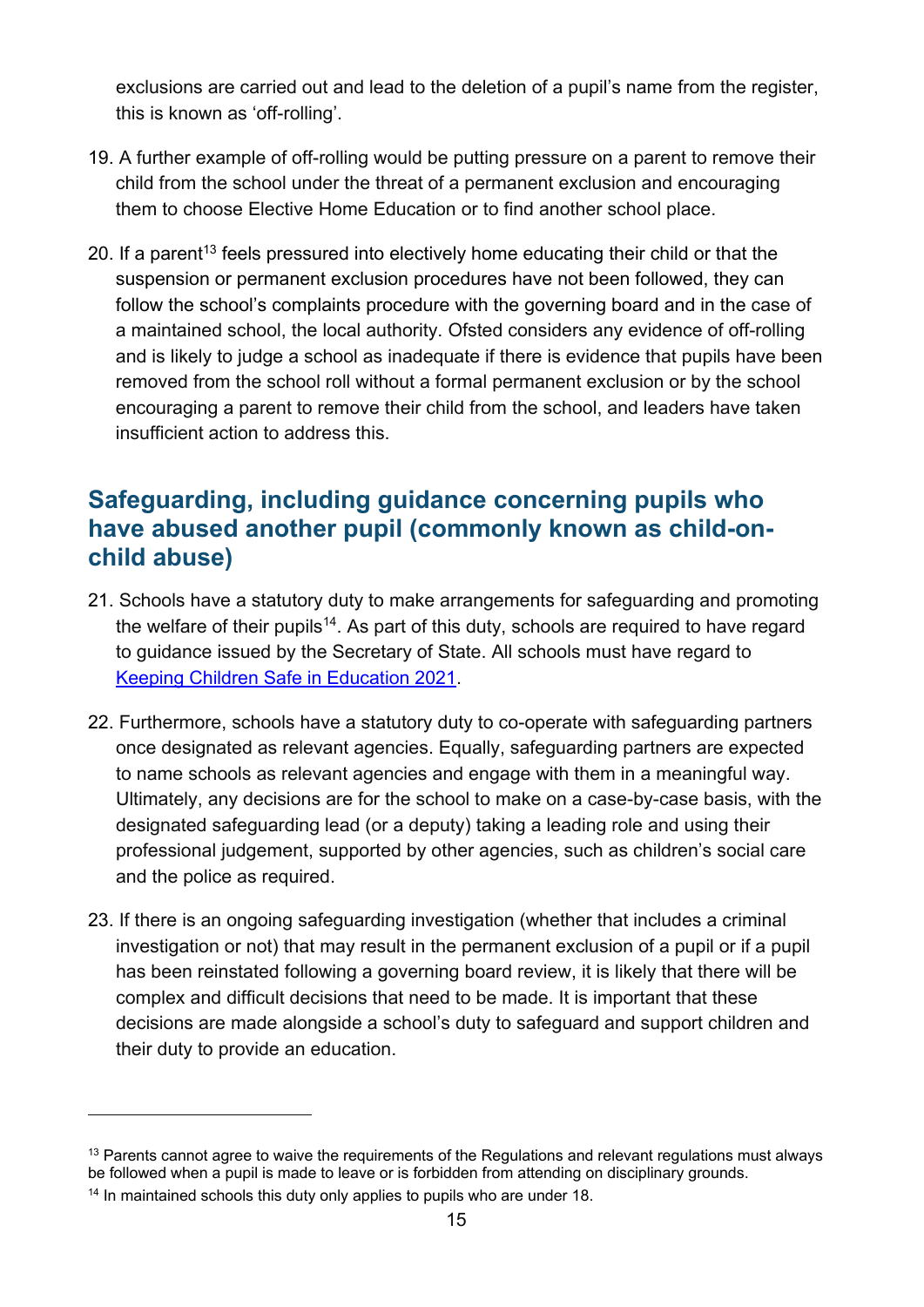24. Section 5 of Keeping Children Safe in Education sets out the safeguarding process for cases of reports that relate to rape or assault by penetration and those that lead to a conviction or caution: "When there has been a report of sexual violence, the designated safeguarding lead (or a deputy) should make an immediate risk and needs assessment. Where there has been a report of sexual harassment, the need for a risk assessment should be considered on a case-by-case basis." As always when concerned about the welfare of a child, the best interests of the child should come first. In all cases, schools should follow general safeguarding principles as found in [Keeping Children Safe in Education.](https://assets.publishing.service.gov.uk/government/uploads/system/uploads/attachment_data/file/1014057/KCSIE_2021_September.pdf)

## **Re-integration after reinstatement or off-site direction**

- 25. Schools should have a strategy for reintegrating a pupil who returns to school following a suspension or after a period of being educated off-site and for managing their future behaviour. This is so pupils can be supported to successfully readjust back into a normal routine. This should include ensuring a re-integration meeting takes place between e.g., senior staff members, pastoral staff, mentors, teachers, pupils, parents, or where relevant, other multi-agency organisations such as the safer schools team or the pupil's social worker, if they have one, to ensure a successful return into mainstream school or other suitable provision.
- 26. During this meeting, it may be appropriate to discuss with the pupil the reasons that led up to the sanction being used and setting targets they can report back on with relevant staff, e.g., form teacher/tutor/pastoral mentor. As far as possible, the school should work with the pupil, so they can understand the impact of their behaviour on their own learning and that of others, and how to improve their behaviour in the future. The school should communicate to the pupil that they are valued, and their previous behaviour should not be seen as an obstacle to future success. It is important to note that a pupil should not be prevented from returning to a mainstream classroom if parents are unable or unwilling to attend a re-integration meeting.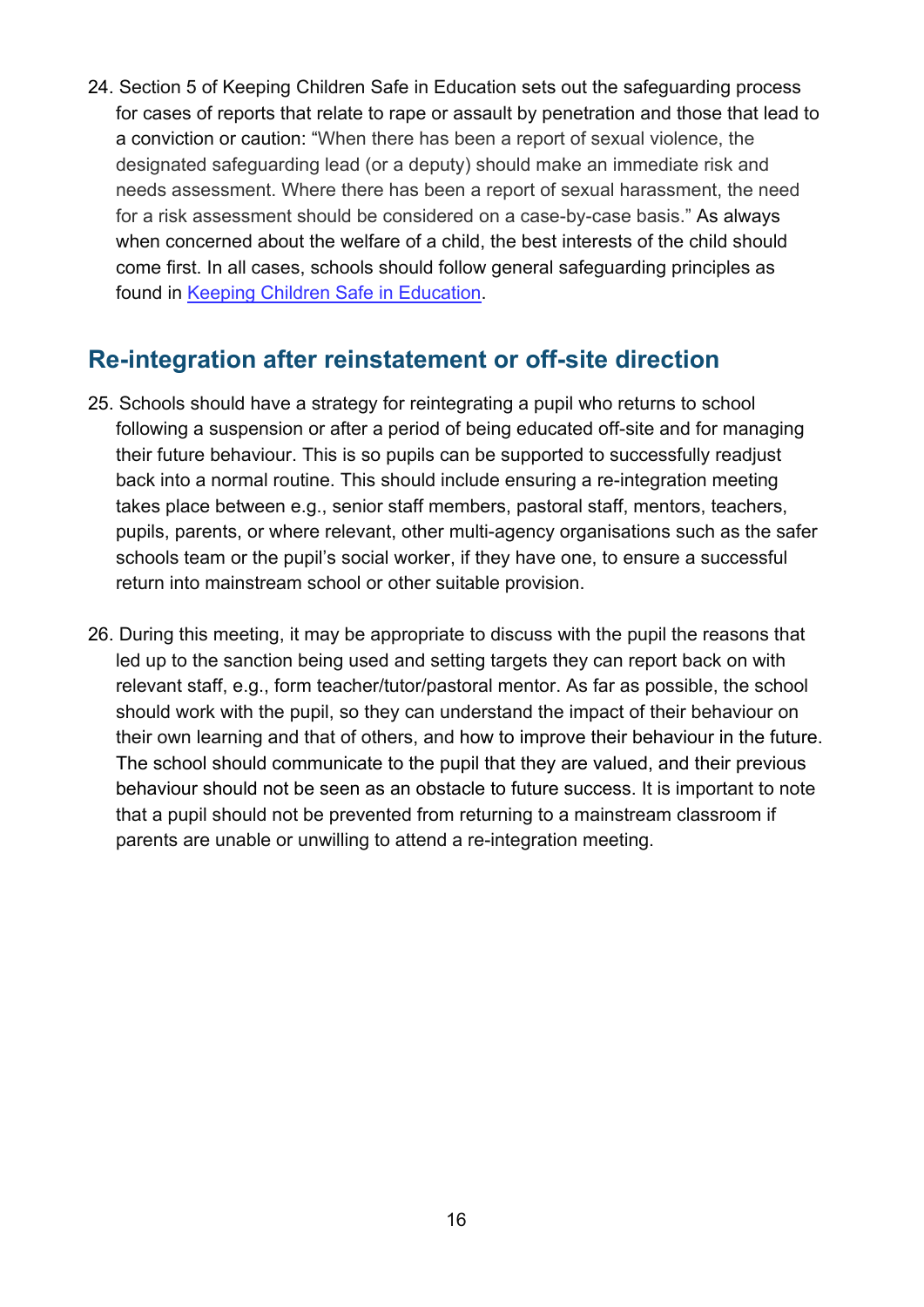# <span id="page-16-0"></span>**Part four: Factors to consider before making a decision to exclude**

The very best AP can be important co-experts in managing behaviour and providing alternatives to exclusion. This could include outreach support for pupils in mainstream schools and offering short-term places to pupils who need a time-limited intervention away from their mainstream school. Schools should work with high quality AP schools to ensure a continuum of support is available for pupils for whom good behaviour cultures and policies are not working.

## **Preventative measures to school exclusion**

- 27. In addition to the strategies set out in initial intervention, page 30 of the Behaviour in [Schools](https://www.gov.uk/government/publications/behaviour-and-discipline-in-schools) guidance, headteachers should also consider the following: a) an off-site direction (temporary measure that maintained schools and academies for similar purposes can use) or b) managed moves (permanent measure) as preventative measures to exclusion.
- 28. Any use of AP should be based on an understanding of the support a child or young person needs in order to improve their behaviour, as well as any SEND. Off-site direction should only be used where in-school interventions and/or outreach have been unsuccessful or are deemed inappropriate, and should only be used to arrange a temporary stay in AP. Off-site direction may only be used as a way to improve future behaviour and not as a sanction or punishment for past misconduct.
- 29. The following individuals must have regard to the **Alternative Provision: Statutory** [guidance for local authorities, headteachers and governing bodies](https://assets.publishing.service.gov.uk/government/uploads/system/uploads/attachment_data/file/942014/alternative_provision_statutory_guidance_accessible.pdf)
	- a local authority arranging suitable education under section 19 of the Education Act 1996;
	- the governing body of a maintained school making or reviewing an off-site direction under section 29A;
	- and the governing body or academy trust of a maintained school, academy school or AP academy arranging suitable education for a suspended pupil under section 100 of the Education Inspection Act 2006.
- 30. The nature of the intervention, its objectives, and the timeline to achieve these objectives should be clearly defined and agreed with the provider upfront. The plan should then be frequently monitored and reviewed. Pupils must continue to receive a broad and balanced education, and this will support re-integration back into mainstream schooling.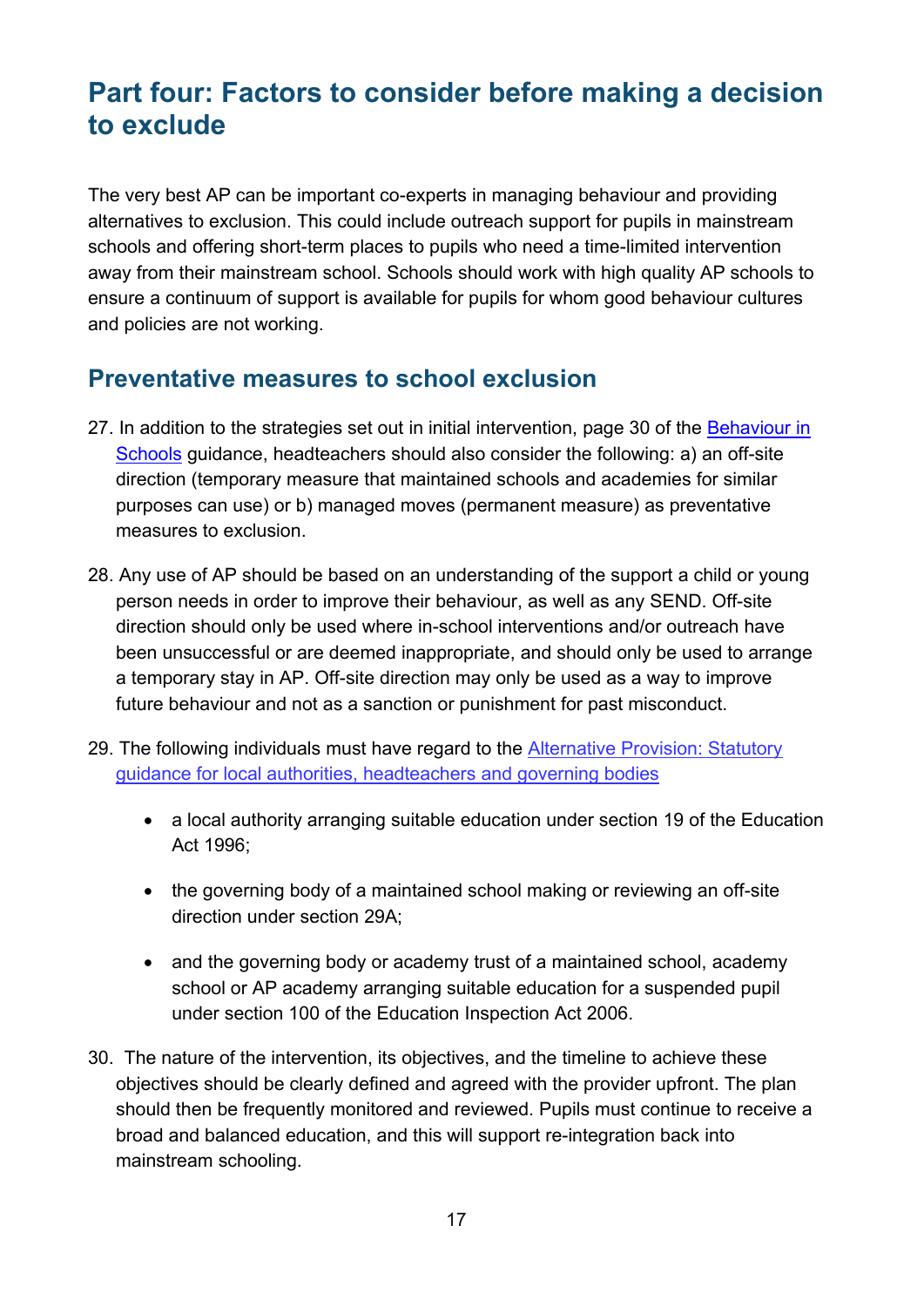## **Off-site direction**

- 31. Off-site direction is when a governing board of a maintained school requires a pupil to attend somewhere off-site to receive education that is intended to improve their behaviour<sup>15</sup>. Whilst the legislation does not apply to academies, they can arrange offsite provision for such purposes under their general powers. Where interventions or outreach support have not been successful in improving a child or young person's behaviour, off-site direction should be used to arrange short-term temporary support in another mainstream school or AP. During the off-site direction, pupils must be dual registered.
- 32. When possible, in-school interventions, such as those set out in the [Behaviour in](https://www.gov.uk/government/publications/behaviour-and-discipline-in-schools)  [Schools](https://www.gov.uk/government/publications/behaviour-and-discipline-in-schools) guidance, or outreach support from AP schools should be used to meet a child or young person's individual needs and circumstances – whether behavioural or special educational.
- 33. Depending on the individual needs and circumstances of the pupil, off-site direction into AP can be full-time or a combination of part-time support in AP and continued mainstream education.
- 34. The governing board must comply with the Education (Educational Provision for Improving Behaviour) Regulations 2010 and must have regard to the [Alternative](https://assets.publishing.service.gov.uk/government/uploads/system/uploads/attachment_data/file/942014/alternative_provision_statutory_guidance_accessible.pdf)  [Provision: Statutory guidance for local authorities, headteachers and governing](https://assets.publishing.service.gov.uk/government/uploads/system/uploads/attachment_data/file/942014/alternative_provision_statutory_guidance_accessible.pdf)  [bodies.](https://assets.publishing.service.gov.uk/government/uploads/system/uploads/attachment_data/file/942014/alternative_provision_statutory_guidance_accessible.pdf) Whilst the alternative provision guidance does section legally applies to maintained schools, academy trusts are also encouraged to follow this guidance.
- 35. The statutory guidance covers objectives and timeframes with appropriate monitoring of progress. For maintained schools, the governing board must ensure that parents (or the pupil if 18 or older) (and the local authority where the pupil has an Education, Health and Care (EHC) plan are notified in writing and provided with information about the placement<sup>16</sup>. The governing board must invite the parents (or the pupil if 18 or older) (and the local authority if the pupil has an EHC plan) when a review meeting takes place<sup>17</sup>.
- 36. The governing board should involve parents within review meetings and set these out at the time a direction is made and include arrangements for reviews – including how often the placement will be reviewed, when the first review will be and who should be involved in the reviews. Once a pupil is directed off-site, information about reviews should be provided to the pupil's parents (or the pupil if 18 or older) and to

<sup>15</sup> Section 29A of the Education Act 2002.

<sup>&</sup>lt;sup>16</sup> Regulation 3 of the Education (Educational Provision for Improving Behaviour) Regulations 2010 as amended.

<sup>&</sup>lt;sup>17</sup> Regulation 5 of the Education (Educational Provision for Improving Behaviour) Regulations 2010 as amended.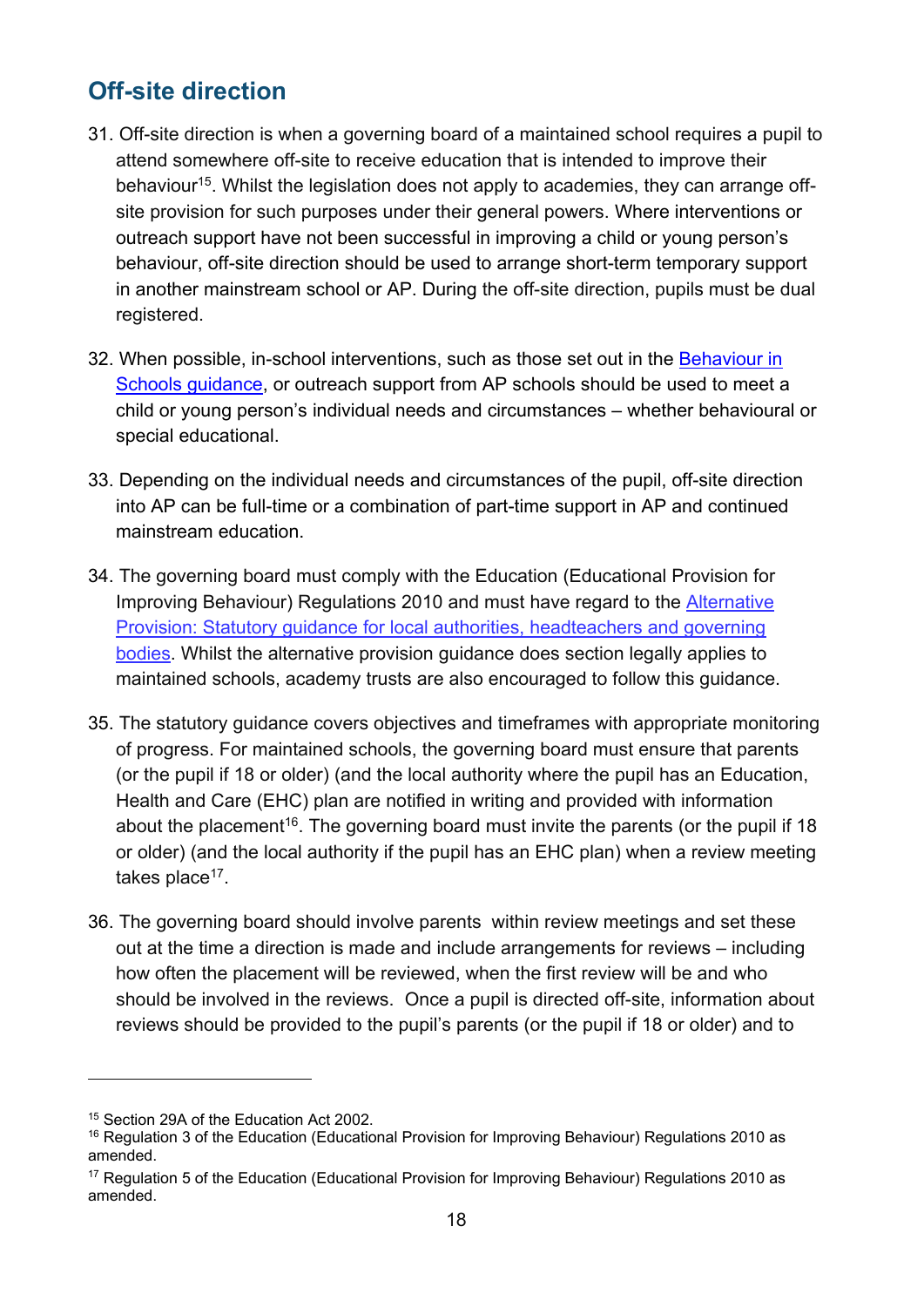the local authority where the pupil has an EHC plan. This should include outcomes of the reviews $18$  and of the placement.

- 37. For example, review meetings should take place between the school, parents, the pupil, and other agencies e.g., a pupil's social worker, CAMHS, Multi-Agency Safeguarding Hubs (MASH) and Youth Offending Teams (YOTs), the local authority (if a pupil has an EHC plan) to establish agreed monitoring points to discuss the pupil's ongoing behaviour. These reviews should be recorded and frequent enough to provide assurance that the off-site direction is achieving its objectives via monitoring points.
- 38. Parents (or pupils aged 18 or over) and, where the pupil has an EHC plan, the local authority can request, in writing, that the governing board hold a review meeting<sup>19</sup> When this happens, governing boards must comply with the request as soon as reasonably practicable, unless there has already been a review meeting in the previous 10 weeks.
- 39. To support a pupil with re-integration into their referring school, the focus of intervention whilst off-site should remain on ensuring that a pupil continues to receive a broad and balanced curriculum whilst any inappropriate behaviours which require intervention are being addressed. If a pupil with disability or SEN has been moved offsite, the duties under the Equality Act 2010 and the Children and Families Act 2014 continue to apply (for example, to make reasonable adjustments or to put support in place to meet SEN).
- 40. The length of time a pupil spends in another mainstream school or AP will depend on what best supports the pupil's needs and potential improvement in behaviour. The length of time a pupil spends in another mainstream school or AP and the reintegration plan should be kept under review.

## **Managed moves**

41. A managed move should only be offered as a permanent transfer, and only when the pupil has been attending the proposed new school under an off-site direction and a review of the direction has established that the pupil has settled well into the school and should remain there on a permanent basis. Under exceptional circumstances, such as a safeguarding concern, it may be appropriate for a pupil at any mainstream school to transfer to another mainstream school as a managed move, but this should

<sup>&</sup>lt;sup>18</sup> Regulation 6 of the Education (Educational Provision for Improving Behaviour) Regulations 2010.

<sup>&</sup>lt;sup>19</sup> Regulation 4A of the Education (Educational Provision for Improving Behaviour) Regulations 2010.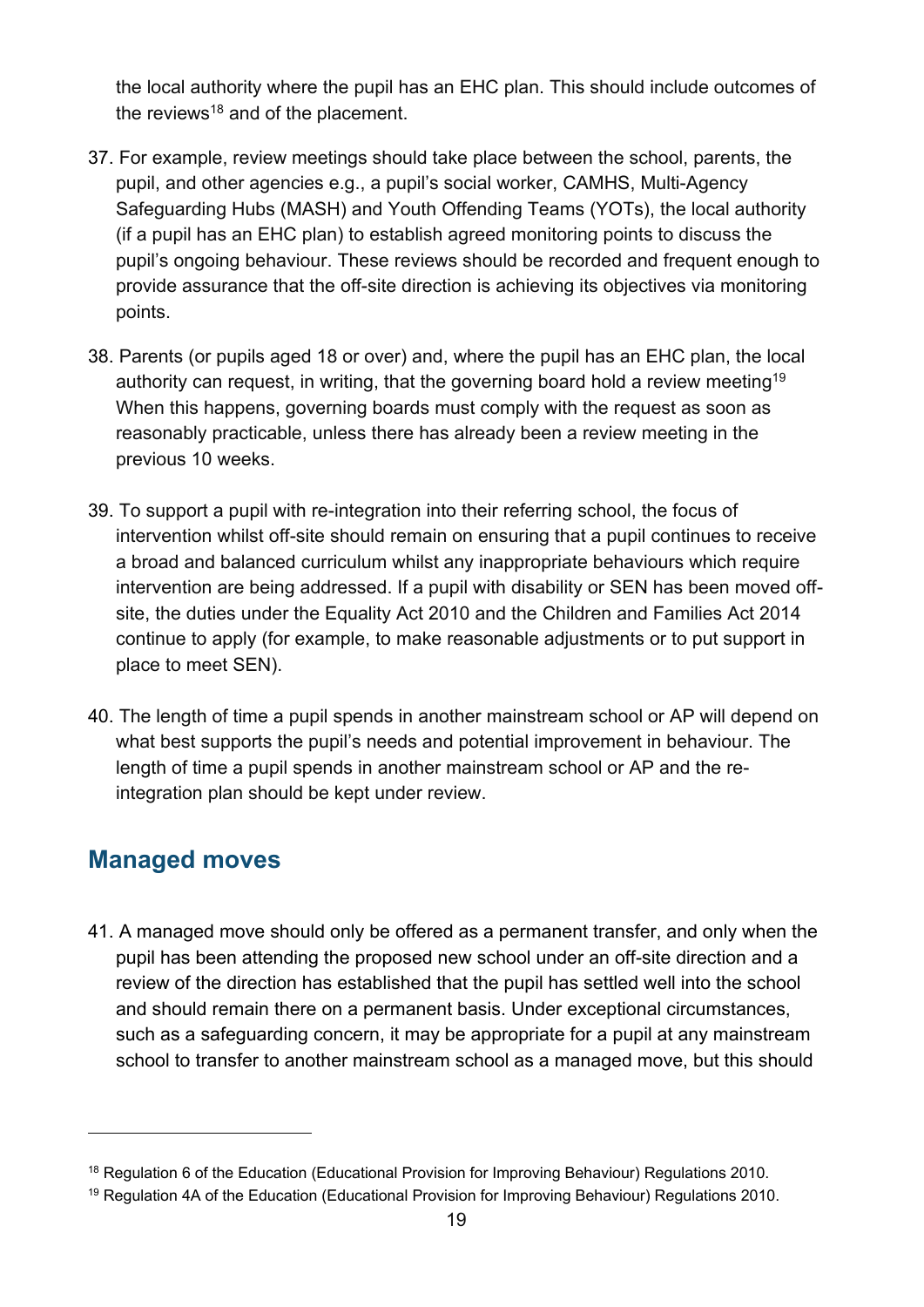only happen when it is in the pupil's best interest.

- 42. Managed moves should be a permanent move, voluntary and agreed with all parties involved, including the parents and the admission authority of the new school. Where a pupil has an EHC plan, the relevant statutory duties on the new school and local authority will apply. If the current school is contemplating a managed move, it should contact the authority at an early stage. If the local authority, both schools and parents are in agreement that there should indeed be a managed move, the local authority will need to follow the statutory procedures for amending a plan<sup>20</sup>.
- 43. If a parent believes that they are being pressured into a managed move or is unhappy with a managed move, they can take up the issue through the official school complaint procedure with the governing board and the local authority. Within the school inspections framework<sup>21</sup>, under leadership and management, Ofsted will consider any evidence found of a parent being pressured into a managed move as off-rolling and is likely to judge a school as inadequate.

## **Variation in exclusion rates**

44. There are longstanding national trends which show that particular groups of children are more likely to be excluded from school, both for a suspension or permanent exclusion. All of these factors will differ for each child, and the influence of out-ofschool factors will vary according to local context, so it is important that schools, local authorities and local partners work together to understand what lies behind local trends. Using this understanding, local leaders will be best placed to effectively plan and put in place additional and targeted action based on their own context. If they identify any gaps, they are also in the position to act to ensure those who work with children have the training, services and support they need to address these $^\mathrm{22}.$ 

## **Pupils with disabilities and Special Educational Needs (SEN) including those with Education, Health and Care plans (EHC plans)**

45. The Equality Act 2010 requires schools to make reasonable adjustments for disabled pupils. This duty can in principle apply both to the suspensions and permanent exclusions process and to the disciplinary sanctions imposed. Under the Children and

 $20$  The processes for amending a plan are set out in sections 37 and 44 of the Children and Families Act 2014 and regulations 22 and 28 of the Special Educational Needs and Disability Regulations 2014.

<sup>21</sup> [School inspection handbook -](https://www.gov.uk/government/publications/school-inspection-handbook-eif/school-inspection-handbook) GOV.UK (www.gov.uk)

<sup>22</sup> [Timpson Review of School Exclusion \(publishing.service.gov.uk\)](https://assets.publishing.service.gov.uk/government/uploads/system/uploads/attachment_data/file/807862/Timpson_review.pdf)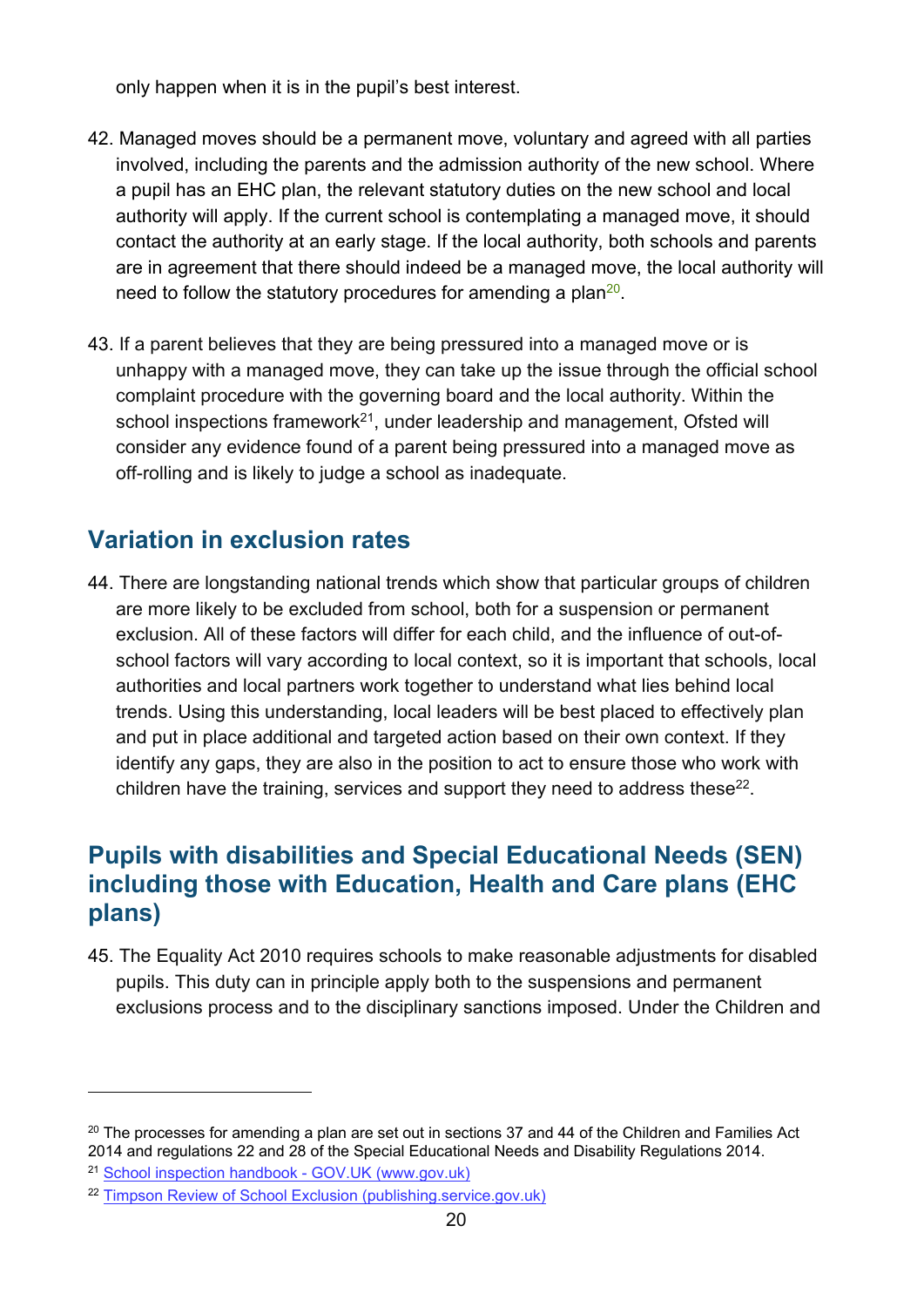Families Act 2014, governing boards of relevant settings $^{23}$  must use their 'best endeavours' to ensure the appropriate special educational provision is made for pupils with SEN, which will include any support in relation to behaviour management that they need because of their SEN.

- 46. Schools should engage proactively with parents in supporting the behaviour of pupils with additional needs.
- 47. Where a school has concerns about the behaviour, or risk of suspension and permanent exclusion, of a pupil with additional needs, a disability or an EHC plan it should, in partnership with others (and where relevant, the local authority), consider what additional support or alternative placement may be required. This should involve assessing the suitability of provision for a pupil's SEN or disability.
- 48. Where a pupil has an EHC plan, schools should contact the local authority about any behavioural concerns at an early stage and consider requesting an early annual review prior to making the decision to suspend or permanently exclude. For those without an EHC plan, the school should review, with external specialists as appropriate, whether the current support arrangements are appropriate and what changes may be required. This may provide a point for schools to request an EHC assessment or a review of the pupil's current package of support, which may then be increased.

## **Pupils who have a social worker, including looked-after children, and previously looked-after children**

- 49. For the majority of children who have a social worker, this is due to known safeguarding risks at home or in the community: over half are in need due to abuse or neglect.<sup>24</sup> For children with a social worker, education is an important protective factor, providing a safe space for children to access support, be visible to professionals and realise their potential. Where children are not in school, they miss the protection and opportunities it can provide, and become more vulnerable to harm. However, headteachers should balance this important reality with the need to ensure calm and safe environments for all pupils and staff, so should attempt to devise strategies that take both of these aspects into account.
- 50. Where a pupil has a social worker, e.g., because they are the subject of a Child in Need Plan or a Child Protection Plan, and they are at risk of suspension or permanent

 $^{23}$  The duty under [section 66 of the Children and Families Act](https://www.legislation.gov.uk/ukpga/2014/6/section/66/2020-03-25) 2014 applies to certain settings, including mainstream schools, maintained nursery schools, academies, alternative provision academies and pupil referral units.

<sup>&</sup>lt;sup>24</sup> [Characteristics of children in need, Reporting Year 2021 –](https://explore-education-statistics.service.gov.uk/find-statistics/characteristics-of-children-in-need) Explore education statistics – GOV.UK [\(explore-education-statistics.service.gov.uk\)](https://explore-education-statistics.service.gov.uk/find-statistics/characteristics-of-children-in-need)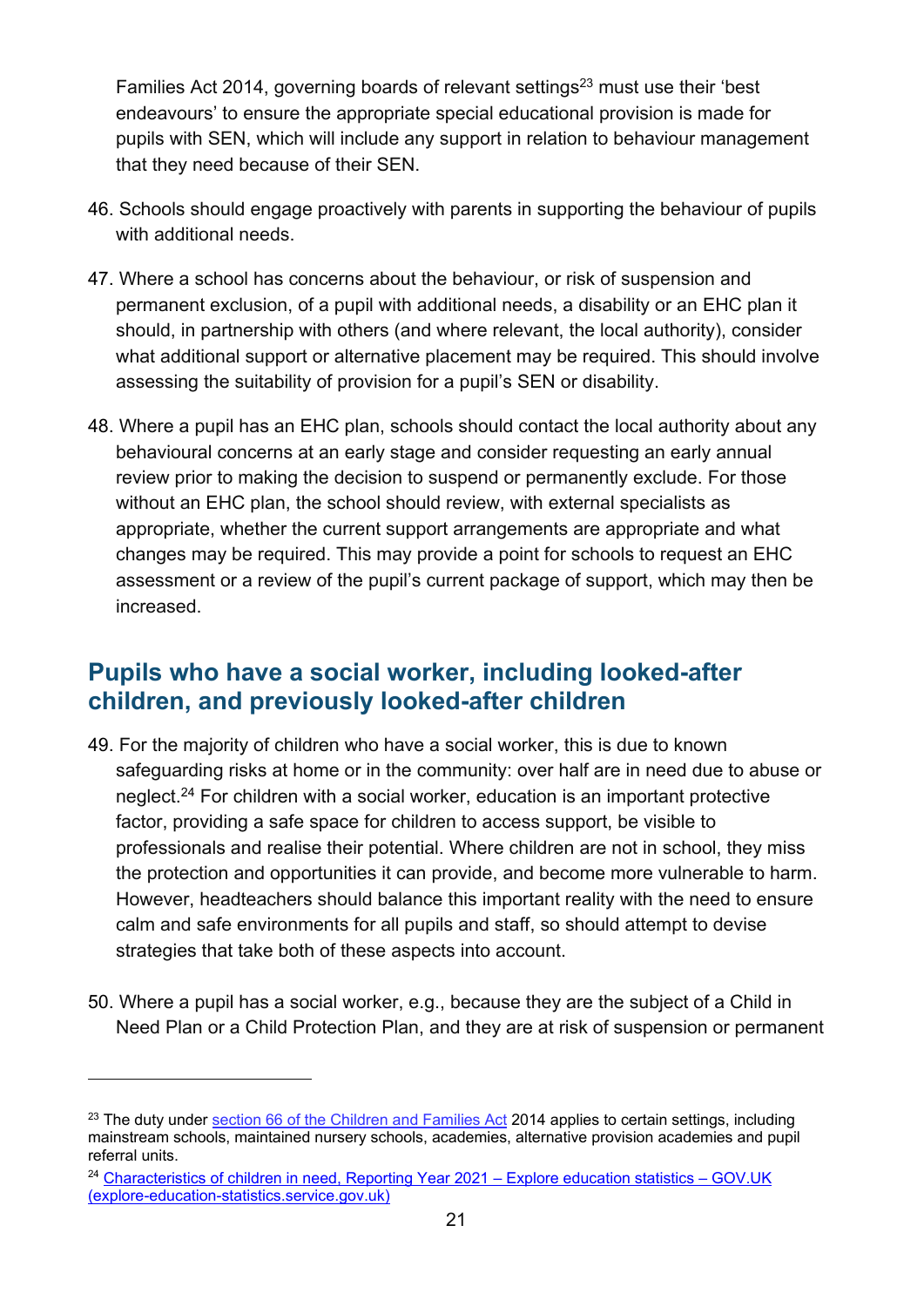exclusion, the headteacher should inform their social worker, the Designated Safeguarding Lead (DSL) and the pupil's parents to involve them all as early as possible in relevant conversations.

- 51. Where a looked-after child (LAC) is likely to be subject to a suspension or permanent exclusion, the Designated Teacher (DT) should contact the local authority's Virtual School Head (VSH) as soon as possible. The VSH, working with the DT and others, should consider what additional assessment and support need to be put in place to help the school address the factors affecting the child's behaviour and reduce the need for suspension or permanent exclusion. Where relevant, the school should also engage with a child's social worker, foster carers, or children's home workers.
- 52. All looked-after children should have a Personal Education Plan (PEP) which is part of the child's care plan or detention placement plan<sup>25</sup>. This should be reviewed every term and any concerns about the pupil's behaviour should be recorded, as well as how the pupil is being supported to improve their behaviour and reduce the likelihood of exclusion being necessary. Monitoring of Personal Education Plans can be an effective way for VSHs to check on this.
- 53. For previously looked-after children who are on the path to being suspended or permanently excluded, the school should engage with the child's parents and the school's DT. The school may also seek the advice of the VSH on strategies to support the pupil. Further information can be found in the [guidance for the designated teacher](https://assets.publishing.service.gov.uk/government/uploads/system/uploads/attachment_data/file/683561/The_designated_teacher_for_looked-after_and_previously_looked-after_children.pdf)  [for looked-after and previously looked-after children.](https://assets.publishing.service.gov.uk/government/uploads/system/uploads/attachment_data/file/683561/The_designated_teacher_for_looked-after_and_previously_looked-after_children.pdf)

<sup>&</sup>lt;sup>25</sup> Promoting the education of looked-after children and previously looked-after children [\(publishing.service.gov.uk\)](https://assets.publishing.service.gov.uk/government/uploads/system/uploads/attachment_data/file/683556/Promoting_the_education_of_looked-after_children_and_previously_looked-after_children.pdf)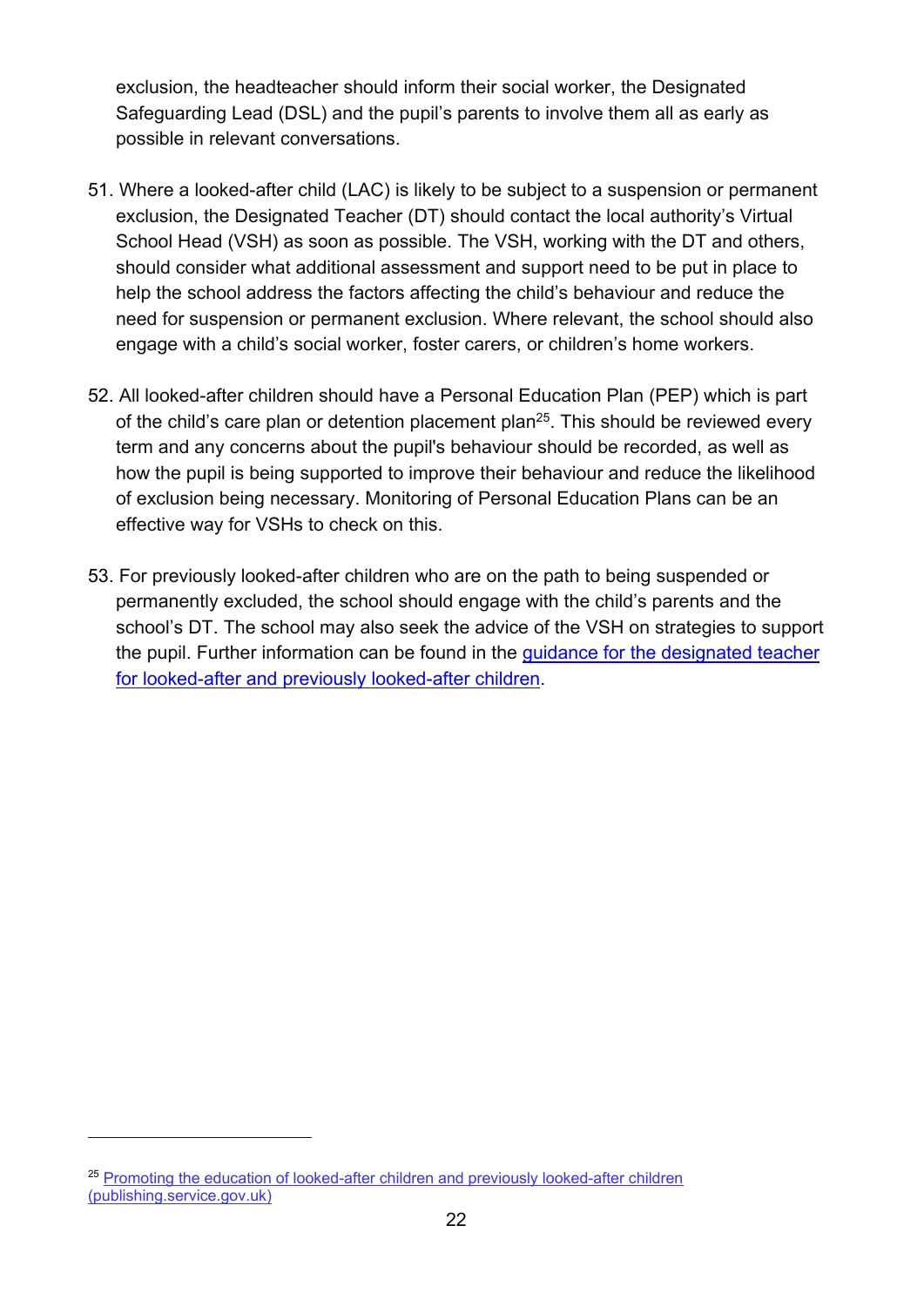# <span id="page-22-0"></span>**Part five: The headteacher's duty to inform parties about an exclusion**

To ensure that a child receives the correct support and safeguarding during a suspension or permanent exclusion, it is important that those responsible for their care are promptly informed when such exclusions occur or there is a risk of them occurring. This section sets out how and when schools should share information with parents, social workers, Virtual School Heads, local authorities, and governing boards.

## **Duty to inform parents about an exclusion<sup>26</sup>**

- 54. Whenever a headteacher suspends or permanently excludes a pupil they must, without delay, and no later than three days after their decision, notify parents of the period of the suspension or permanent exclusion and the reason(s) for it.
- 55. They must also, no later than three days, after their decision, provide parents with the following information in writing:
	- the reason(s) for the suspension or permanent exclusion;
	- the period of a suspension or, for a permanent exclusion, the fact that it is permanent;
	- parents' right to make representations about the suspension or permanent exclusion to the governing board (in line with the requirements set out in paragraphs 86 to 95) and how the pupil may be involved in this;
	- how any representations should be made; and
	- where there is a legal requirement for the governing board to consider the suspension or permanent exclusion, that parents or a pupil if they are 18 years old have a right to attend a meeting, to be represented at that meeting (at their own expense) and to bring a friend.
- 56. Written notification of the information mentioned in the above paragraph 55 can be provided by delivering it directly to the parents, leaving it at their usual or last known home address, or posting it to that address. Notices can be given electronically if the parents have given written agreement for this kind of notice to be sent in this way<sup>27</sup>.

 $26$  Paragraphs 54 to 63 gives guidance about section 51A Education Act 2002.

<sup>&</sup>lt;sup>27</sup> Section 572 Education Act 1996.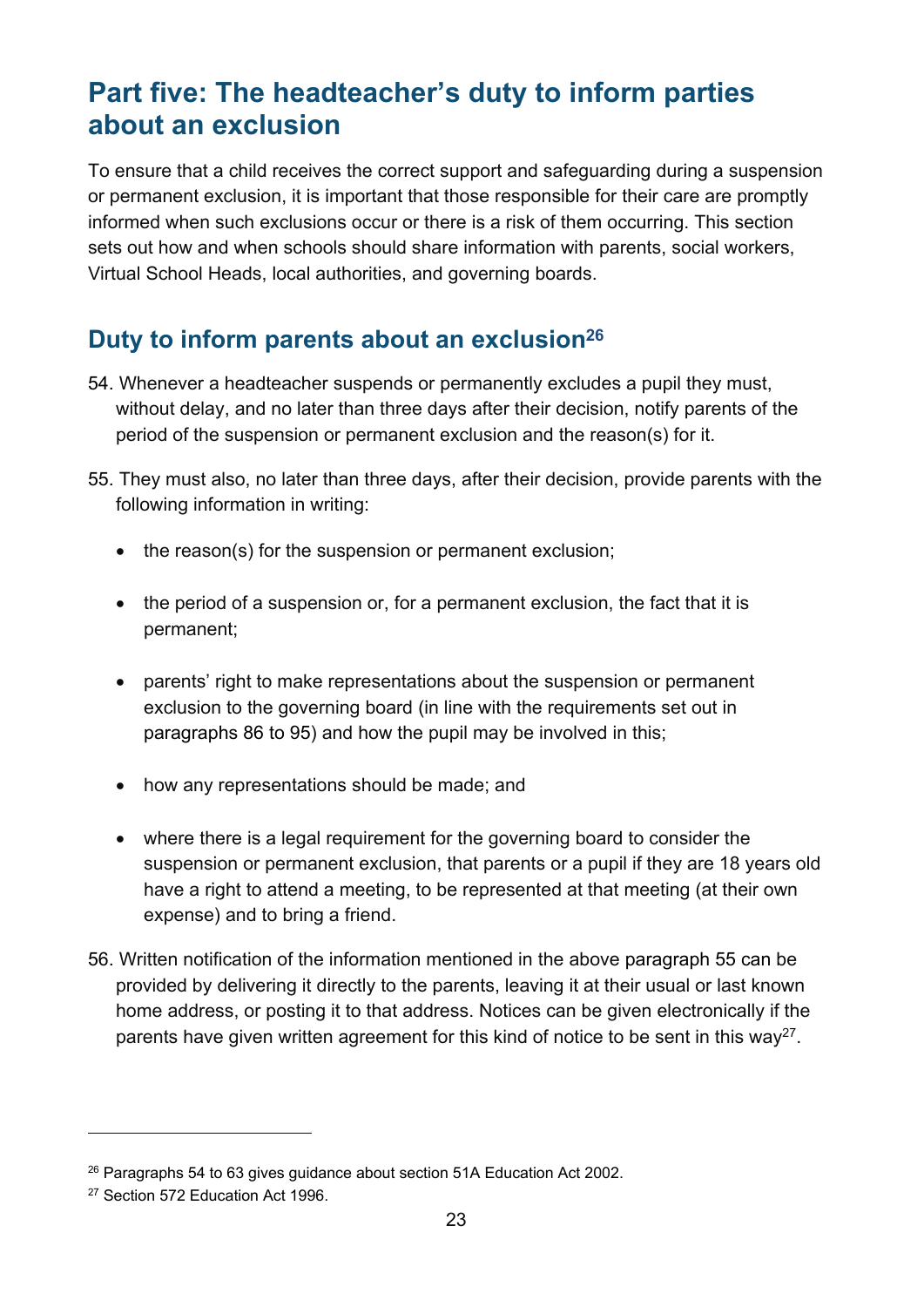- 57. Where a suspended or permanently excluded pupil is of compulsory school age the headteacher must also notify the pupil's parents of the days on which they must ensure that the pupil is not present in a public place at any time during school hours.
- 58. These days would be the first five school days of a suspension or permanent exclusion (or until the start date of any full-time alternative provision or the end of the suspension where this is earlier). Any parent who fails to comply with this duty without reasonable justification commits an offence and may be given a fixed penalty notice or be prosecuted. The headteacher must notify the parents of the days on which their duty applies without delay and, at the latest, by the end of the afternoon session on the first day of the suspension or permanent exclusion $^{\rm 28}.$
- 59. If alternative provision is being arranged, then the following information must be included with this notice where it can reasonably be found out within the timescale:
	- the start date for any provision of full-time education that has been arranged for the child during the suspension or permanent exclusion;
	- the start and finish times of any such provision, including the times for morning and afternoon sessions where relevant;
	- the address at which the provision will take place; and
	- any information required by the pupil to identify the person they should report to on the first day.
- 60. Where this information on alternative provision is not reasonably ascertainable by the end of the afternoon session on the first day of the suspension or permanent exclusion, it may be provided in a subsequent notice, but it must be provided without delay and no later than 48 hours before the provision is due to start. The only exception to this is where alternative provision is to be provided before the sixth day of a suspension or permanent exclusion, in which case the information can be provided with less than 48 hours' notice with parents' consent.
- 61. The information in paragraphs 57 to 60 must be provided in writing but can be provided by any effective method (paragraph 66 provides guidance on this issue).
- 62. The failure of a headteacher to give notice of the information in paragraphs 57 and 60 by the required time does not relieve the headteacher of the duty to serve the notice. A notice is not made invalid solely because it has not been given by the required time.
- 63. If a child is suspended again following their original suspension, or is subsequently permanently excluded, the headteacher must inform parents and where relevant, the

<sup>&</sup>lt;sup>28</sup> Sections 103 to 105 Education and Inspections Act 2006 and regulations made under these sections.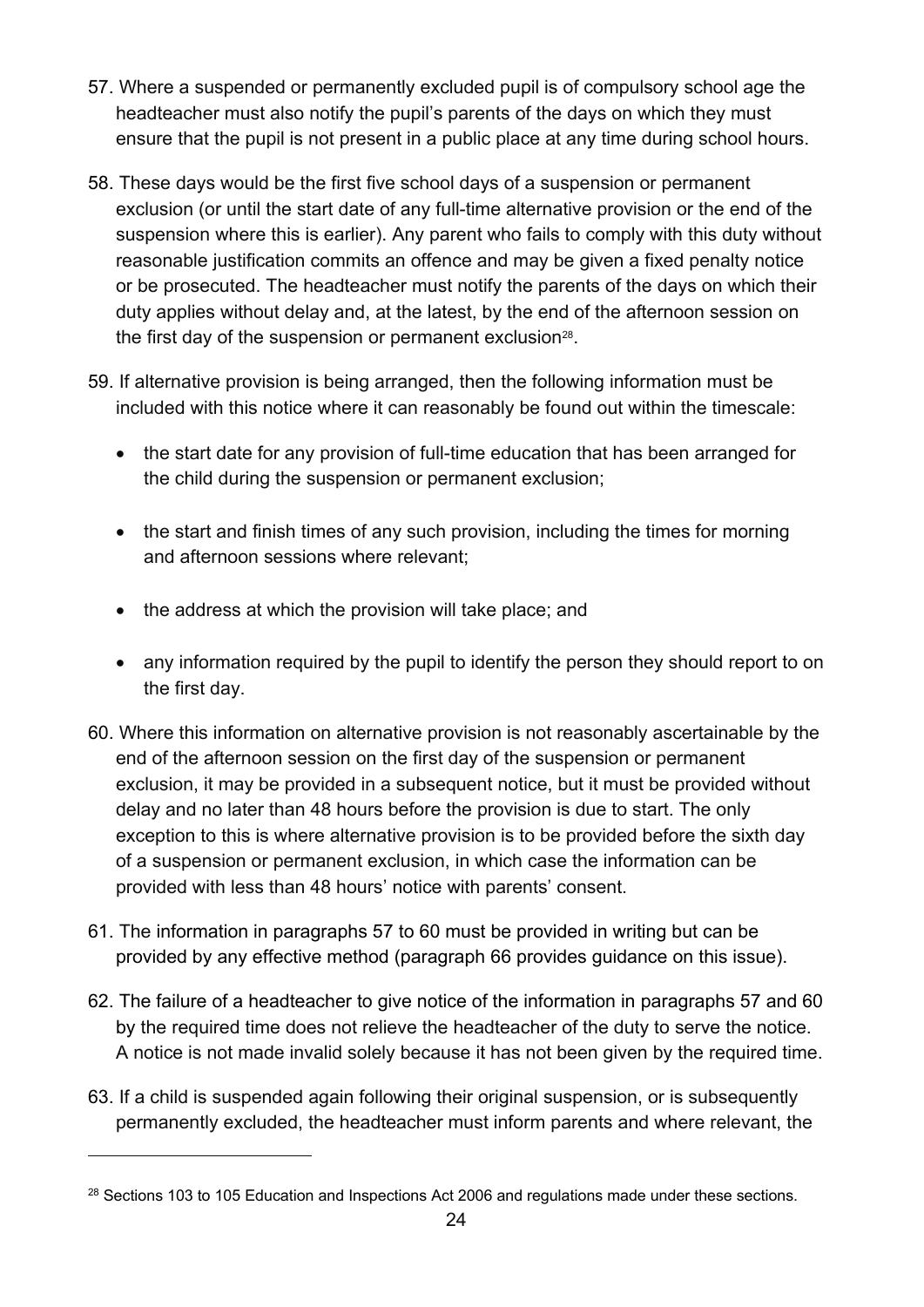pupil's social worker or local authority if the pupil has an EHCP, without delay and issue a new exclusion notice to parents and the social worker.

## **Informing parents about an exclusion**

- 64. For notifications under paragraph 54, although this must not delay notification, notification should be in person or by telephone in the first instance as this would give the parents an opportunity to ask any initial questions or raise concerns directly with the headteacher. Things to consider:
	- Has the school spoken to the parents (and when appropriate, the child's social worker) to ensure they fully understand the type/scale of the incident?
	- Has the school considered how to communicate accessibly and clearly, including whether parents may have particular communication needs relating to a disability or having English as an additional language (EAL)?
	- Has the school we provided sufficient details in the suspension or permanent exclusion notice letter on the reasons for the suspension or permanent exclusion?
	- Does the notice contain all the required information as set out in part six of the statutory suspension and permanent exclusion guidance?
	- Have we informed parents (and when appropriate, the pupil's social worker or the local authority if a pupil has an EHCP) whether their pupil will be able to sit any national curriculum test(s) or public examination(s) occurring during the suspension or permanent exclusion?
	- When several suspensions have been issued in a term, have I informed parents of their right of representation to the governing board?
	- Letter templates might be available from the local authority.
- 65. When notifying parents about a suspension or permanent exclusion, the headteacher should set out what arrangements have been made to enable the pupil to continue their education prior to the start of any alternative provision or the pupil's return to school, in line with legal requirements and guidance in part six.
- 66. For notifications under paragraphs 57 to 59, effective methods for providing the information may include email or text message, giving the notice directly to the parents, or sending the information home with the suspended or permanently excluded pupil. Where information is sent home with the pupil, the headteacher should consider sending a duplicate copy by an alternative method or confirming that the information has been received.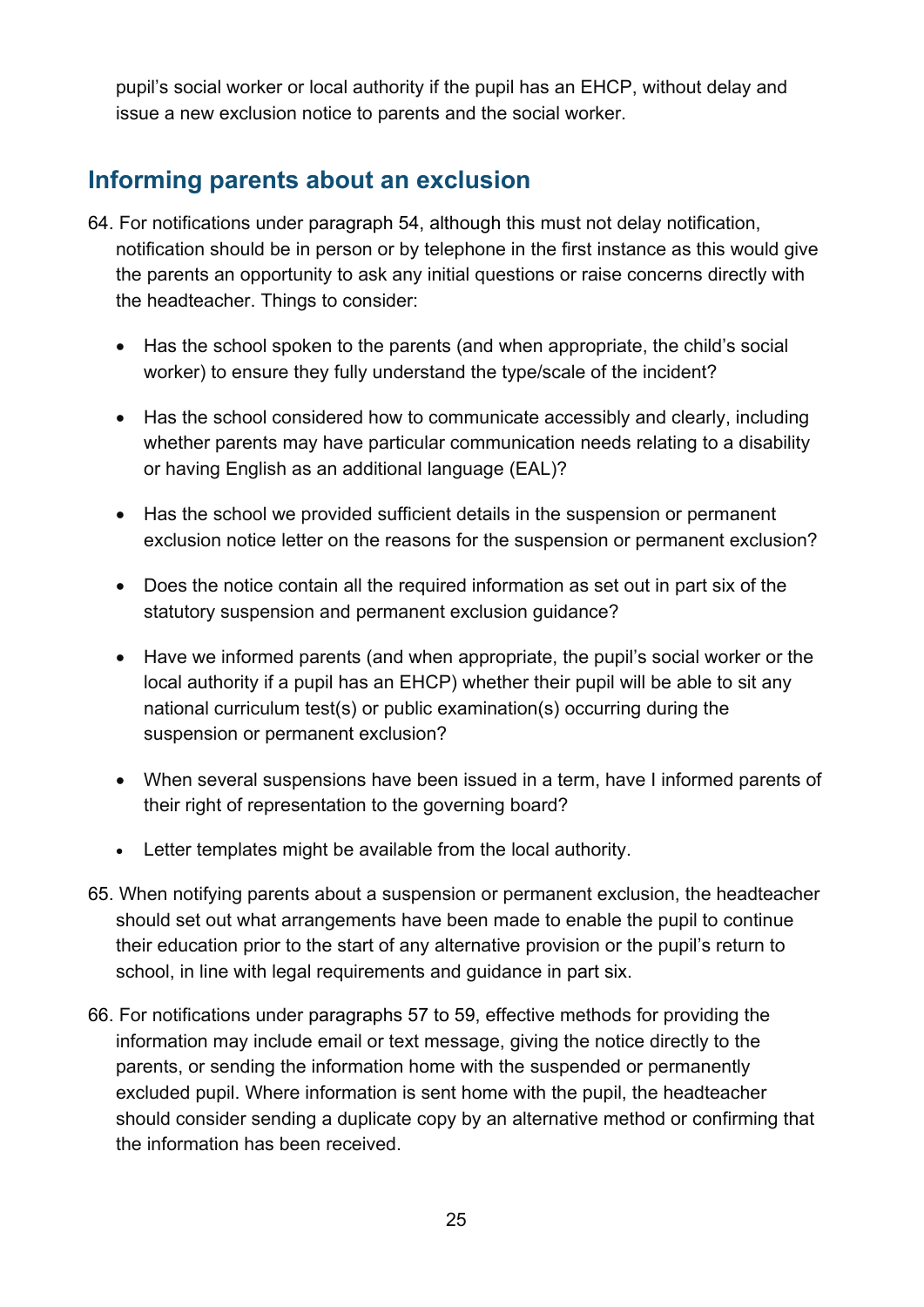- 67. When notifying parents about a suspension or permanent exclusion, the headteacher should draw attention to relevant sources of free and impartial information. This information should include:
	- **[To be updated]** A link to this statutory guidance on exclusions [\(https://www.gov.uk/government/publications/school-exclusion\)](https://www.gov.uk/government/publications/school-exclusion).
	- Coram's Child Law Advice service can be accessed through their website <https://childlawadvice.org.uk/information-pages/school-exclusion/>or contacted on 0300 330 5485 [from](http://from/) Monday to Friday, 8am – 6pm.
	- ACE education run a limited service and can be reached on 0300 0115 142 on Monday to Wednesday from 10am to 1pm during term time. Information can be found on the website: [http://www.ace-ed.org.uk/.](http://www.ace-ed.org.uk/)
	- Independent Provider of Special Education Advice (known as IPSEA [www.ipsea.org.uk\)](http://www.ipsea.org.uk/) is a registered charity. It offers free and independent [information, advice and support](https://www.ipsea.org.uk/about/services) to help get the right education for children and young people with all kinds of special educational needs (SEN) and disabilities.
	- Autism Education Trust (AET), via the National Autistic Society (NAS) operates a helpline and advice service for parents whose child is at risk or has been excluded. They also provide guidance and advice for education professionals on good practice and the law with regard to autistic children/young people and exclusion. Contact 0207 903 3660. Website: autismeducationtrust.org.uk.
	- SEN Information Advice & Support Services Network (formerly known as the local parent partnership)

## **Informing social workers and Virtual School Heads about an exclusion**

- 68. Information sharing is vital in safeguarding children and promoting their welfare, including their educational outcomes. Schools should be proactive in sharing information as early as possible to help identify, assess, and respond to risks or concerns about the safety and welfare of children. [Keeping children safe in education](https://assets.publishing.service.gov.uk/government/uploads/system/uploads/attachment_data/file/1014057/KCSIE_2021_September.pdf) and Working Together to Safeguard Children set out the requirements for schools and colleges with regard to information sharing in more detail.
- 69. Whenever a headteacher suspends or permanently excludes a pupil they must, without delay, and no later than three days after their decision, also notify the social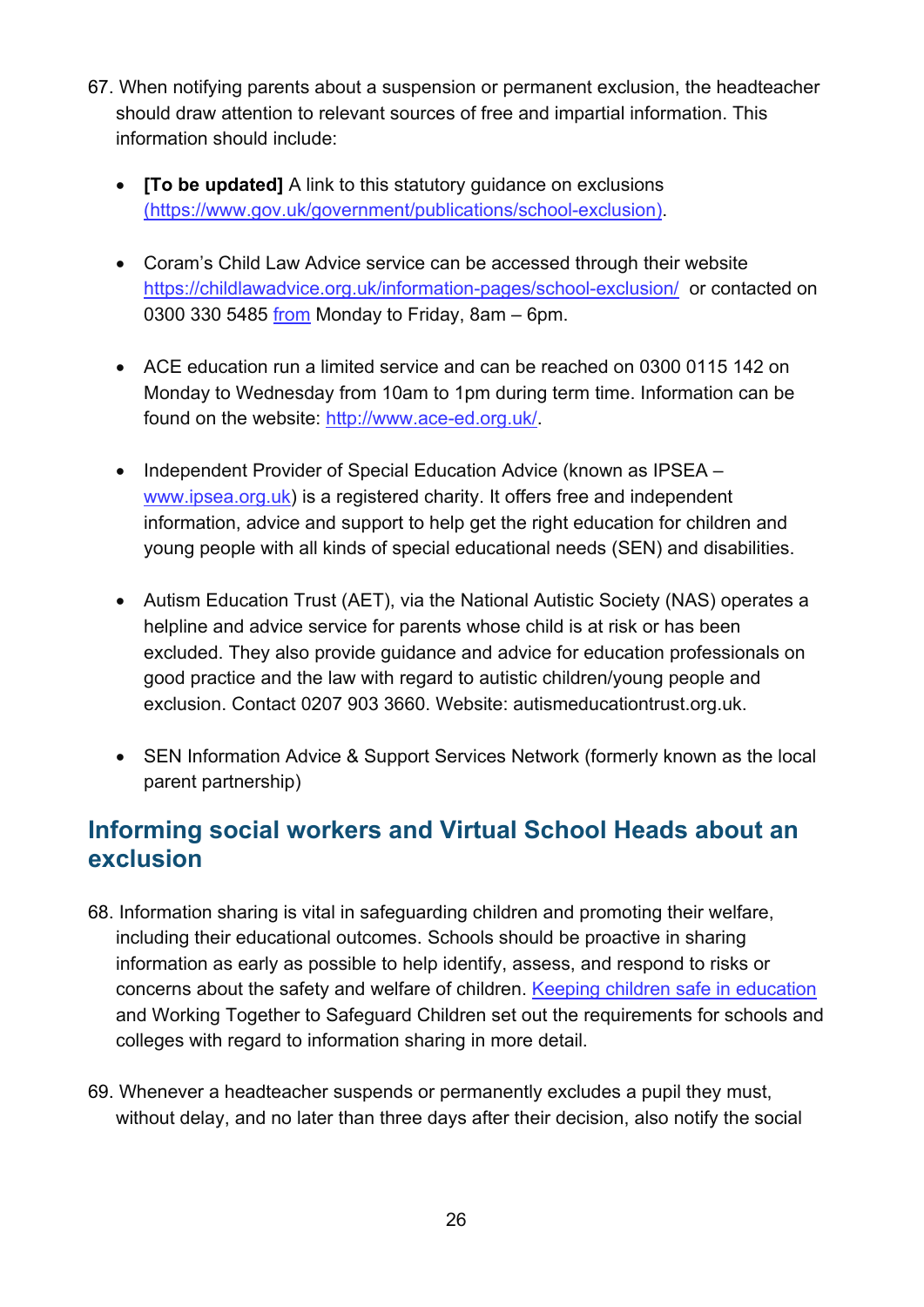worker, if a pupil has one, and the VSH, if the pupil is a LAC $^\mathrm{29}$ , of the period of the suspension or permanent exclusion and the reason(s) for it. The information in paragraphs 57 to 60 must be provided in writing to the local authority.

70. Both the social worker and VSH should, as far as possible, attend the governing board meeting if there is one, in order to share information. Further guidance to social workers and Virtual School Heads on attending a governing board meeting can be found in paragraphs 115 to 117.

## **Informing the governing board and the local authority about an exclusion<sup>30</sup>**

- 71. The headteacher must, without delay, notify the governing board and the local authority of:
	- any permanent exclusion (including where a suspension is followed by a decision to permanently exclude the pupil);
	- any suspension or permanent exclusion which would result in the pupil being suspended or permanently excluded for a total of more than five school days (or more than ten lunchtimes) in a term; and
	- any suspension or permanent exclusion which would result in the pupil missing a public examination or national curriculum test.
- 72. For a permanent exclusion, if the pupil lives outside the local authority area in which the school is located, the head teacher must also notify the pupil's 'home authority' of the permanent exclusion and the reason(s) for it without delay. The headteacher must also inform the local authority and governing board once per term of any other suspensions of which they have not previously been notified.
- 73. Notifications must include the reason(s) for the suspension or permanent exclusion and the duration of any suspension or, in the case of a permanent exclusion the fact that it is permanent.
- 74. When removing a pupil from the school roll, the governing board must ensure this is done under the circumstances prescribed by the Education (Pupil Registration) (England) Regulations 2006, as amended. If applicable, the pupil's name should be removed from the school roll at the appropriate time.

<sup>&</sup>lt;sup>29</sup> If the pupil is previously looked-after (PLAC) the VSH should provide advice and information, upon request from relevant parties (DT, parents, etc) but does not have a corporate parent role that they have for LAC.

<sup>&</sup>lt;sup>30</sup> Paragraphs 71 to 74 gives guidance about section 51A Education Act 2002.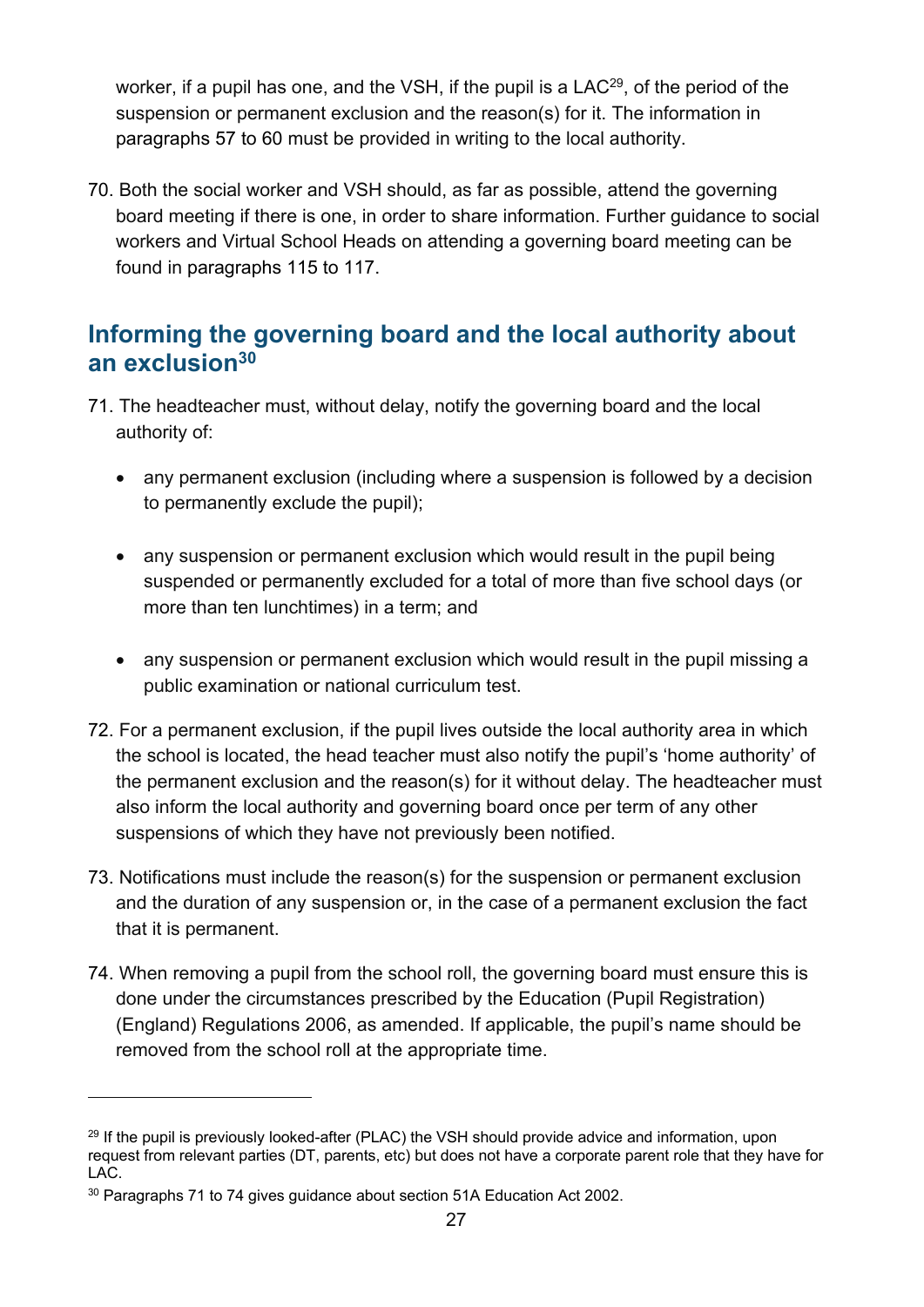#### **Guidance to the head teacher on informing the governing board about an exclusion**

- 75. The head teacher should ask the chair of the governing board whether there are clear processes in place for considering suspensions and permanent exclusions, such as:
	- Ensuring parents and pupil are aware of their right to a consideration by the governing board
	- Asking whether the governing board have taken steps to find a convenient date that the parent, other relevant parties, the local authority representative (if relevant) and the head teacher can attend, within the legal time limits
	- Asking the governing board whether they have considered how to involve the pupil in the consideration process
	- Collecting all relevant documents, anonymising them, if required, and providing them to all parties
- 76. The head teacher should ensure that they have informed the governing board about reinstatement and specify the correct timescale. They should also make clear to the governing board whether the need to consider reinstatement is dependent on receiving parental representations.
- 77. A head teacher should ensure a process is in place for a governing board when considering reinstatement following a permanent exclusion:
	- Do governors understand the suspension and permanent exclusion process to enable a review within deadlines?
	- Would governors benefit from additional training, including on behaviour management, routines, norms and consequences, disability awareness, the Equality Act 2010, the Children and Families Act 2014 and SEN provision?
	- Is there a clear and timely system in place to enable parents to make representations?
	- Are there up-to-date templates for notifying parents of the decision and explaining next steps?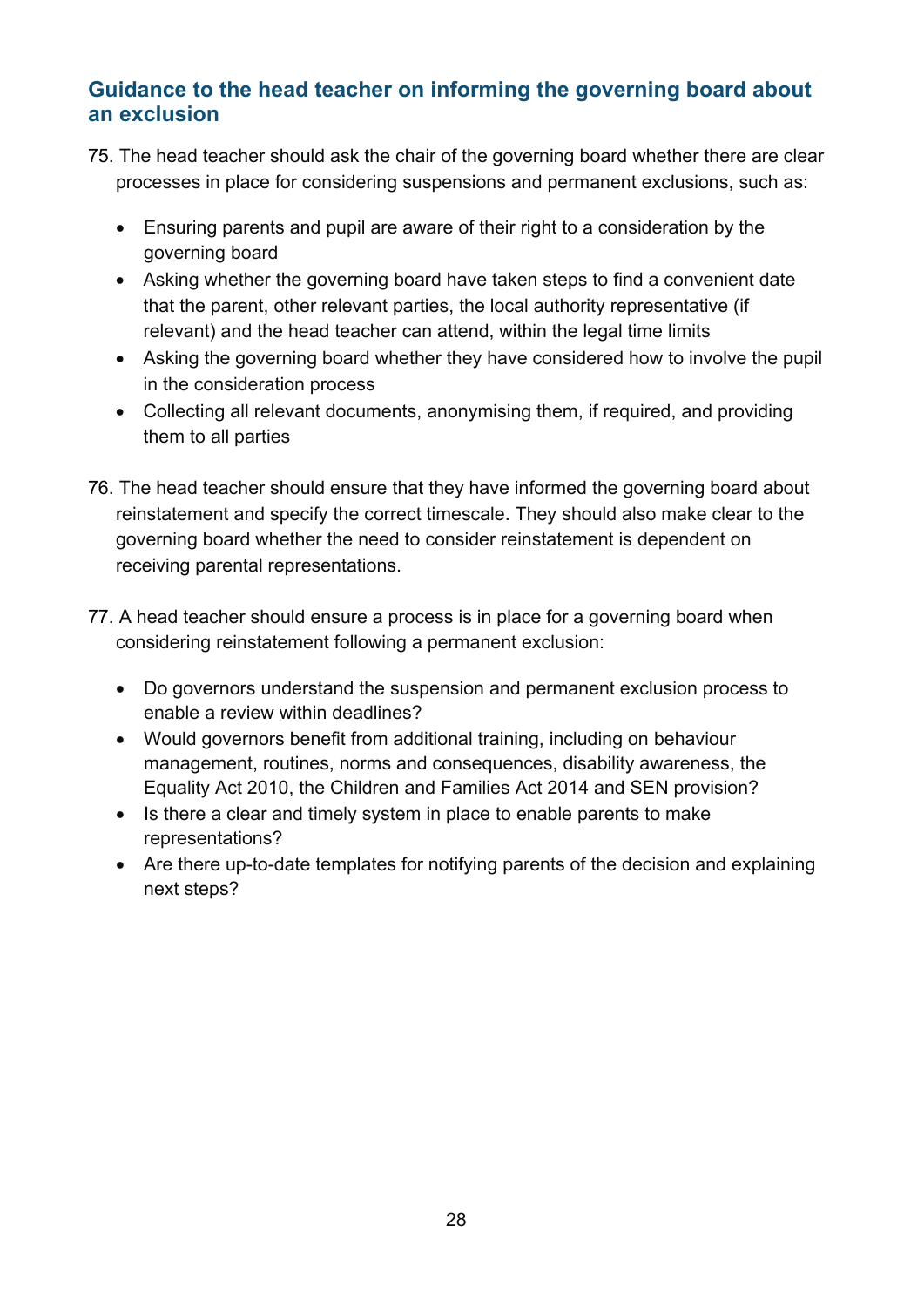# <span id="page-28-0"></span>**Part six: The governing board and local authority's duties to arrange education for excluded pupils**

Governing boards and local authorities play an important role in ensuring that children who have been excluded from school receive a suitable education that facilitates their successful reintegration or meets their long-term needs.

## **The education of pupils from the sixth day of an exclusion<sup>31</sup>**

- 78. For a suspension of more than five school days, the governing board (or local authority in relation to a pupil suspended from a PRU) must arrange suitable full-time education for any pupil of compulsory school age. This provision must begin no later than the sixth school day of the suspension. Where a child receives consecutive suspensions, these are regarded as a cumulative period of suspension for the purposes of this duty. This means that if a child has more than five consecutive school days of suspension, then education must be arranged for the sixth school day of suspension, regardless of whether this is as a result of one decision to suspend the pupil for the full period or multiple decisions to suspend the pupil for several periods in a row.
- 79. For permanent exclusions, the local authority must arrange suitable full-time education for the pupil to begin from the sixth school day after the first day the permanent exclusion took place $32$ . This will be the pupil's 'home authority' in cases where the school is located in a different local authority area.
- 80. In addition, where a pupil has an EHCP, the local authority may need to review the plan or reassess the child's needs, in consultation with parents, with a view to identifying a new placement $^{\rm 33}$ .
- 81. The local authority must have regard to the relevant statutory guidance when carrying out its duties in relation to the education of looked-after children, which can be found here: [Promoting the education of looked-after children and previously looked-after](https://assets.publishing.service.gov.uk/government/uploads/system/uploads/attachment_data/file/683556/Promoting_the_education_of_looked-after_children_and_previously_looked-after_children.pdf)  [children \(publishing.service.gov.uk\).](https://assets.publishing.service.gov.uk/government/uploads/system/uploads/attachment_data/file/683556/Promoting_the_education_of_looked-after_children_and_previously_looked-after_children.pdf) Where a looked-after child is excluded, the school should document the provision of immediate suitable education in the child's PEP.

<sup>&</sup>lt;sup>31</sup> Section 100 of the Education and Inspections Act 2006, section 19 of the Education Act 1996 and regulations made under those sections apply to paragraphs 78 to 82.

 $32$  The education arranged must be full-time or as close to full-time as in the child's best interests because of their health needs.

<sup>&</sup>lt;sup>33</sup> Section 44 of the Children and Families Act 2014 provides for reviews and reassessments, with further detail in Part 2 of the Special Educational Needs and Disability Regulations 2014.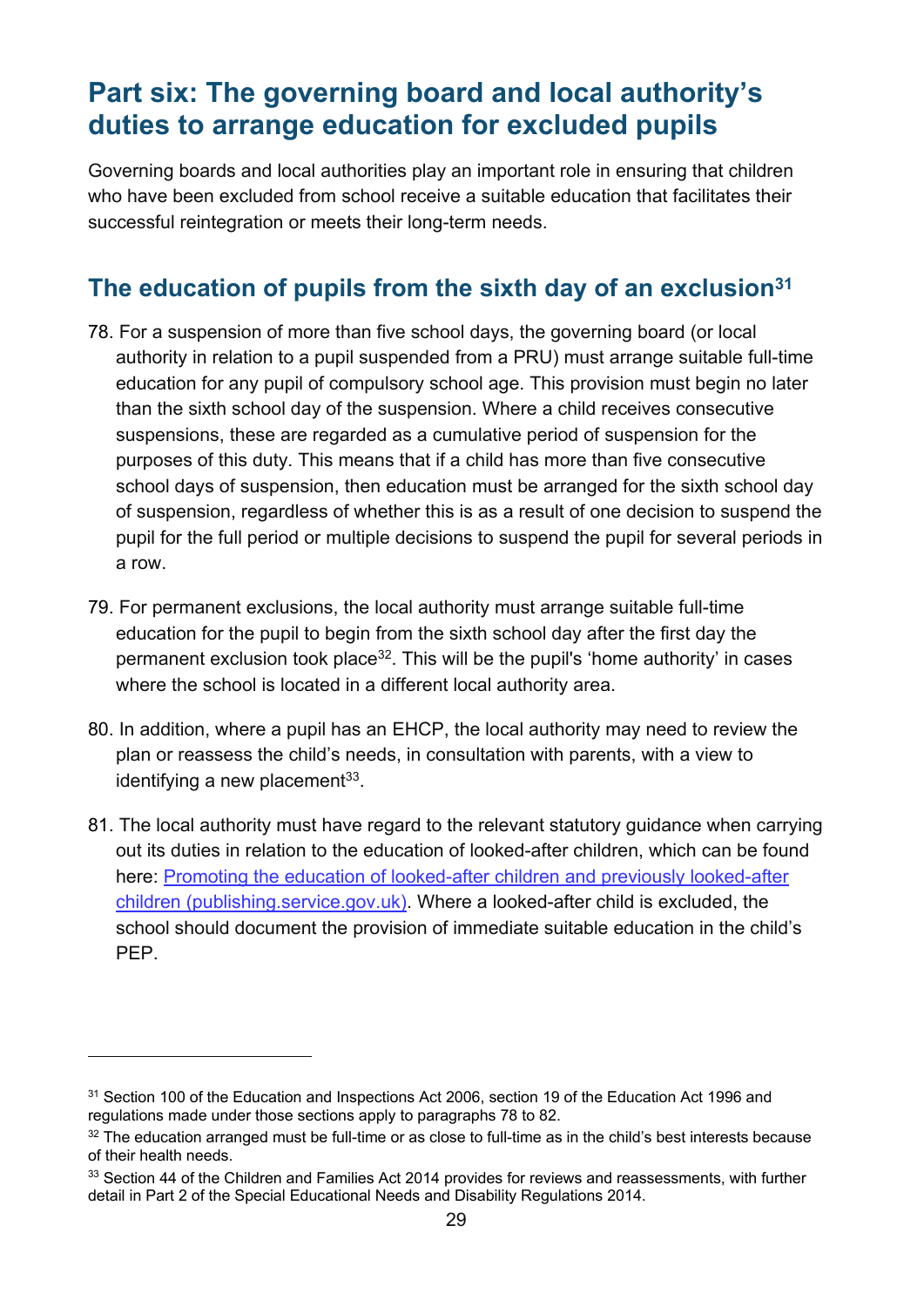82. Provision does not have to be arranged by either the school or the local authority for a pupil in the final year of compulsory education who does not have any further public examinations to sit.

## **The education of pupils prior to the sixth day of an exclusion**

- 83. It is important for schools to help minimise the disruption that suspension or permanent exclusion can cause to a pupil's education. Whilst the statutory duty on governing boards or local authorities is to arrange full-time education from the sixth day of a suspension or permanent exclusion, there is an obvious benefit in starting this provision as soon as possible. In particular, in the case of a looked-after child or child with a social worker, the school and the local authority should work together to arrange alternative provision from the first day following the suspension or permanent exclusion.
- 84. Where it is not possible, or not appropriate, to arrange alternative provision during the first five school days of a suspension or permanent exclusion, the school should take reasonable steps to set and mark work for the pupil. Online pathways such as Google Classroom or Oak Academy can be used but schools should ensure that the work set is accessible and achievable by the pupil outside school,
- 85. The chair of the governing board should ensure that there are clear processes in place to comply with its legal duty to arrange suitable full-time educational provision for pupils of compulsory school age from the sixth consecutive school day of a suspension. This includes:
	- Checking that there is a process in place for the governing board to assure itself that the education provided is suitable and full-time
	- Quality assuring provision, and ensuring that any previous placements been evaluated, including in relation to support for any SEND the pupil may have
	- Checking whether there is a process in place to monitor the pupil's attendance and behaviour at the provision
	- Checking whether the correct attendance code is being used
	- Checking whether the pupil's child protection file and any other information relevant to the pupil's safeguarding and welfare been securely transferred to their new setting as early as possible, in line with [Keeping children safe in education](https://assets.publishing.service.gov.uk/government/uploads/system/uploads/attachment_data/file/1021914/KCSIE_2021_September_guidance.pdf)  [2021 \(publishing.service.gov.uk\)](https://assets.publishing.service.gov.uk/government/uploads/system/uploads/attachment_data/file/1021914/KCSIE_2021_September_guidance.pdf)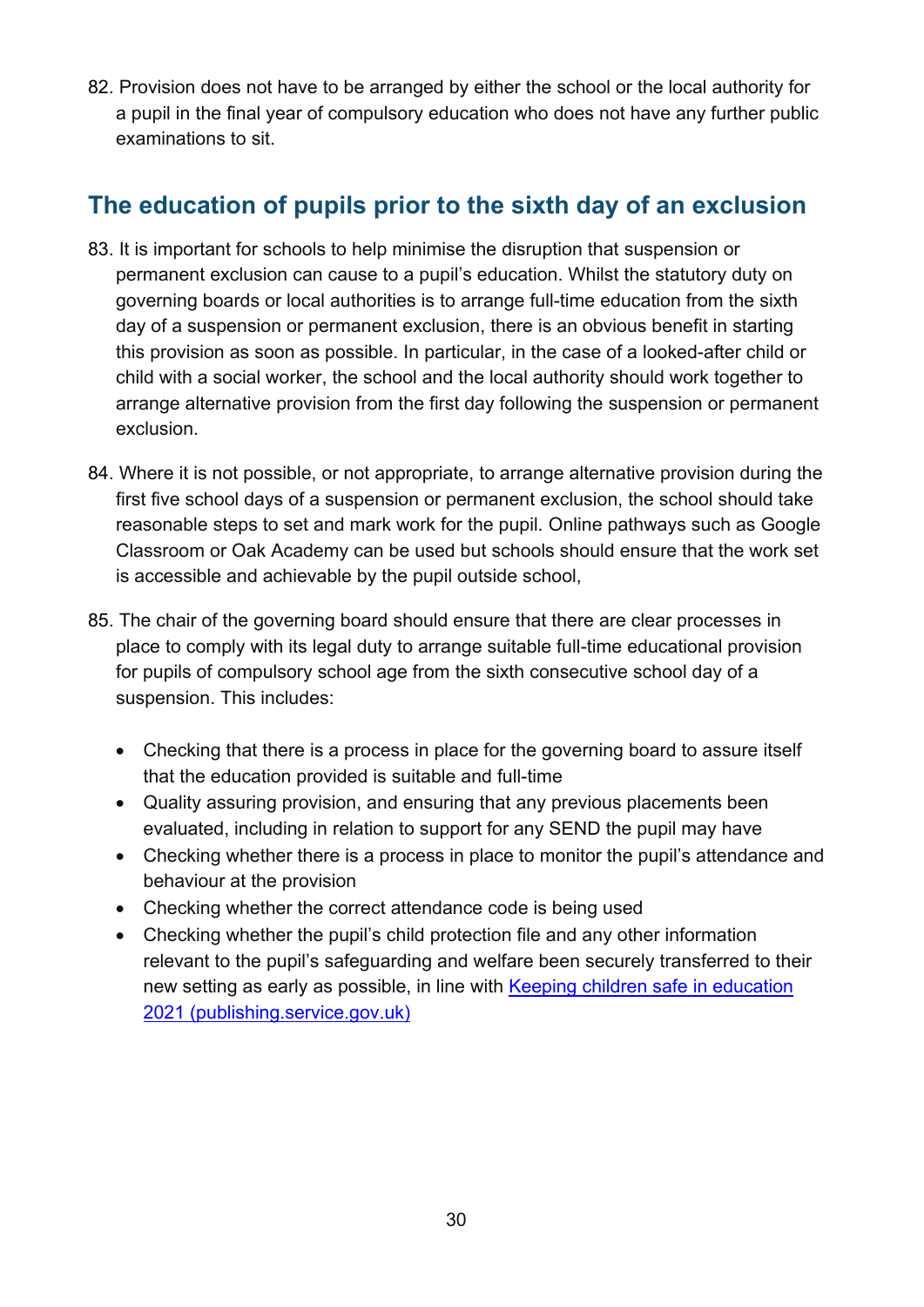# <span id="page-30-0"></span>**Part seven: The governing board's duty to consider an exclusion**

Governing boards have a key responsibility in relation to considering whether excluded pupils should be reinstated. This forms part of their wider role to hold executive leaders to account for the lawful use of exclusion, in line with the duties set out in law, including equalities duties.<sup>34</sup>

## **Guidance for governing boards on considering an excluded pupil's reinstatement<sup>35</sup>**

- 86. The governing board has a duty to consider parents' representations about a suspension or permanent exclusion. The requirements on a governing board to consider the reinstatement of a suspended or permanently excluded pupil depend upon a number of factors (these requirements are illustrated by the diagram on page 35, *A summary of the governing board's duties to review the head teacher's exclusion decision*).
- 87. In the case of a maintained school, the governing board may delegate its functions with respect to the consideration of a suspension or permanent exclusion to a designated sub-committee consisting of at least three governors.
- 88. In the case of an academy, the governing board may delegate to a smaller subcommittee if the trust's articles of association allow them to do so.
- 89. The governing board must consider and decide on the reinstatement of a suspended or permanently excluded pupil within 15 school days of receiving notice of a suspension or permanent exclusion from the head teacher if:
	- it is a permanent exclusion;
	- it is a suspension which would bring the pupil's total number of school days out of school to more than 15 in a term; or
	- it would result in the pupil missing a public examination or national curriculum test.
- 90. The requirements are different for suspensions where a pupil would be suspended for more than five but less than 16 school days in a term. In this case, if the parents make representations, the governing board must consider and decide within 50

<sup>34</sup> [Governance Handbook 2019 \(publishing.service.gov.uk\)](https://assets.publishing.service.gov.uk/government/uploads/system/uploads/attachment_data/file/925104/Governance_Handbook_FINAL.pdf)

<sup>&</sup>lt;sup>35</sup> Section 51A Education Act 2002 and regulations made under that section, as well as the School Governance (Roles, Procedures and Allowances) (England) Regulations 2013 applies to paragraphs 86 to 95.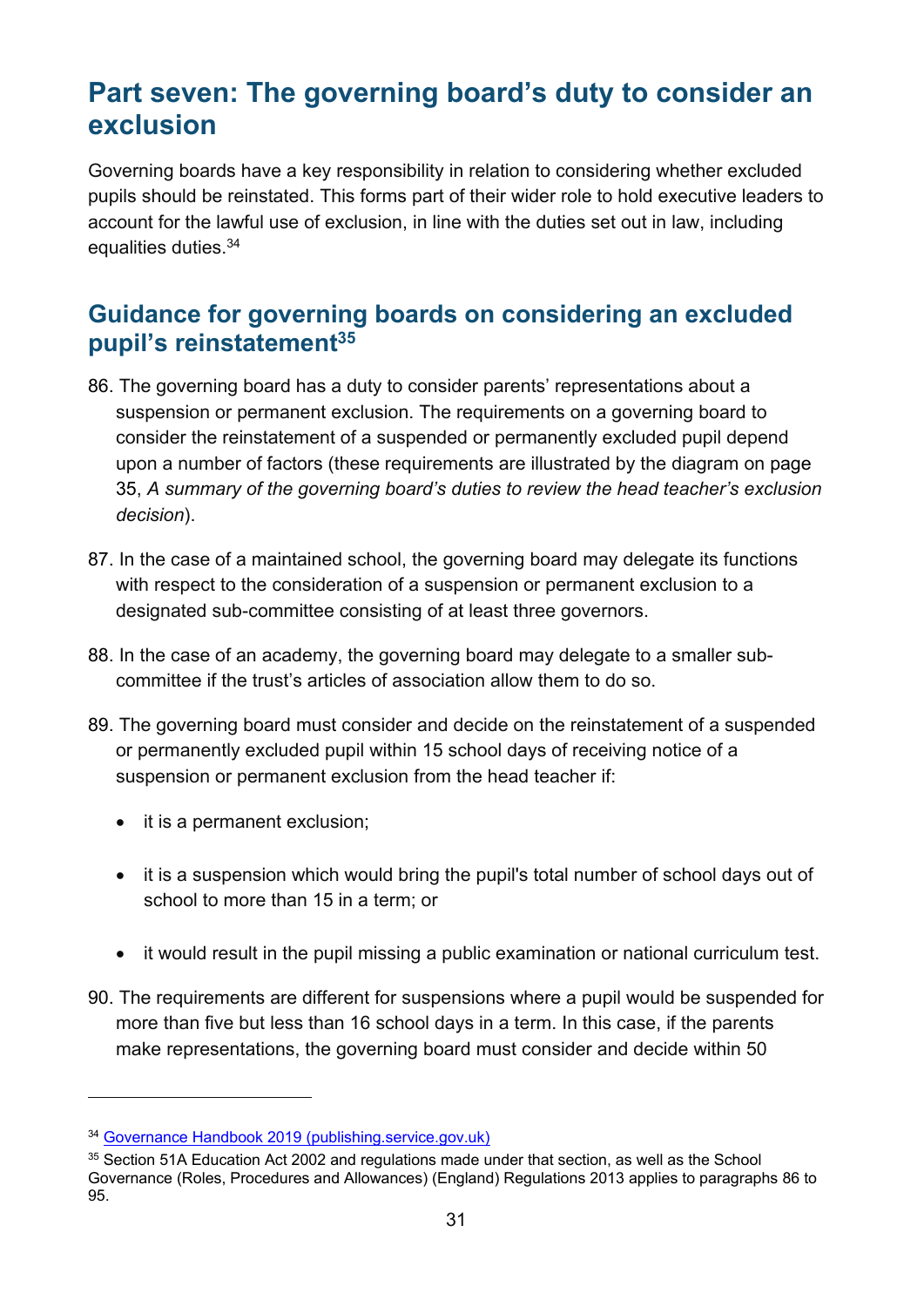school days of receiving the notice of suspension whether the suspended pupil should be reinstated. In the absence of any representations from the parents, the governing board can consider reinstatement on their own.

- 91. Where a suspension or permanent exclusion would result in a pupil missing a public examination or national curriculum test, there is a further requirement for a governing board. It must, so far as is reasonably practicable, consider and decide on the suspension or permanent exclusion before the date of the examination or test. If it is not practical for sufficient governors to consider the reinstatement before the examination or test, the chair of governors, in the case of a maintained school, may consider the suspension or permanent exclusion alone and decide whether or not to reinstate the pupil<sup>36</sup>.
- 92. In the case of an academy the pupil's reinstatement may be considered by a smaller sub-committee if the trust's articles of association allow them to do so.
- 93. The following parties must be invited to a meeting of the governing board and allowed to make representations or share information:
	- parents (and, where requested, a representative or friend);
	- the pupil if they are 18 years or over;
	- the headteacher;
	- a representative of the local authority (in the case of a maintained school or PRU); 37
	- the child's social worker if the pupil has one; and
	- the VSH if the child is LAC.
- 94. The governing board must make reasonable endeavours to arrange the meeting within the statutory time limits set out above and must try to have it at a time that suits all relevant parties. However, its decision will not be invalid simply on the grounds that it was not made within these time limits.
- 95. In the case of a suspension which does not bring the pupil's total number of days of suspension or permanent exclusion to more than five in a term, the governing board must consider any representations made by parents. There is also no deadline for this

<sup>&</sup>lt;sup>36</sup> Where the chair is unable to make this consideration, then the vice-chair may do so instead.

<sup>&</sup>lt;sup>37</sup> Parents may request that the local authority and/or the home local authority attend a meeting of an academy's governing board as an observer; that representative may only make representations with the governing board's consent.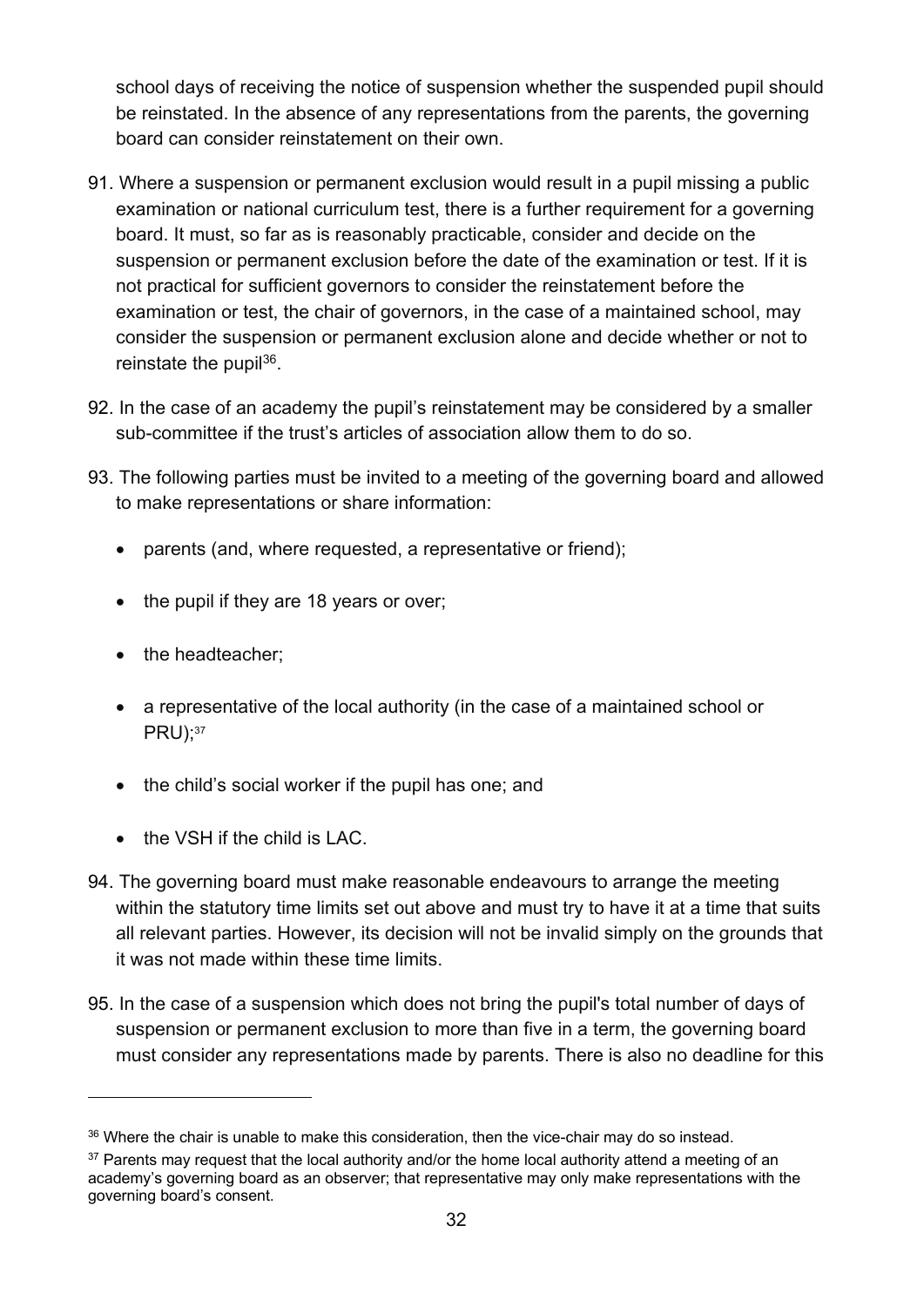meeting to be arranged, however, if this does occur then it should happen within a reasonable amount of time. In the absence of any representations from the parents, the governing board can consider reinstatement on their own.

## **Guidance for governing boards on using data on suspensions and permanent exclusions**

- 96. Governing boards should already be challenging and evaluating what their school's data is telling them about their school or academy trust. Boards should carefully consider the level of pupil moves and the characteristics of pupils who are moving on any permanent exclusions to ensure the sanction is only used when necessary as a last resort.
- 97. Governing boards should review suspensions and permanent exclusions, those taken off roll and those on roll but attending education off site. It is important to consider both the cost implications of directing children to be educated off site in AP and whether there are any patterns to the reasons or timing of moves. For example, if high numbers of children with SEND are moving, the school, academy or trust may wish to consider reviewing its SEN support.
- 98. Multi-academy trusts (MATs) may also choose to work with their academies to consider this information, and whether or not there are patterns across academies within a MAT, recognising that numbers in any one academy are often too low to allow for meaningful statistical analysis.

99. Governing boards should consider:

- effectiveness and consistency in implementing the school's behaviour policy
- the school register and absence codes
- instances where pupils receive repeat suspensions
- interventions in place to support pupils at risk of suspension or permanent exclusion
- any variations in the rolling average of permanent exclusions to understand why this is happening, and to ensure they are only used when necessary
- timing of moves and permanent exclusions, and whether there are any patterns, including any indications which may highlight where policies or support are not working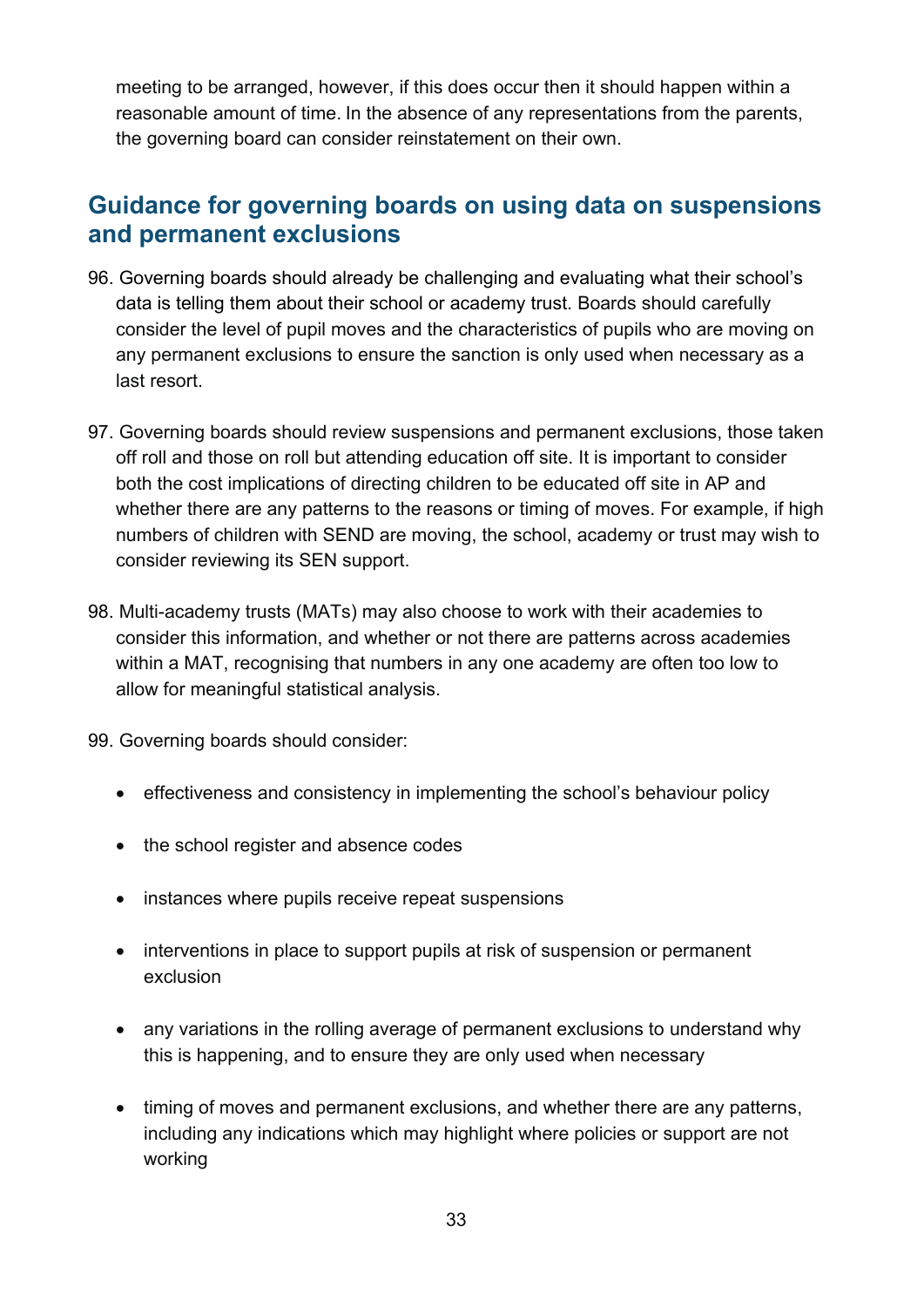- understanding the characteristics of excluded pupils, and why this is taking place
- whether the placements of pupils directed off site into AP are reviewed at sufficient intervals to provide assurance that the education is achieving its objectives and that pupils are benefiting from it
- Further information can be found here: Understanding your data: a guide for [school governors and academy trustees -](https://www.gov.uk/government/publications/understanding-your-data-a-guide-for-school-governors-and-academy-trustees/understanding-your-data-a-guide-for-school-governors-and-academy-trustees) GOV.UK (www.gov.uk)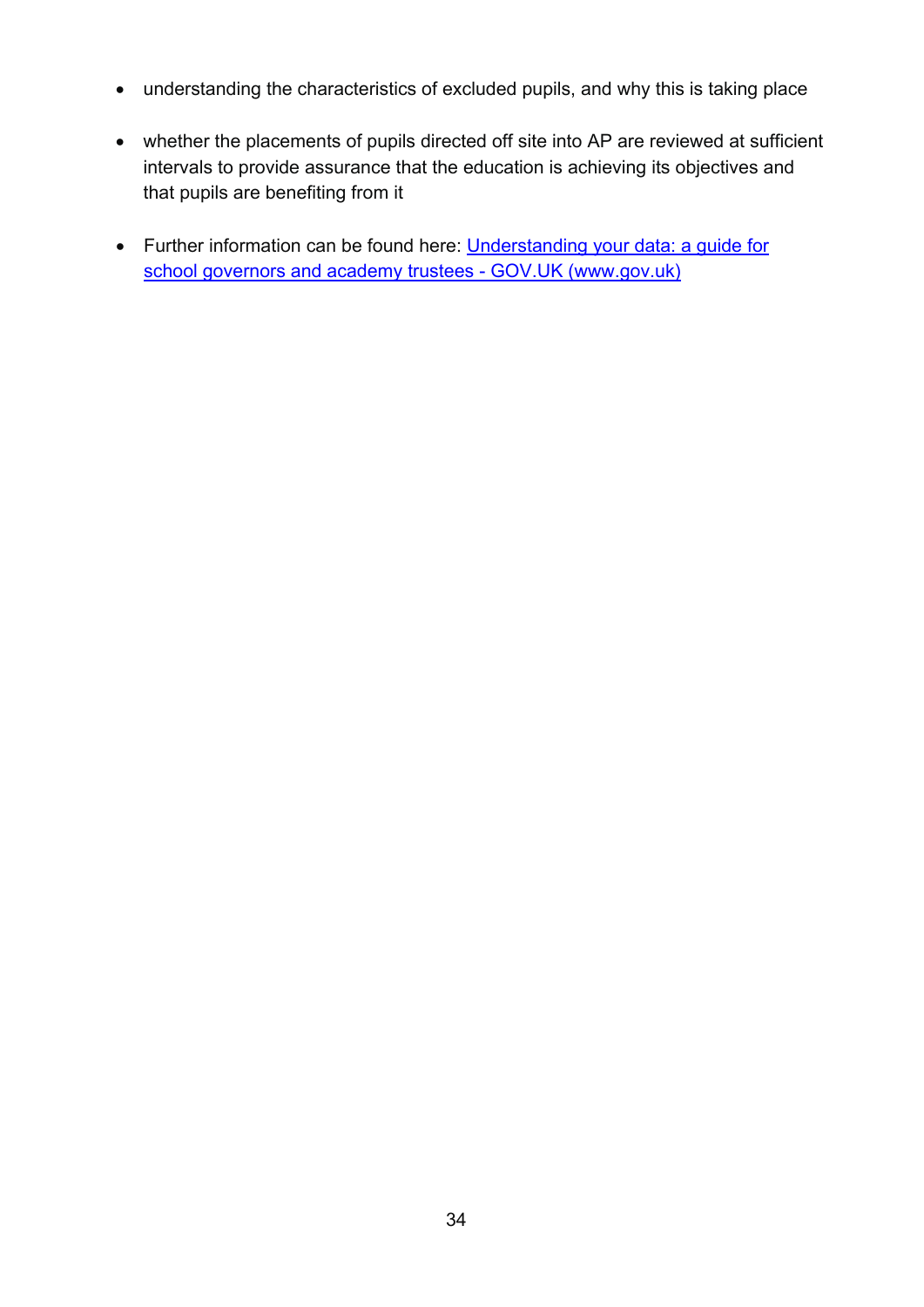#### <span id="page-34-0"></span>**A summary of the governing board's duties to review the headteacher's exclusion decision**

Conditions of exclusion Governing board duties



<sup>&</sup>lt;sup>38</sup> The governing board may delegate its functions to consider a suspension or permanent exclusion to a designated committee.

<sup>&</sup>lt;sup>39</sup> The ability for a chair to review in the case of public exams refers only to maintained schools.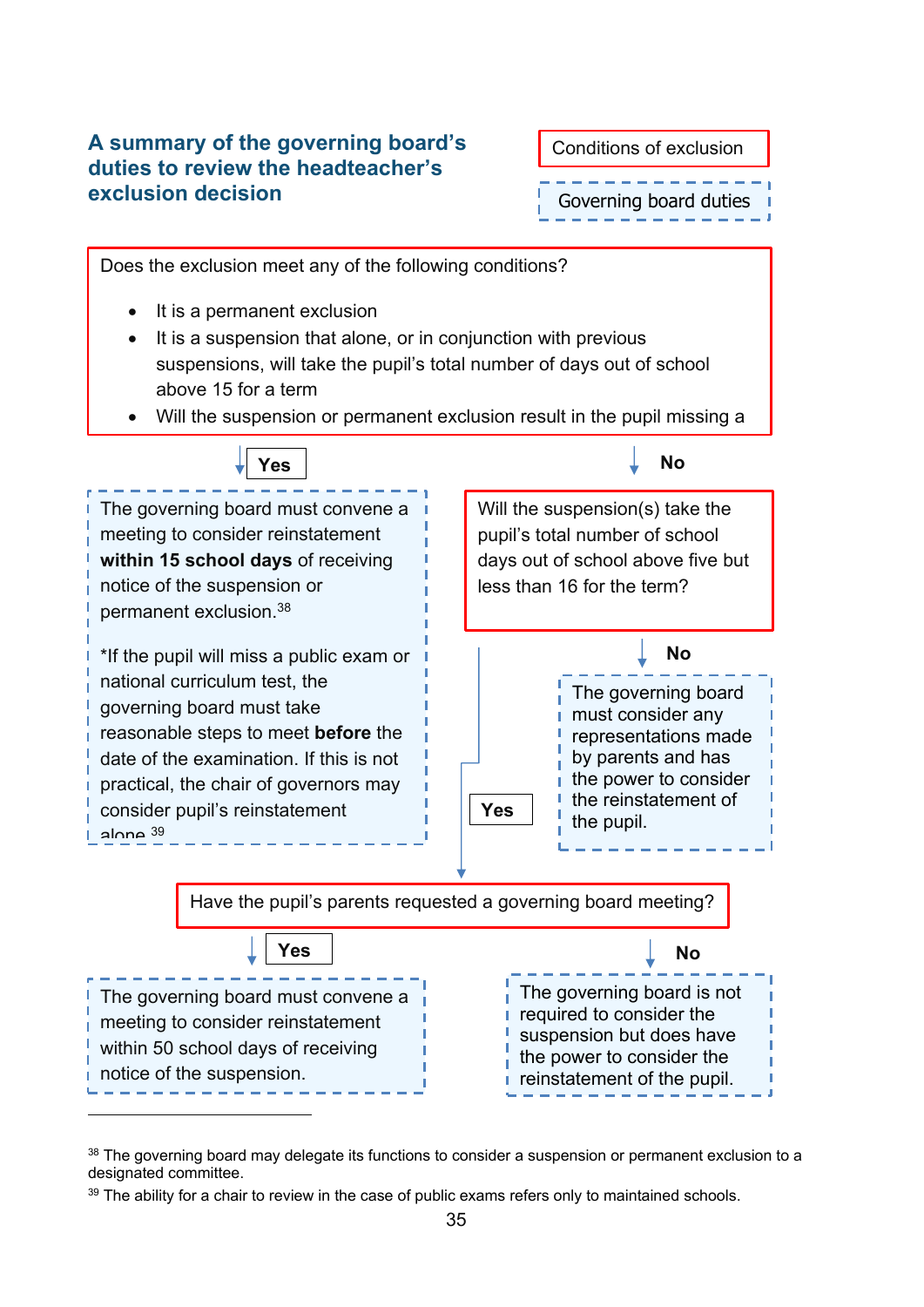#### **Preparing for the consideration of a suspension or permanent exclusion**

- 100. Where the governing board is legally required to consider the reinstatement of a suspended or permanently excluded pupil they should:
	- not discuss the suspension or permanent exclusion with any party outside the meeting;
	- ask for any written evidence in advance of the meeting, including witness statements<sup>40</sup> and other relevant information held by the school such as those relating to a pupil's SEN and the pupil's school record;
	- where possible, circulate any written evidence and information, including a list of those who will be present, to all parties at least five school days in advance of the meeting;
	- allow parents and the pupil to be accompanied by a friend, representative (where a pupil under 18 is to be invited as a witness, the governing board should first seek parental consent);
	- invite the pupil's social worker, if they have one, and if the pupil is LAC, the VSH to attend;
	- comply with their duty to make reasonable adjustments for people who use the school and consider what reasonable adjustments should be made to support the attendance and contribution of parties at the meeting (for example where a parent or pupil has a disability in relation to mobility or communication that has an impact upon their ability to attend the meeting or to make representations); and
	- identify the steps they will take to enable and encourage the suspended or permanently excluded pupil to attend the meeting and speak on their own behalf (such as providing accessible information or allowing them to bring a friend), taking into account the pupil's age and understanding; or how the suspended or permanently excluded pupil may feed in their views by other means if attending the meeting is not possible.

<sup>&</sup>lt;sup>40</sup> Witness statements can be gathered from the headteacher, the pupil's teachers, the designated safeguarding lead, the pupil themselves, the pupil's parent(s) and if applicable, the designated teacher for looked-after children. Where possible, written statements should also be gathered from the pupil's social worker, and for looked-after children the area's Virtual School Head.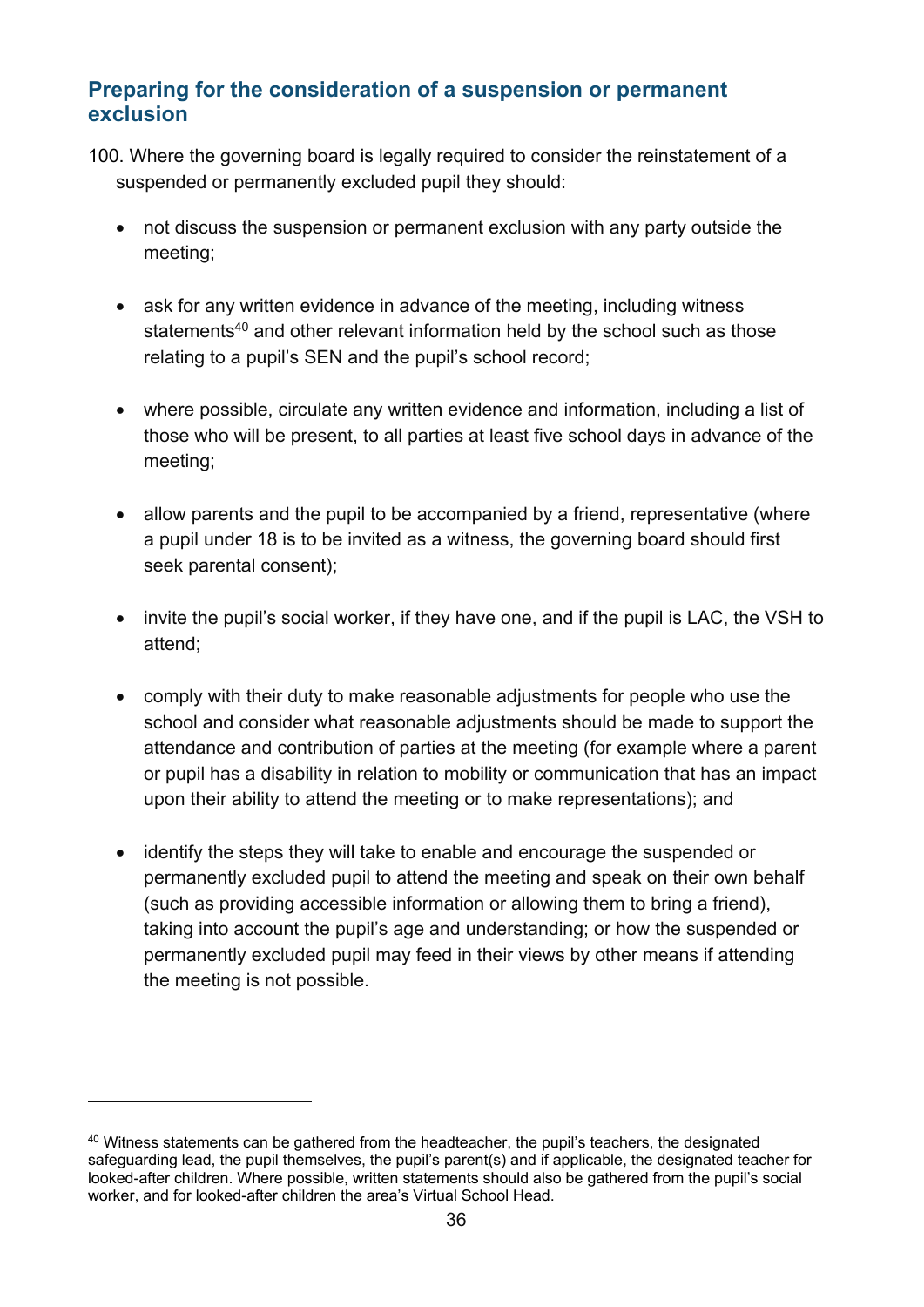#### **Pupils who may miss a public examination or national curriculum test if they are suspended or permanently excluded**

101. Whilst there is no automatic right for a suspended or permanently excluded pupil to take a public examination or national curriculum test on the school's premises, the governing board should consider whether it would be appropriate to exercise its discretion to allow a suspended or permanently excluded pupil onto the premises for the sole purpose of taking the examination or test or whether this could be facilitated in another way.

## **Considering the reinstatement of a suspended or permanently excluded pupil<sup>41</sup>**

102. Where the governing board is legally required to consider reinstating a suspended or permanently excluded pupil, they must consider both the interests and circumstances of the suspended or permanently excluded pupil, and that of other pupils, staff, and school community as a whole.

103. The governing board must also consider any representations made by or on behalf of:

- parents or the pupil if they are over 18 years old;
- the head teacher;
- the pupil's social worker if the pupil has one;
- $\bullet$  if the pupil is looked after<sup>42</sup>, the VSH;
- and the local authority (in the case of a maintained school or PRU).
- 104. When establishing the facts in relation to a suspension or permanent exclusion the governing board must apply the civil standard of proof, i.e., 'on the balance of probabilities' (it is more likely than not that a fact is true) rather than the criminal standard of 'beyond reasonable doubt'.

105. In the light of its consideration, the governing board can either:

• decline to reinstate the pupil; or

<sup>41</sup> Paragraphs 102 to 107 gives guidance about section 51A Education Act 2002.

<sup>&</sup>lt;sup>42</sup> If the pupil is previously looked-after (PLAC) the VSH should provide advice and information, upon request from relevant parties (DT, parents, etc) but does not have a corporate parent role that they have for LAC.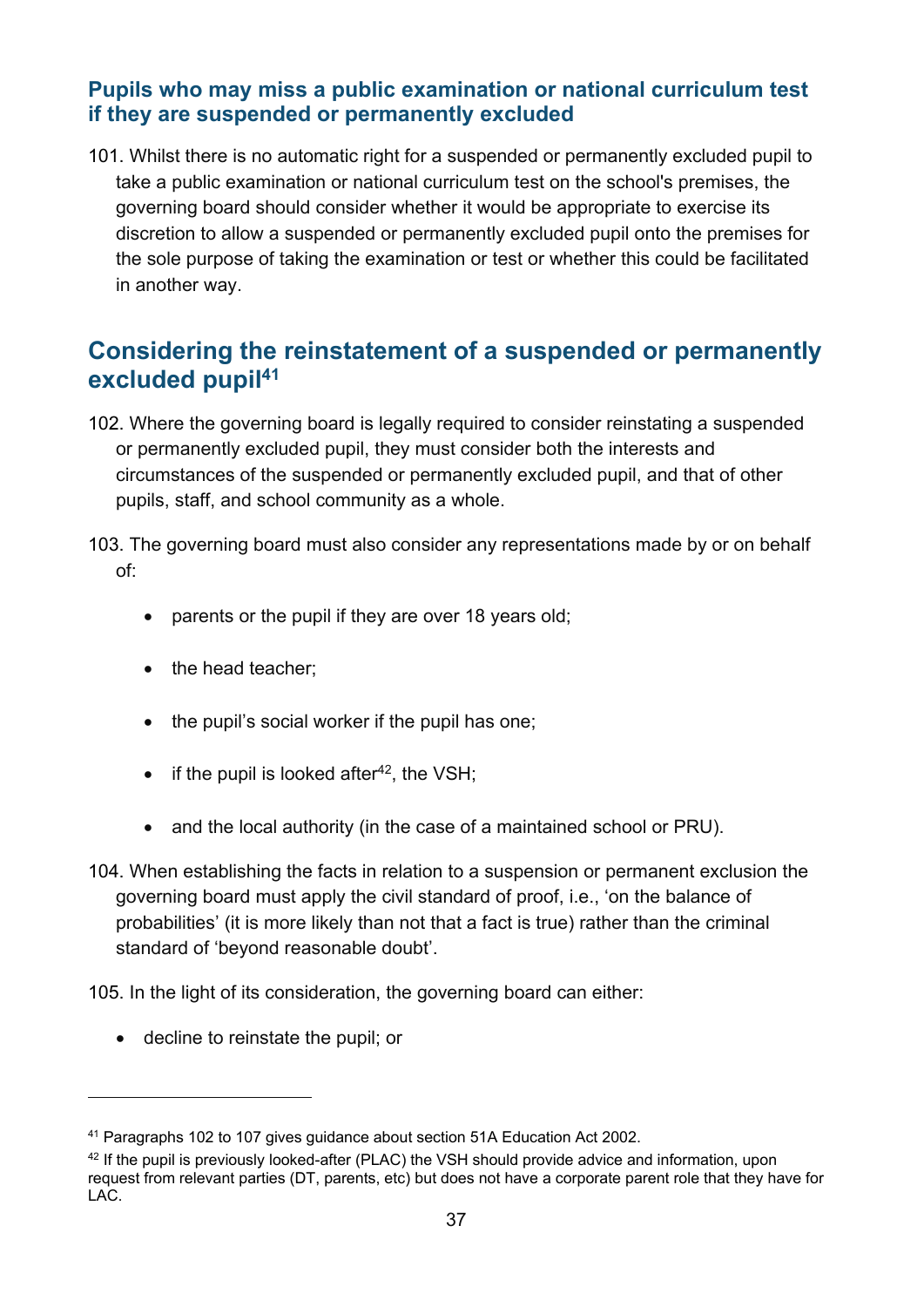- direct reinstatement of the pupil immediately or on a particular date.
- 106. Where a reinstatement meeting would make no practical difference because, for example, the pupil has already returned to school following the expiry of a suspension or the parents make clear they do not want their child reinstated, the governing board must still meet to consider whether the pupil should or would have been officially allowed back into the school. Ideally, a reinstatement meeting should happen as soon as possible and should ideally be held before the pupil is back in school.
- 107. If it decides against the reinstatement of a pupil who has been permanently excluded the parents can request an independent review.

#### **Guidance on considering the reinstatement of a suspended or permanently excluded pupil**

- 108. The governing board should agree amongst themselves the steps they will take to ensure all parties will be supported to participate in its consideration and have their views properly heard. This is particularly important where pupils aged under 18 are speaking about their own suspension or permanent exclusion or giving evidence to the governing board.
- 109. The governing board should ensure that clear minutes are taken of the meeting as a record of the evidence that was considered by the governing board. These minutes should be made available to all parties on request and the record of discussion should state clearly how the decisions have been reached.
- 110. The governing board should ask all parties to withdraw from the meeting before making a decision. Where present, a clerk may stay to help the governing board by reference to their notes of the meeting and with the wording of the decision letter.
- 111. In reaching a decision on whether or not a pupil should be reinstated, the governing board should consider whether the decision to suspend or permanently exclude the pupil was lawful, reasonable, and procedurally fair. This should take into account the welfare and safeguarding of the pupil and their peers, the headteacher's legal duties and any evidence that was presented to the governing board in relation to the decision to exclude.
- 112. The governing board should note the outcome of its consideration on the pupil's educational record, and copies of relevant papers should be kept with the educational record.
- 113. In cases where the governing board considers parents' representations but does not reinstate the pupil, it should consider whether it would be appropriate to place a note of its findings on the pupil's educational record.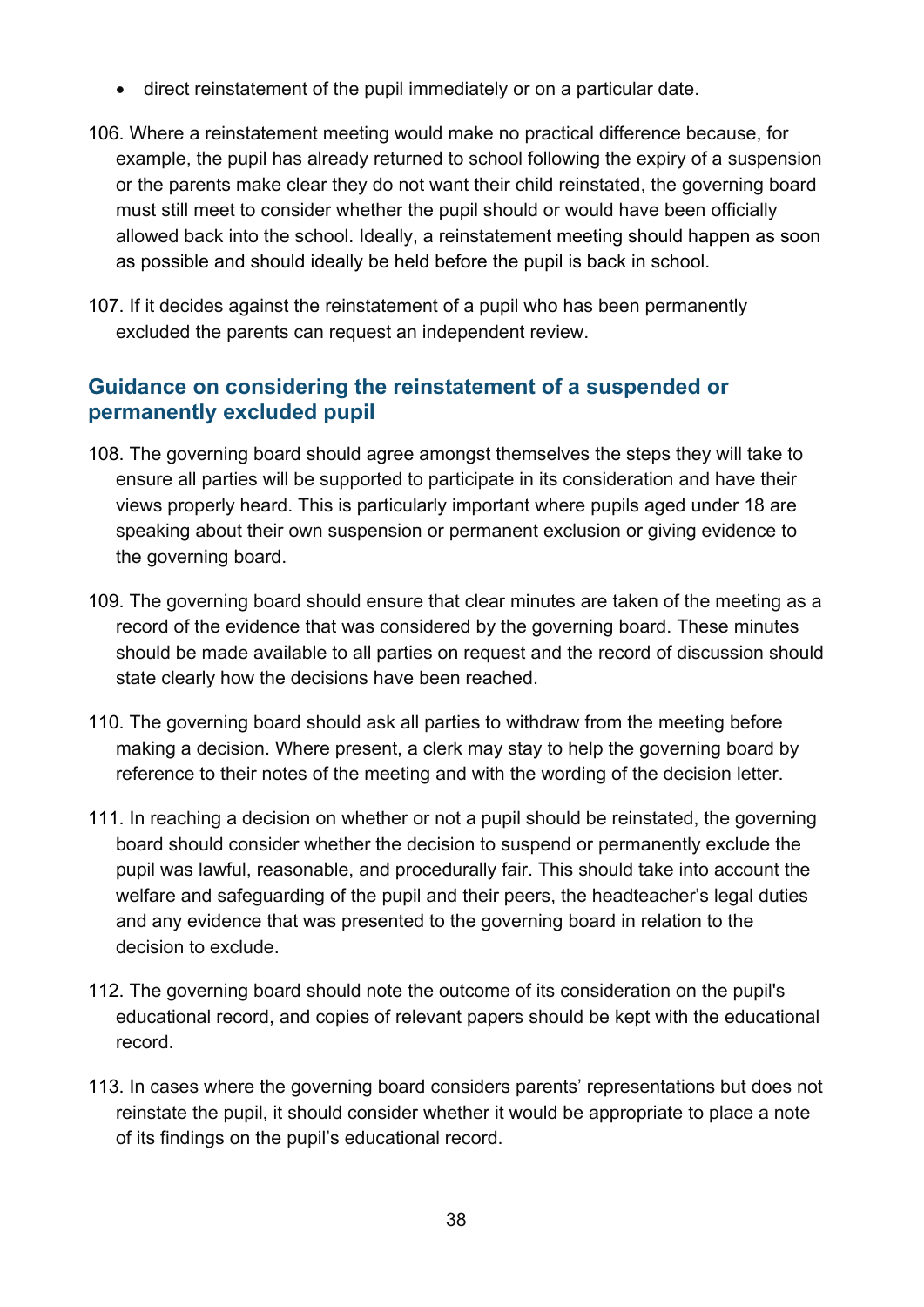114. Claims of discrimination to the First-tier Tribunal<sup>43</sup> (Special Educational Needs and Disability), in relation to disability, or County Court<sup>44</sup>, for all other forms of discrimination, can be made up to six months after the discrimination is alleged to have occurred. Schools should retain records and evidence relating to an exclusion for at least six months in case such a claim is made.

## **Guidance to social workers and Virtual School Heads on attending the governing board meeting**

#### **Social workers**

- 115. It is likely that pupils with a social worker have experienced or are experiencing adversity or difficulties. Social workers can provide important information that helps the governing board understand the experiences of a pupil and their welfare.
- 116. Social workers should, as far as possible, attend the governing board meeting to share information. This should include helping to identify how the pupil's circumstances may have influenced the circumstances of the pupil's suspension or permanent exclusion and ensuring that safeguarding needs and risks and the child's welfare are taken into account.

#### **Virtual School Heads**

117. The VSH should, as far as possible, attend the governing board meeting to share information, where the pupil is a looked-after child. This should include helping the governing board to understand the pupil's background and circumstances. They should also be able to advise the board on the possible contribution that the pupil's circumstances could have made to the suspension or permanent exclusion.

<sup>&</sup>lt;sup>43</sup> As with the county court for other types of discrimination, claims have to be brought within 6 months of the act to which the claim relates, and the tribunal has the power to consider claims after that time has passed if it considers it just and equitable to do so.

<sup>&</sup>lt;sup>44</sup> Proceedings must be brought within 6 months of the date of the act to which the claim relates, although the county court has power to extend this period if it considers it just and equitable to do so.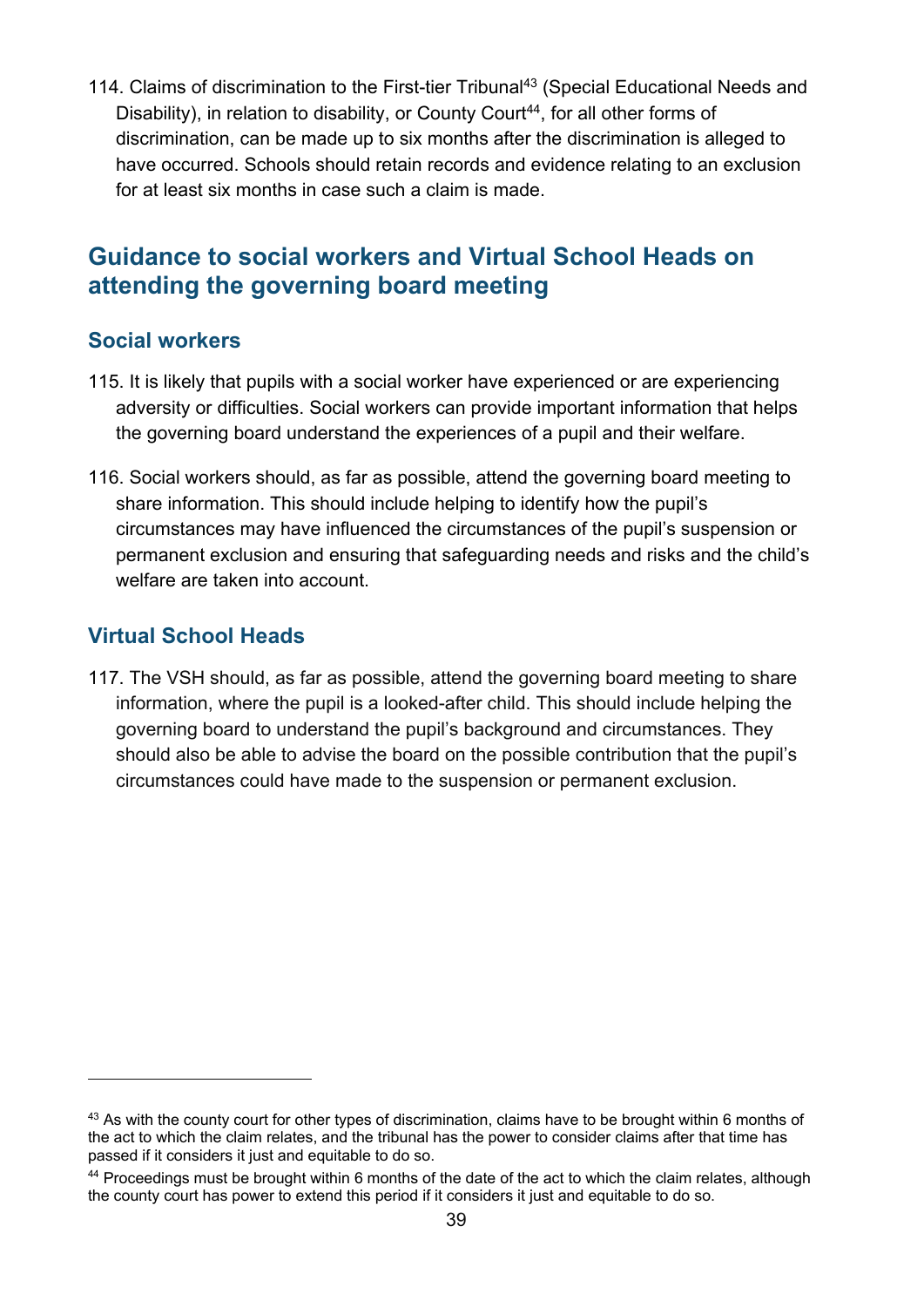## **The governing board's duty to notify people after its consideration of reinstatement<sup>45</sup>**

- 118. Where legally required<sup>46</sup> to consider reinstating a suspended or permanently excluded pupil, the governing board must notify parents or the pupil if they are 18 years or over, the headteacher, and where relevant, the pupil's social worker and or the VSH of its decision, and the reasons for it, in writing and without delay. Where the pupil resides in a different local authority area from the one in which the school is located, the governing board must also inform the pupil's 'home authority'.
- 119. In the case of a permanent exclusion where the governing board decides not to reinstate the pupil, the governing board's notification must state that the exclusion is permanent and provide notice of parents' right to ask for the decision to be reviewed by an independent review panel and the following information:
	- the date by which an application for a review must be made (i.e., 15 school days from the date on which notice in writing of the governing board's decision is given to parents – see paragraph 123);
	- where and to whom an application for a review (and any written evidence) should be submitted;
	- that any application should set out the grounds on which it is being made and that, where appropriate, this should include a reference to how the pupil's SEN are considered to be relevant to the permanent exclusion;
	- that, regardless of whether the permanently excluded pupil has recognised SEN, parents have a right to require the local authority/academy trust to appoint a SEN expert to advise the review panel;
	- details of the role of the SEN expert; and
	- that parents may, at their own expense, appoint someone to make written and/or oral representations to the panel.
- 120. That, in addition to the right to apply for an independent review panel, if parents believe that there has been unlawful discrimination in relation to the permanent exclusion then they may make a claim under the Equality Act 2010 to the First-tier Tribunal (Special Educational Needs and Disability) in the case of disability

<sup>45</sup> Paragraphs 118 to 123 gives guidance about section 51A Education Act 2002.

<sup>&</sup>lt;sup>46</sup> In the case of a suspension which does not leave the pupil's total number of days of suspension or permanent exclusion above five in a term, or a suspension which leaves the total at or above five but below 15 and where the parent or adult pupil does not make representations, the governing board are not required to inform parents about reinstatement.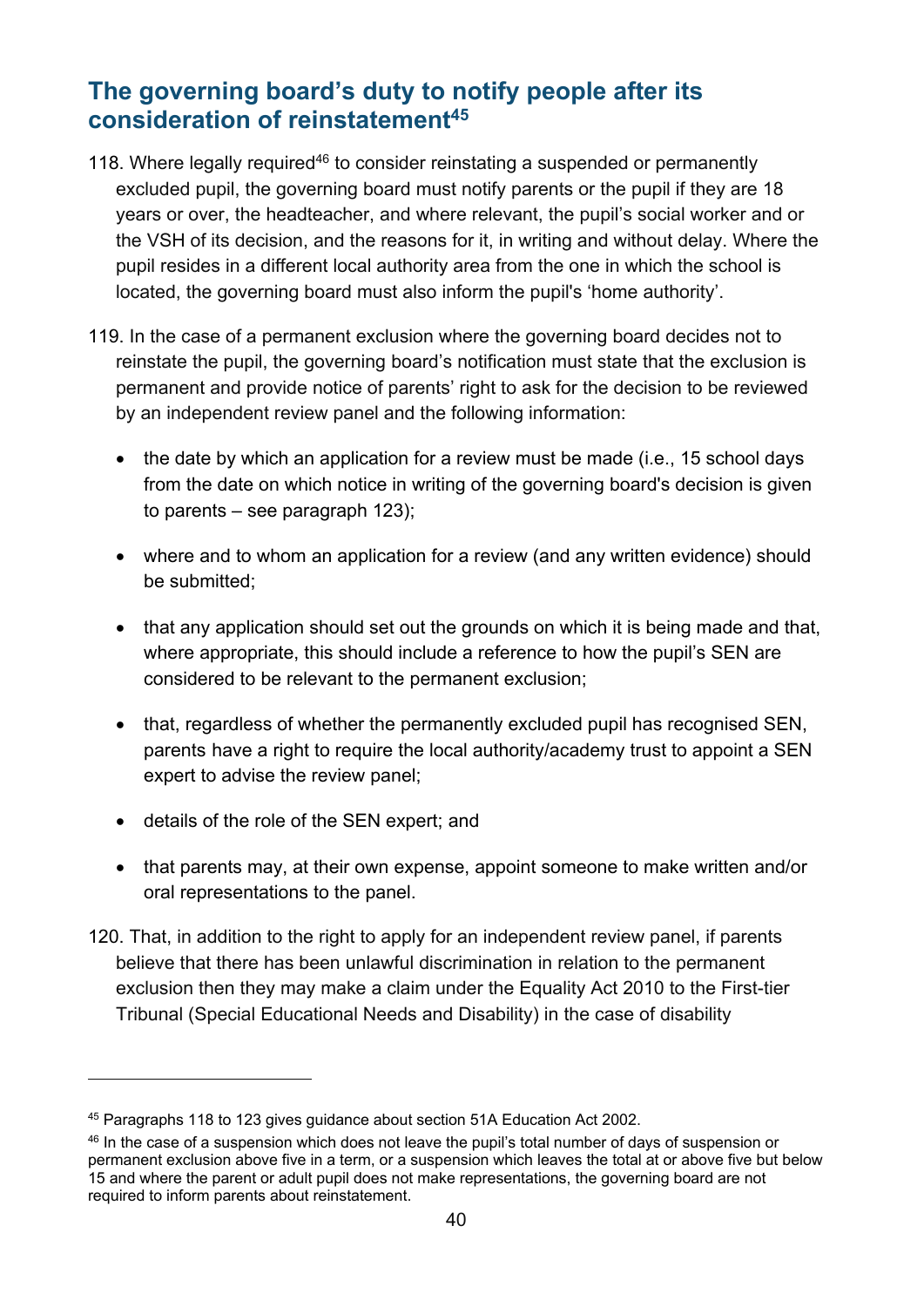discrimination, or the County Court, in the case of other forms of discrimination.

- 121. That a claim of discrimination under the Equality Act 2010 made under these routes should be lodged within six months of the date on which the discrimination is alleged to have taken place (e.g., the day on which the pupil was permanently excluded).
- 122. The governing board may provide the information in paragraphs 118 and 119 by delivering it directly to parents in person or to their last known address or posting it first class to that address.
- 123. Notice is deemed to have been given on the same day if it is delivered or on the second working day after posting if it is sent by first class mail.

#### **Providing information to parents following its decision on reinstatement**

- 124. The governing board should set out the reasons for its decision in sufficient detail to enable all parties to understand why the decision was made.
- 125. Where relevant, it will be for the governing board to confirm the details of where the parents' application for an independent review panel should be sent. This is normally the clerk of the independent review panel. The notice should make it clear that parents are entitled to bring a friend to the review.
- 126. In providing details of the role of the SEN expert, the governing board should refer to the statutory guidance provided to SEN experts in paragraphs 218 to 221. The notice should explain that there would be no cost to parents for this appointment and that parents must make clear if they wish for a SEN expert to be appointed in any application for a review.
- 127. Where the governing board declines to reinstate the pupil, it should draw the attention of parents to relevant sources of free and impartial information that will allow them to make an informed decision on whether and, if so, how to seek a review of the decision. This information should be included in the letter notifying parents of a decision not to reinstate a permanently excluded pupil, which should also include the information set out in paragraph 67.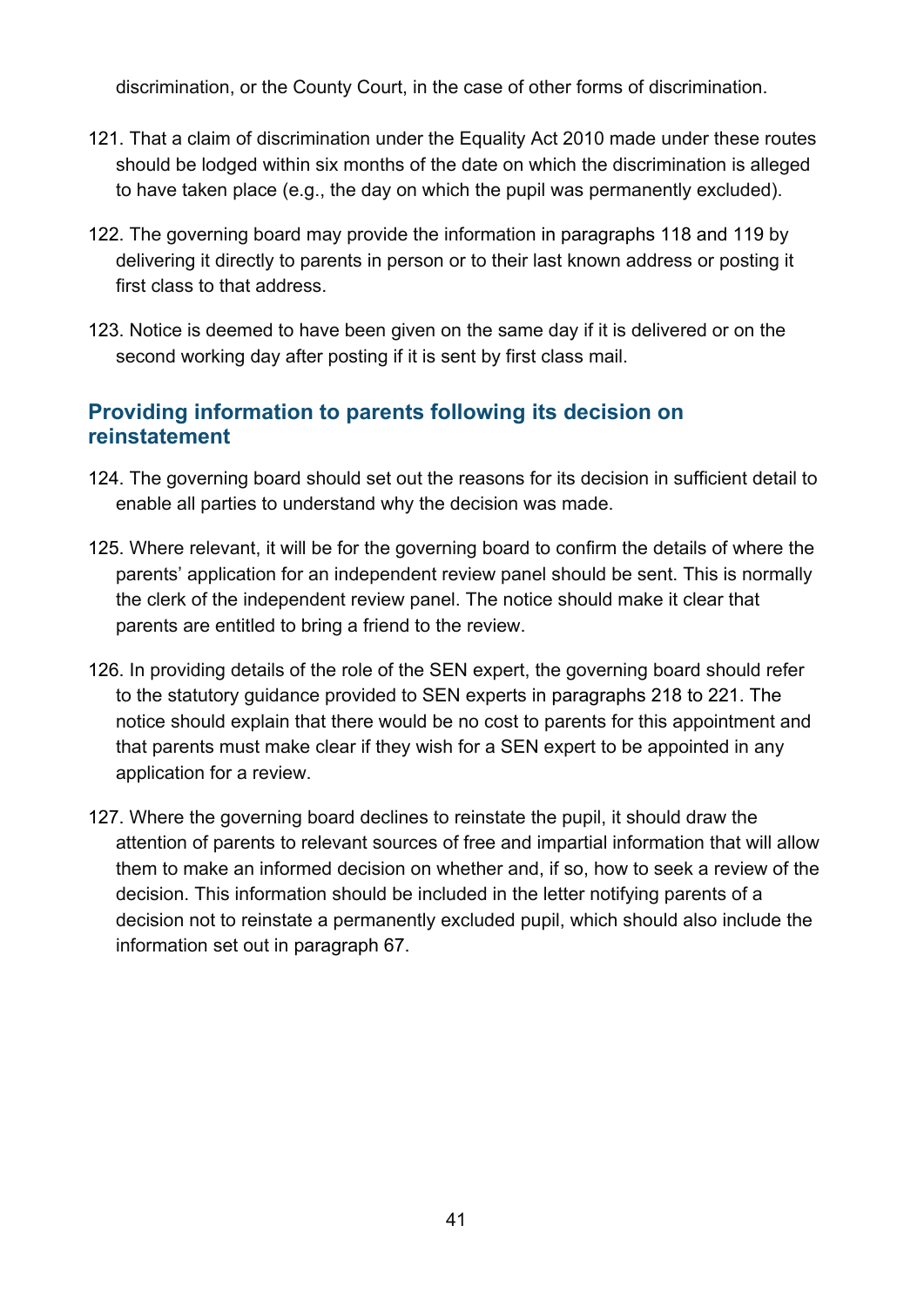# <span id="page-41-0"></span>**Part eight: The governing board's duty to remove a permanently excluded pupil's name from the school register**

The correct removal of pupils from the school admission register is critical to ensuring that permanent exclusions are carried out lawfully and that such pupil movements can be effectively monitored. By carrying this role out properly, governing boards can reduce opportunities for the illegal off-rolling of children and make this issue easier to identify and tackle.

## **Guidance for governing boards on removing an excluded pupil's name from the school register<sup>47</sup>**

- 128. The governing board must ensure that a pupil's name is removed from the school admission register if:
	- 15 school days have passed since the parents were notified of the governing board's decision to not reinstate the pupil and no application has been made for an independent review panel; or
	- the parents have stated in writing that they will not be applying for an independent review panel.
- 129. The school cannot backdate the deletion of the pupil's name to the date the pupil's exclusion began.
- 130. Where an application for an independent review panel has been made within 15 school days, the school must wait until the review has been determined, or abandoned, and until the governing board has completed any reconsideration that the panel has recommended or directed it to carry out, before removing a pupil's name from the register. Where a pupil's name is to be deleted from the school admissions register because of a permanent exclusion the school must make a return to the local authority.
- 131. The return must include:

 $47$  Regulations 8(1)(m), 8(3)(e) and 8(4)(d) of the Education (Pupil Registration) (England) Regulations 2006, as amended, set out the circumstances in which a permanently excluded pupil must be removed from the register. Regulation 12(7) of the Education (Pupil Registration) (England) Regulations 2006 as inserted by [Regulation 5 of the Education \(Pupil Registration\) \(England\) \(Amendment\) Regulations 2016](http://www.legislation.gov.uk/uksi/2016/792/regulation/5/made) sets out the information that must be submitted to the local authority. Paragraphs 128 to 132 gives guidance about section 51A Education Act 2002.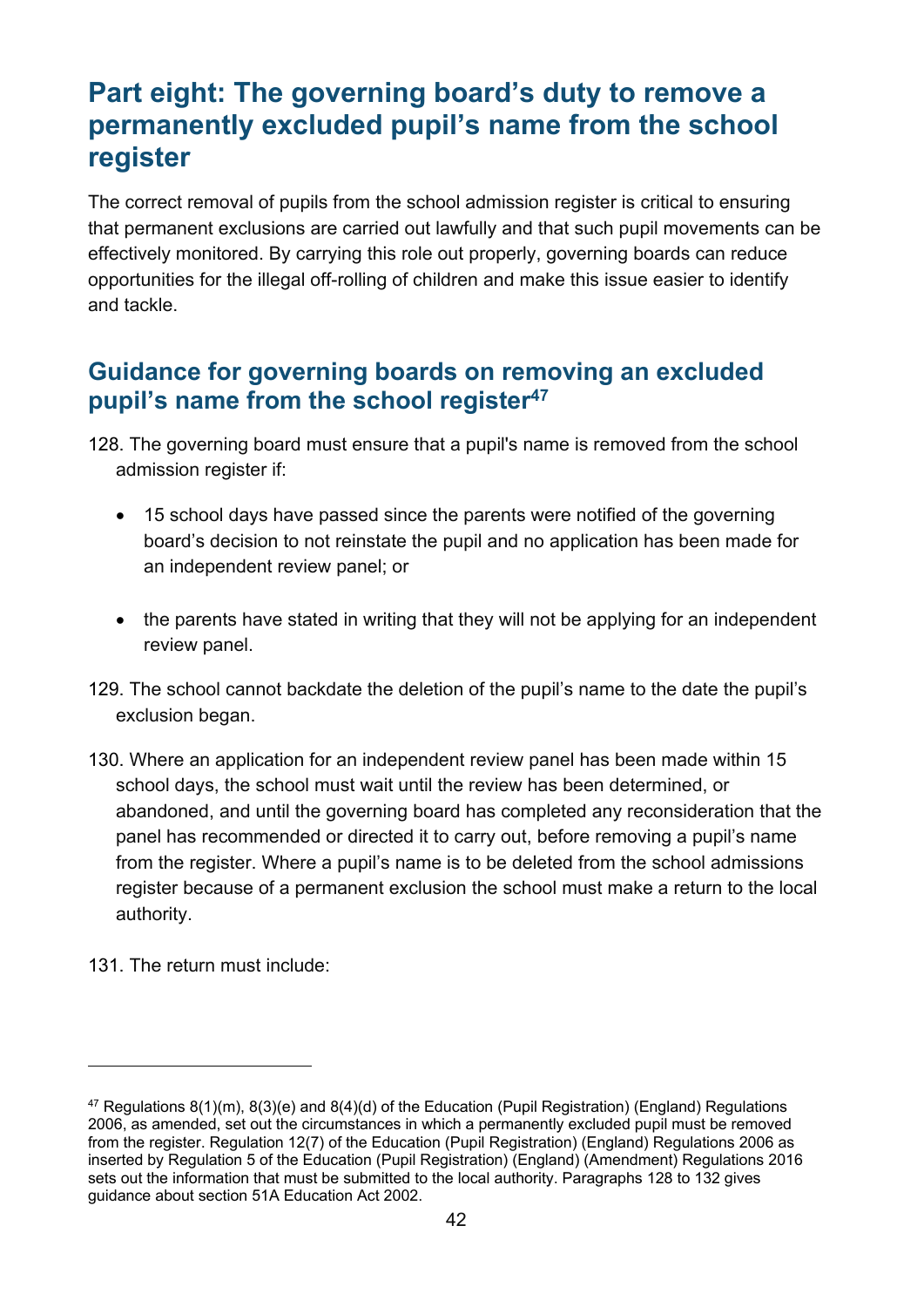- the pupil's full name;
- the full name and address of any parent with whom the pupil normally resides;
- at least one telephone number at which any parent with whom the pupil normally resides can be contacted in an emergency;
- and the grounds upon which their name is to be deleted from the admissions register (i.e., permanent exclusion);
- if the pupil's parent or parents have told the school that the pupil is going to live with one or more of them at a new address, the return must also include the new address, the name of the parent(s) the pupil is going to live there with, and the date when the pupil is going to start living there;
- if the pupil's parent or parents have told the school that the pupil is already registered at another school or is going to go to another school, the return must also give the name of that school and the first date when the pupil attended or is due to attend there; and
- this return must be made as soon as the grounds for deletion is met and no later than the deletion of the pupil's name.
- 132. Where a pupil's name is removed from the school register and a discrimination claim is subsequently made, the First-tier Tribunal (Special Educational Needs and Disability) or County Court has the power to direct that the pupil should be reinstated.

## **Guidance on providing exclusion data**

133. In addition, within 14 days of a request, a governing board must provide to the Secretary of State and (in the case of maintained schools and PRUs) the local authority, certain information about any pupils suspended or permanently excluded within the last 12 months $48$ .

## **Guidance to schools on marking attendance registers following permanent exclusion**

134. Whilst a permanently excluded pupil's name remains on a school's admission register, the pupil should be marked using the appropriate attendance code. Where alternative provision has been made and the pupil attends it, an appropriate

<sup>48</sup> As set out in the Education (Information About Individual Pupils) (England) Regulations 2013.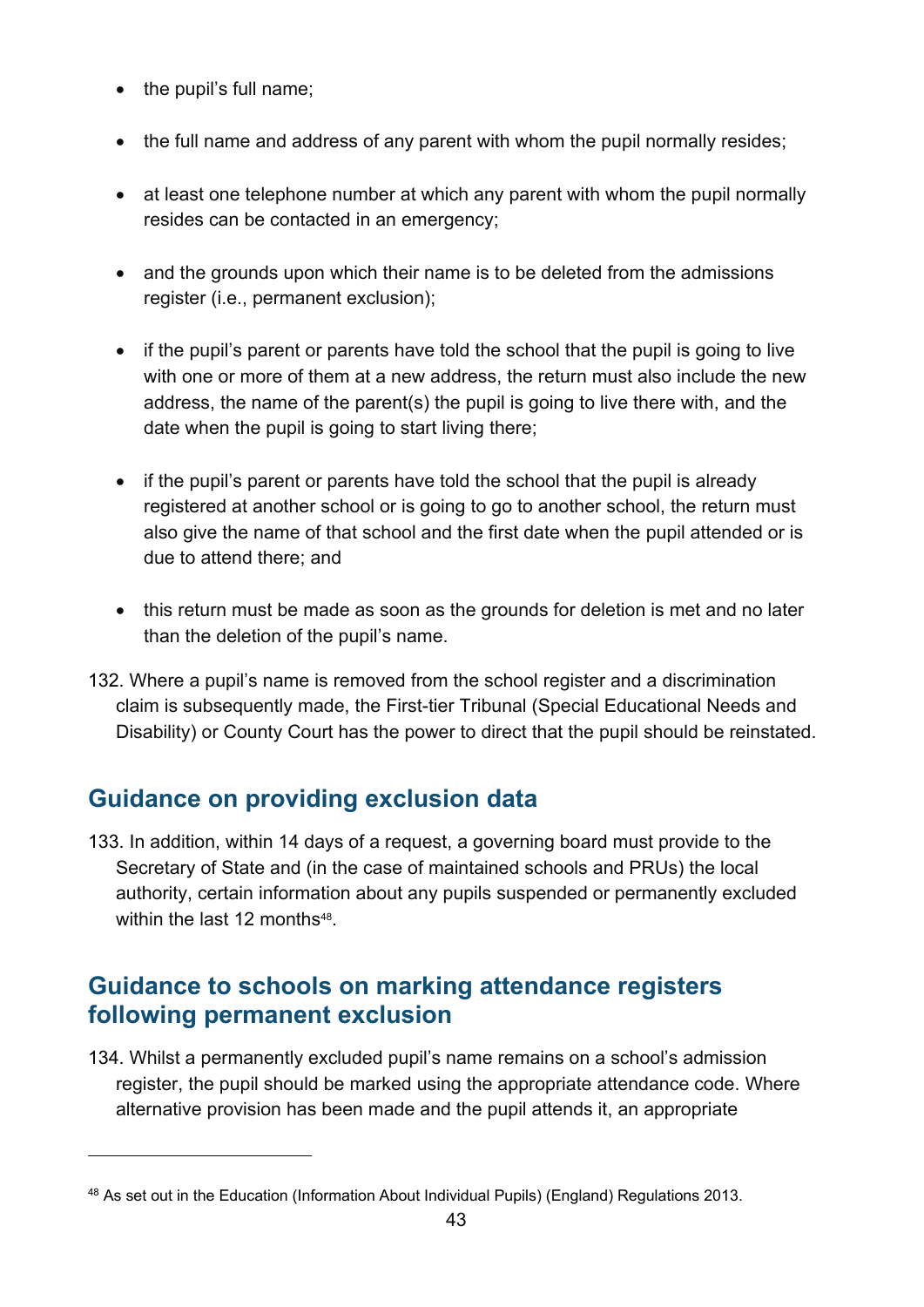attendance code, such as Code D (Dual Registered - at another educational establishment) or Code B (Off-site educational activity, if the provision is an approved educational activity that does not involve the pupil being registered at any other school), should be used. Where pupils are not attending alternative provision, they should be marked absent using Code E<sup>49</sup> .

## **Guidance on common transfer files**

135. The common transfer file should be transferred within 15 school days of the pupil ceasing to be registered at the school.

## **Guidance to schools on sharing child protection information when a child is permanently excluded**

136. Where pupils leave the school (including in year transfers) the designated safeguarding lead should ensure their child protection file is transferred to the new school or college as soon as possible, and within 5 days for an in-year transfer or within the first 5 days of the start of a new term. This should be transferred separately from the main pupil file, ensuring secure transit, and confirmation of receipt should be obtained. Receiving schools and colleges should ensure key staff such as designated safeguarding leads and SENCOs or the named person with oversight for SEN in colleges, are aware as required.

 $49$  Departmental advice on attendance codes can be found at the following link: [https://www.gov.uk/government/publications/school-attendance.](https://www.gov.uk/government/publications/school-attendance)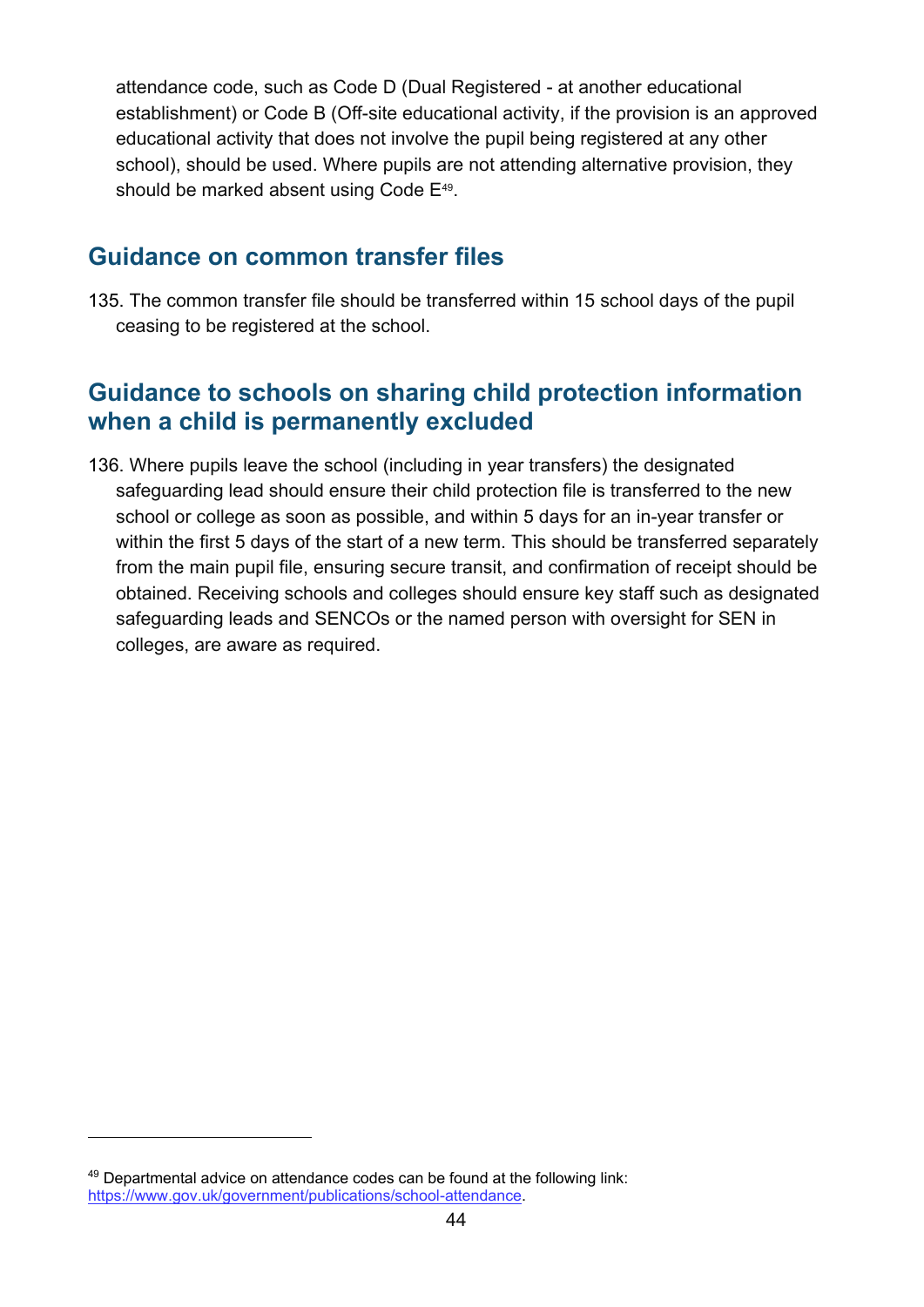# <span id="page-44-0"></span>**Part nine: The local authority/academy trust's duty to arrange an independent review panel**

Independent review panels contribute to a robust process of scrutiny to ensure that exclusions are lawful, reasonable, and procedurally fair. This section sets out how and when local authorities and academy trusts should organise such reviews when requested.

## **Arranging a date and venue<sup>50</sup>**

137. If applied for by parents within the legal time frame, the local authority or (in the case of an academy) the academy trust must, at their own expense, arrange for an independent review panel hearing to review the decision of a governing board not to reinstate a permanently excluded pupil.

138. The legal time frame for an application is:

- within 15 school days of notice being given to the parents by the governing board of its decision not to reinstate a permanently excluded pupil (in accordance with the requirements summarised in paragraph 118); or
- where an application has not been made within this time frame, within 15 school days of the final determination of a claim of discrimination under the Equality Act 2010 in relation to the permanent exclusion $^{\mathsf{51}}$ .
- 139. Any application made outside of the legal time frame must be rejected by the local authority/academy trust.
- 140. The local authority/academy trust must not delay or postpone arranging an independent review panel where parents also make a claim of discrimination in relation to the permanent exclusion to the First-tier Tribunal (Special Educational Needs and Disability) or the County Court $^{\mathfrak{s}\mathfrak{z}}.$
- 141. Parents may request an independent review panel even if they did not make representations to, or attend, the meeting at which the governing board considered reinstating the pupil.
- 142. The local authority/academy trust must take reasonable steps to identify a date for the review that all parties, and any SEN expert appointed to give advice in person, are

<sup>50</sup> Paragraphs 137 to 145 gives guidance about section 51A Education Act 2002.

<sup>51</sup> The First-tier Tribunal (Special Educational Needs and Disability) and County Court have the jurisdiction to hear claims of discrimination under the Equality Act 2010 which relate to exclusions.

 $52$  In such circumstances, the Tribunal or Court may decide to delay its consideration until after the independent review panel process has been completed.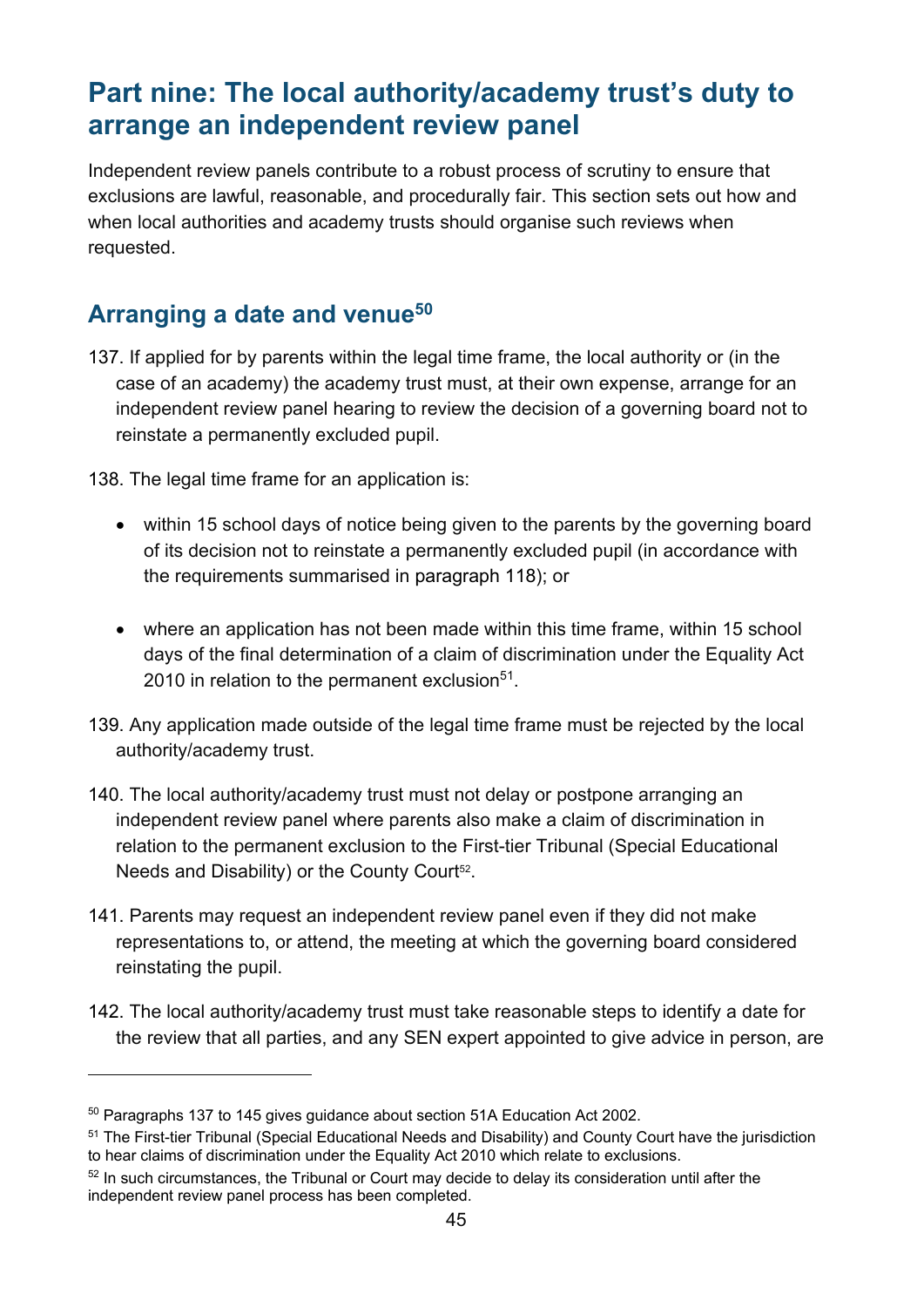able to attend<sup>53</sup>. However, the review must begin within 15 school days of the day on which the parent's application for a review was made (panels have the power to adjourn a hearing if required).

- 143. The venue must be reasonably accessible to all parties<sup>54</sup>.
- 144. The local authority/academy trust must arrange a venue for hearing the review. Whatever the venue, the panel must hold the hearing in private unless the local authority/academy trust directs otherwise.
- 145. Where the issues raised by two or more applications for review are the same, or connected, the panel may combine the reviews if, after consultation with all parties, there are no objections.

#### **Guidance to the local authority and academy trust on arranging a date and venue for a review**

- 146. The local authority/academy trust should take all reasonable steps to ensure the venue for the review is appropriate and has a suitable area for the parties to wait separately from the panel before the review.
- 147. Where the issues raised by two or more applications for review are the same, or connected, but the panel does not combine the reviews, the local authority / academy trust should take reasonable steps to ensure fairness and consistency. Where possible, the same panel members should hear all related reviews.

## **Appointing panel members<sup>55</sup>**

148. The local authority/academy trust must constitute the panel with either three or five members (as decided by the local authority/academy trust) representing each of the three categories below. A five-member panel must be constituted with two members from each of the categories of school governors and headteachers<sup>56</sup>. These must be:

<sup>&</sup>lt;sup>53</sup> Where it is not possible to have in person representation by social workers or VSH, written statements should be provided as far as possible.

 $54$  When arranging a venue for the review, the local authority/academy trust must comply with its duties under the Equality Act 2010 and consider what reasonable adjustments should be made to support the attendance and contribution of parties at the review (for example where a parent or pupil has a disability in relation to mobility or communication that impacts upon his/her ability to attend the meeting or to make representations).

<sup>55</sup> Paragraphs 148 to 151 gives guidance about section 51A Education Act 2002.

<sup>56</sup> Head teachers/principals/teachers in charge of a PRU and governors/management committee members of maintained schools, PRUs and Academies are eligible to be members of independent review panels considering a permanent exclusion from any type of school covered by this guidance.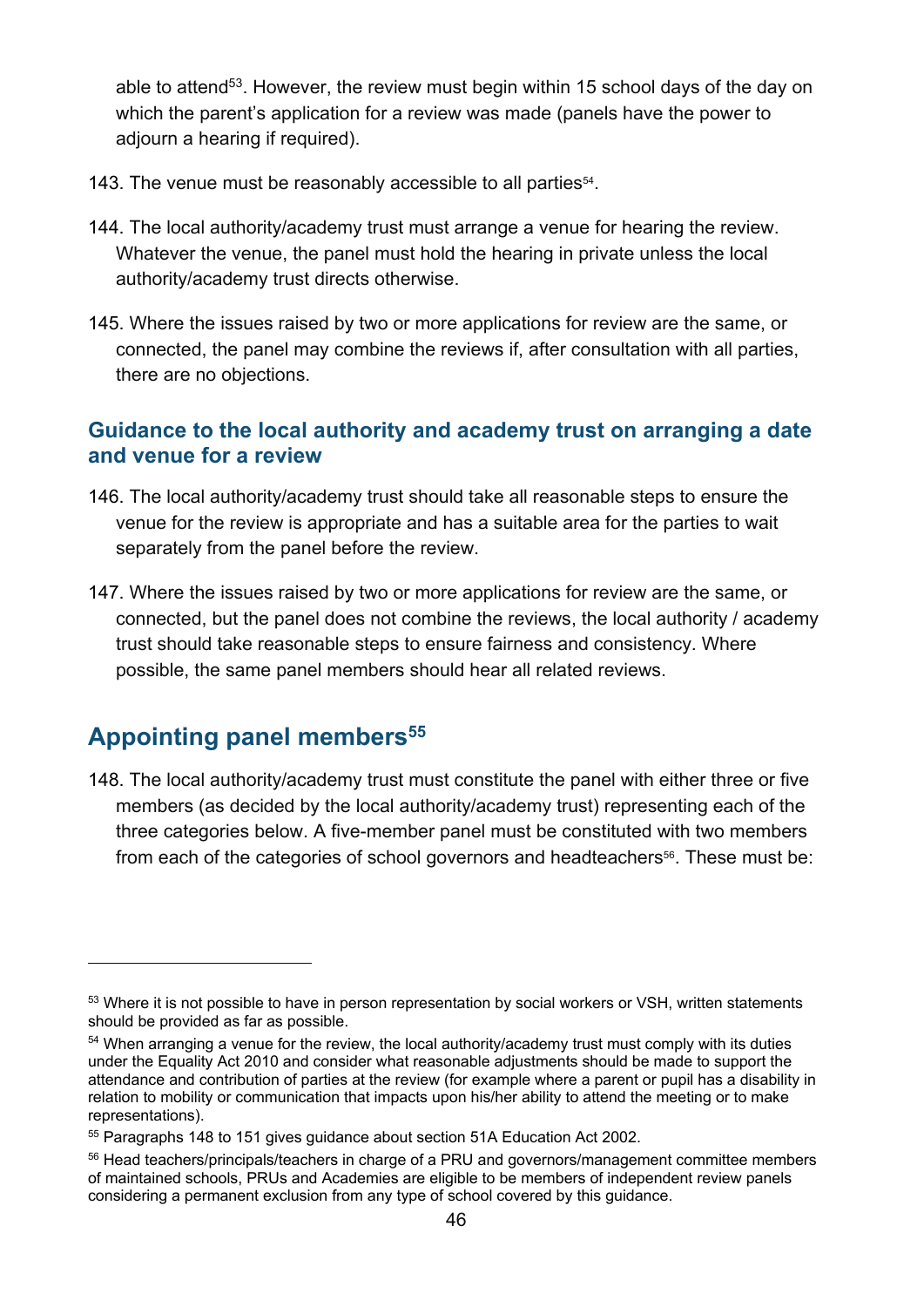- A lay member to chair the panel who has not worked in any school in a paid capacity, disregarding any experience as a school governor or volunteer.
- Current or former school governors (of a maintained school, members of a PRU management committees and directors of academy trusts) who have served as a governor for at least 12 consecutive months in the last five years, provided they have not been teachers or headteachers during that time.
- Headteachers or individuals who have been a headteacher within the last five years.

149. A person may not serve as a member of a review panel if they:

- are a member of the local authority, if the excluding school is a maintained school or pupil referral unit;
- are a director of the academy trust of the school, if the excluding school is an academy;
- are the headteacher of the school who has permanently excluded the pupil or anyone who has held this position in the last five years;
- are an employee of the local authority/academy trust, or the governing board, of the school who has permanently excluded the pupil (unless they are employed as a headteacher at another school);
- have, or at any time have had, any connection with the local authority/academy trust, school, governing board, parents or pupil, or the incident leading to the permanent exclusion, which might reasonably be taken to raise doubts about their impartiality (though an individual must not be taken to have such a connection simply because they are employed by the local authority/academy trust as a headteacher at another school); or
- have not had the required training within the last two years (see paragraph 175).
- 150. In relation to panel members appointed by the local authority, sections 173(4) and 174(1) of the Local Government Act 1972 apply when determining allowances for financial loss, travel, or subsistence. It is for the academy trust to determine its own payment arrangements for panel members.
- 151. The local authority/academy trust must make arrangements to indemnify panel members against any legal costs and expenses reasonably incurred as a result of any decisions or actions connected to the review which are taken in good faith.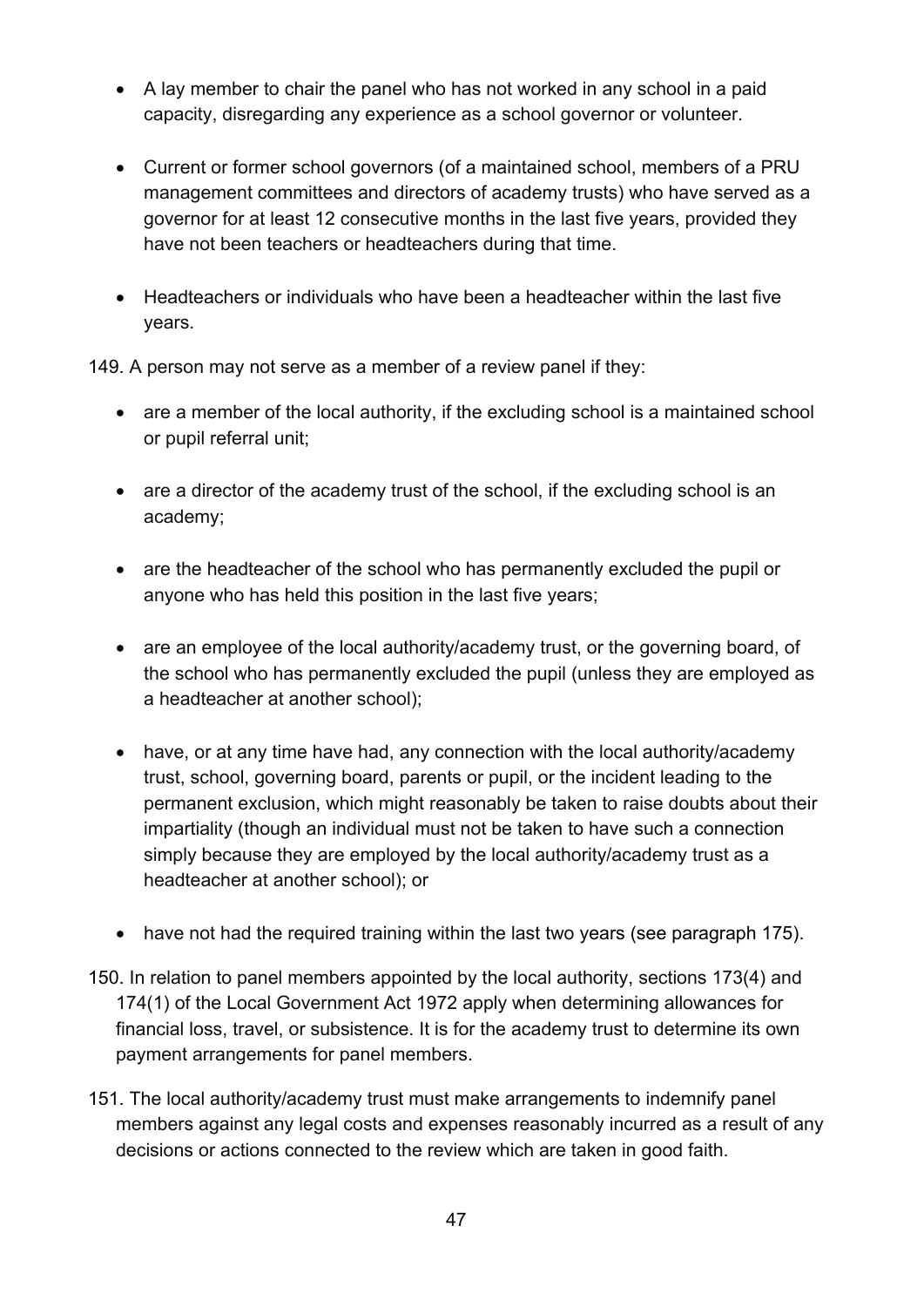#### **Guidance to the local authority/academy trust on appointing independent review panel members**

- 152. Every care should be taken to avoid bias or an appearance of bias. The local authority/academy trust should request that prospective panel members declare any conflict of interest at the earliest opportunity.
- 153. Where possible, panel members who are governors or head teachers should reflect the phase of education (primary/secondary) and type of school from which the pupil was permanently excluded, for example: special school; boarding school; PRU; academy or maintained school.
- 154. The local authority/academy trust should consider whether the chair should be someone with a legal qualification or other legal experience. This is particularly important where a clerk will not be providing legal expertise to the panel.
- 155. To meet their duties within the statutory time frame, the local authority/academy trust should identify a number of eligible individuals in each of the different categories required to constitute an independent review panel in advance of an application for a review.

## **Appointing a clerk and the clerk's role<sup>57</sup>**

156. The local authority/academy trust may appoint a clerk to provide advice to the panel and parties to the review on procedure, law and statutory guidance on suspensions and permanent exclusions.

157. Where appointed the clerk must perform the following additional functions:

- Make reasonable efforts to inform the following people that they are entitled to: make written representations to the panel; attend the hearing and make oral representations to the panel; and be represented:
	- a. the parents or pupil if they are 18 years old;
	- b. the headteacher;
	- c. the governing board; and
	- d. the local authority (in the case of a maintained school or PRU).
- Make reasonable efforts to circulate to all parties copies of relevant papers at least 5 school days before the review. These papers must include:

<sup>57</sup> Paragraphs 156 to 158 gives guidance about section 51A Education Act 2002.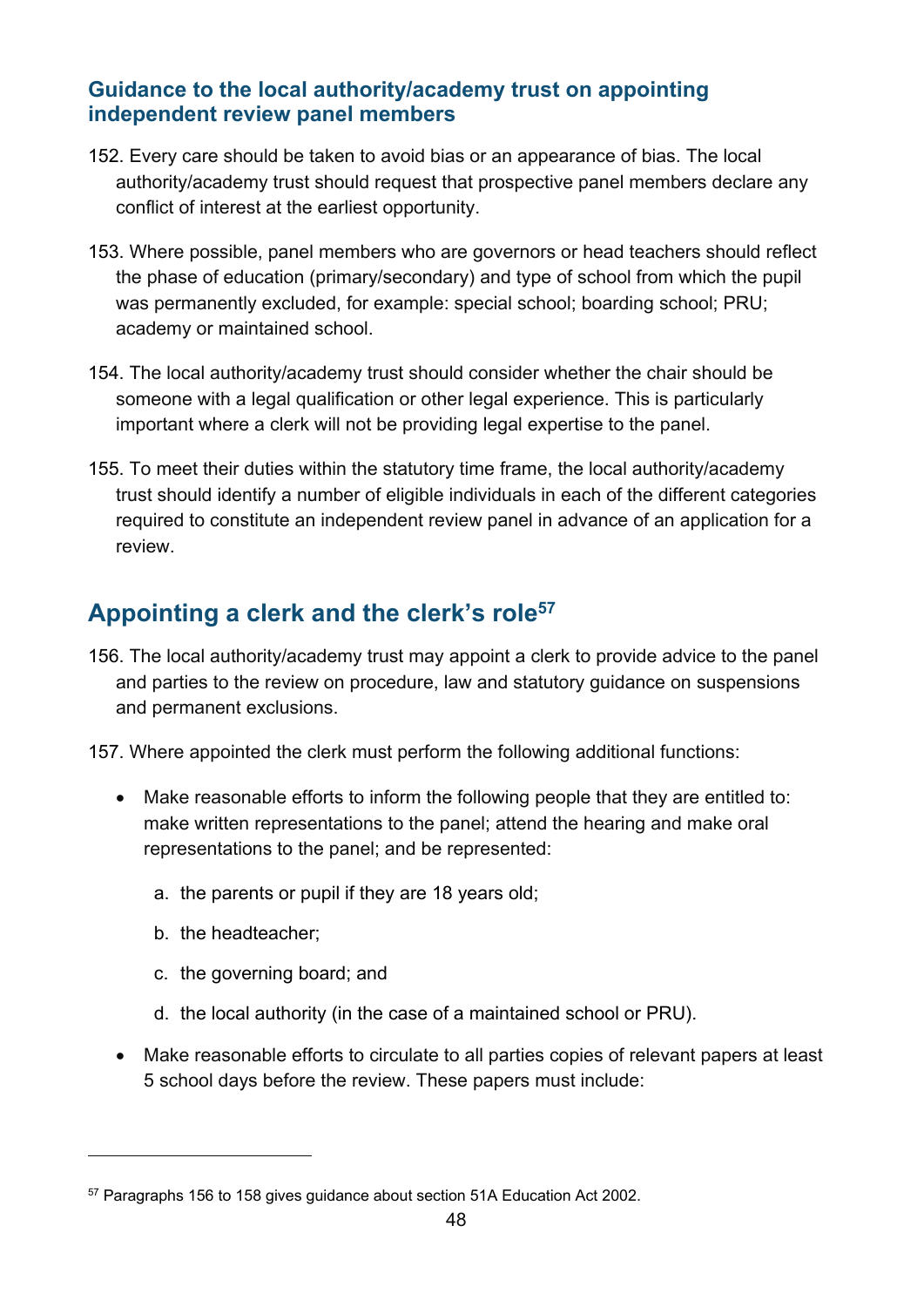- a. the governing board's decision;
- b. the parents' application for a review; and
- c. any policies or documents that the governing board was required to have regard to in making its decision.
- Give all parties details of those attending and their role, once the position is clear.
- Attend the review and ensure that minutes are produced in accordance with instructions from the panel.
- 158. Where a clerk is not appointed, the functions in paragraph 157 become the responsibility of the local authority/academy trust.

#### **Guidance to the local authority/academy trust on appointing an independent review panel clerk**

- 159. The clerk should not have served as clerk to the governing board in the meeting at which the decision was made by the governing board not to reinstate the pupil.
- 160. In addition to the training required by law, clerks should have an up to date understanding of developments in case law which are relevant to suspension and permanent exclusion.
- 161. Where a clerk is not appointed, the local authority/academy trust should consider what additional steps it may need to take to ensure that the independent review panel is administered properly.

#### **Guidance to local authority/academy trust regarding the clerk's role on preparing for an independent review**

- 162. The local authority/academy trust should ensure the clerk follows the advice below (paragraphs 163 to 174).
- 163. The clerk should identify in advance of the meeting whether the pupil will be attending. Where a permanently excluded pupil is attending the hearing, consideration should be given in advance as to the steps that will be taken to support his/her participation. If the permanently excluded pupil is not attending, it should be made clear that they may feed in their views through a representative or by submitting a written statement.
- 164. The clerk should inform the parents of their right to bring a friend to the hearing.
- 165. To review the governing board's decision, the panel will generally need to hear from those involved in the incident, or incidents, leading to the permanent exclusion. The clerk should also try to ascertain whether an alleged victim, if there is one, wishes to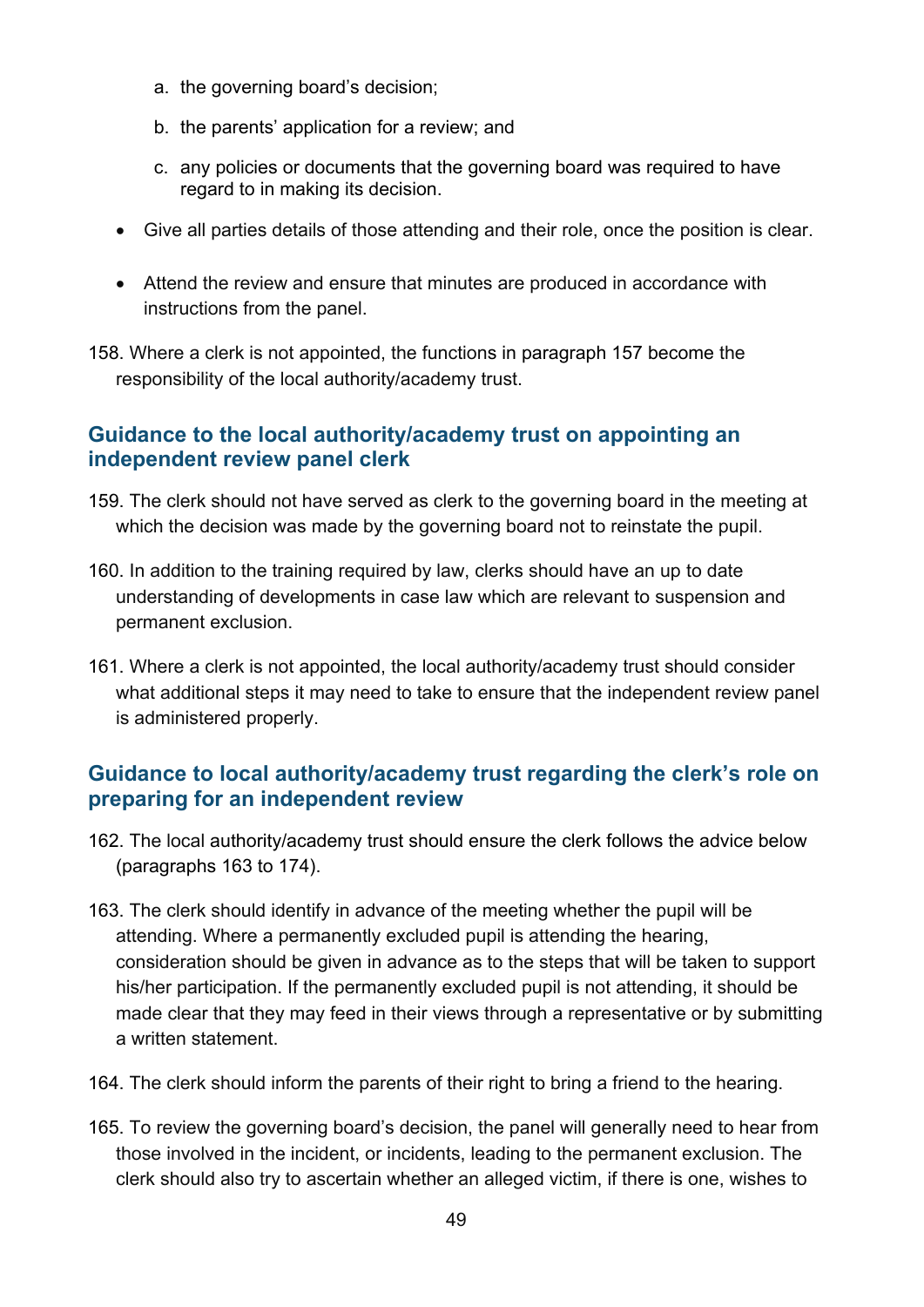be given a voice at the review. This could be in person, through a representative or by submitting a written statement.

- 166. In the case of witnesses who are pupils of the school it will normally be more appropriate for the panel to rely on written statements. Pupils may appear as witnesses if they do so voluntarily and, if they are under 18, with their parents' consent. In such cases, that pupil's parents should be invited to attend the meeting in support of their child.
- 167. Where character witnesses<sup>58</sup> are proposed, the clerk should seek the agreement of the panel; but this should be allowed unless there is good reason to refuse.
- 168. All written witness statements should be attributed, signed, and dated, unless the school has good reason to wish to protect the anonymity of the witness, in which case the statement should at least be dated and labelled in a way that allows it to be distinguished from other statements.
- 169. The general principle remains that permanently excluded pupils are entitled to know the substance behind the reason for their permanent exclusion and the school should communicate this effectively with the pupil. Whilst carrying this out it is important to ensure that any reasonable adjustments are made and recognising that the pupil may have additional needs (e.g., speech, language and communication needs, cognition difficulties or EAL).
- 170. Parties (who are parents, the pupil if they are 18 years or over, the headteacher of the school, the responsible body, and the arranging authority) attending the hearing have the right to be represented. Representatives may make written or oral representations to the panel. If any of the parties wish to bring more than one friend or representative, the clerk should seek the panel's agreement in advance, having regard to a reasonable limit on numbers attending the review. All parents may attend, if they wish to do so, and each can make representations and be represented.
- 171. In addition to written witness statements, the clerk should request written evidence from the school to circulate it in advance of the meeting, such as policies and documents of the school which the governing board would reasonably have been expected to take account of in reaching its decision on reinstatement.
- 172. Where the school's case rests largely or solely on physical evidence, and where the facts are in dispute, then the physical evidence, if practicable, should be retained and be available to the panel. Where there are difficulties in retaining physical evidence, photographs or signed witness statements should be used.

<sup>&</sup>lt;sup>58</sup> A character witness is someone who provides information not about the specifics of the incident(s) for which the pupil was permanently excluded but about the pupil's character and behaviour in general.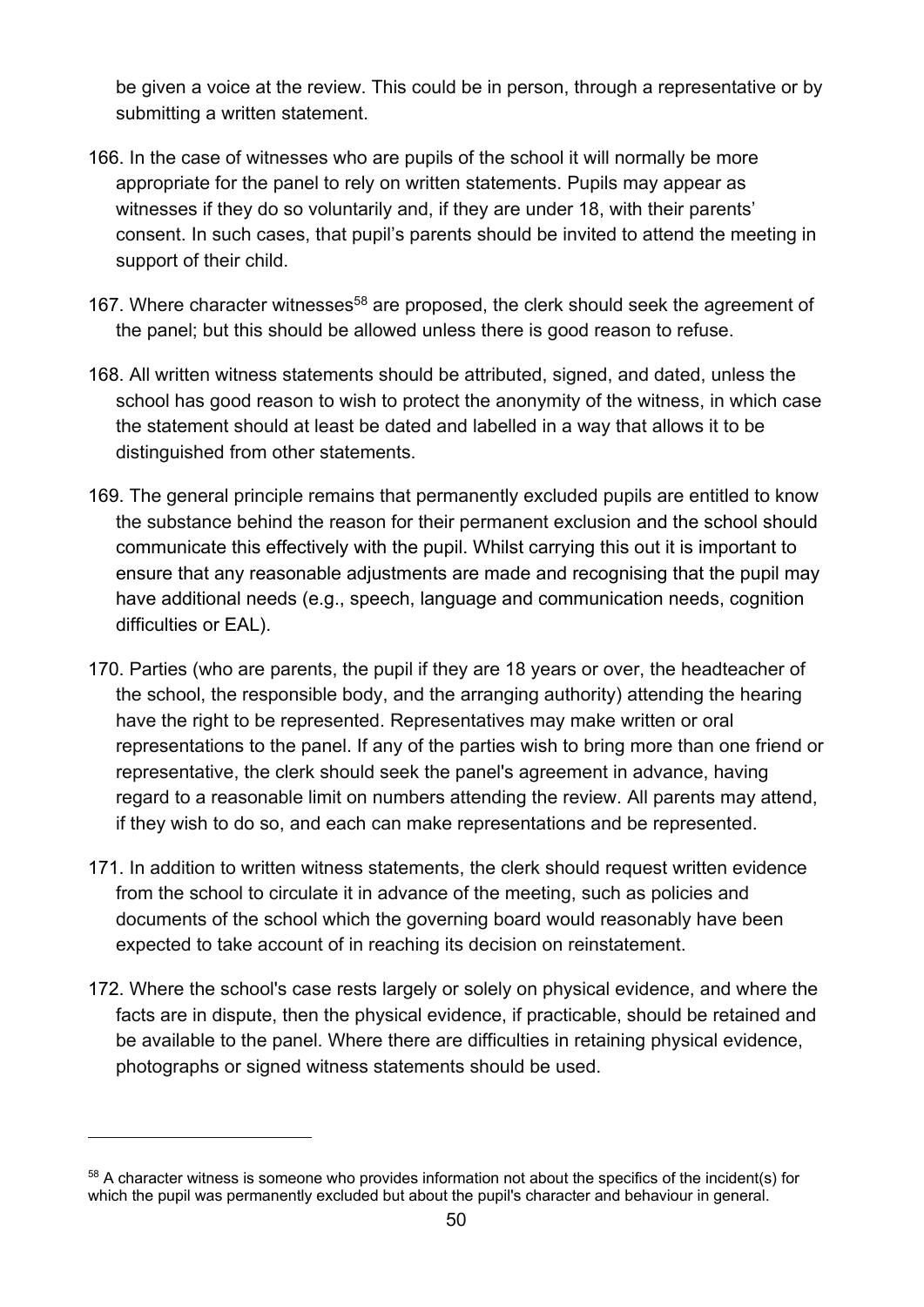- 173. Where the head-teacher who permanently excluded the pupil has left the school, the panel may use its discretion in deciding whether to also invite this person to make representations.
- 174. The clerk should notify the panel where requested documents have not been provided so that the panel can take a decision on whether to adjourn the hearing to allow for the documents to be provided.

## **Ensuring that panel members and clerks are trained<sup>59</sup>**

- 175. The local authority/academy trust must ensure that all panel members and clerks have received training within the two years prior to the date of the review. This training must have covered:
	- the requirements of the primary legislation, regulations and statutory guidance governing suspensions and permanent exclusions on disciplinary grounds (which would include an understanding of how the principles applicable in an application for judicial review relate to the panel's decision- making):
	- the need for the panel to observe procedural fairness and the rules of natural justice;
	- the role of the chair of a review panel;
	- the role of the clerk to a review panel;
	- the duties of headteachers, governing boards, and the panel under the Equality Act 2010
	- the effect of section 6 of the Human Rights Act 1998 (acts of public authorities unlawful if not compatible with certain human rights) and the need to act in a manner compatible with human rights protected by that Act.

<sup>59</sup> Paragraph 175 gives guidance about section 51A Education Act 2002.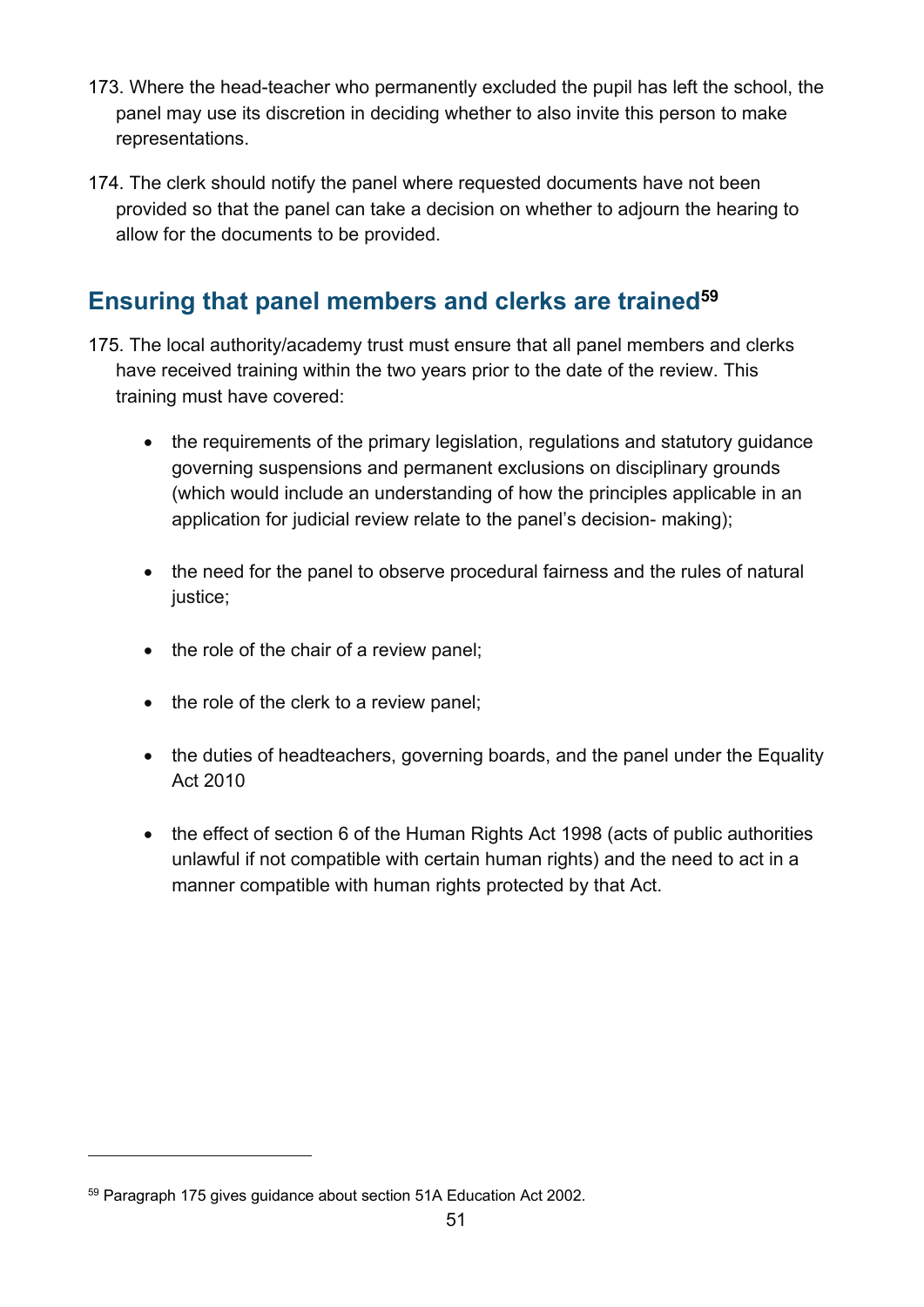## **Appointing a SEN expert**

#### **Guidance to the local authority and the academy trust on appointing a SEN expert**

- 176. If requested by parents with their application for an independent review, the local authority/academy trust must appoint a SEN expert to attend the review and must cover the associated costs of this appointment.
- 177. The local authority/academy trust must make arrangements to indemnify the SEN expert against any legal costs and expenses reasonably incurred as a result of any decisions or actions connected to the review and which are taken in good faith.
- 178. Parents or a pupil if they are 18 years or over have a right to request the attendance of a SEN expert at a review, regardless of whether the school recognises that their child has SEN.
- 179. The SEN expert's role is set out in paragraphs 218 to 221.
- 180. Individuals may not serve as a SEN expert if they have, or at any time have had, any connection with the local authority, academy trust, school, parents or pupil, or the incident leading to the permanent exclusion, which might reasonably be taken to raise doubts about their ability to act impartially. However, an individual should not be assumed to have such a connection simply by virtue of the fact that he/she is an employee of the local authority/academy trust. 60
- 181. The SEN expert should be someone who has expertise and experience of special educational needs considered by the local authority/academy trust as appropriate to perform the functions specified in the legislation.
- 182. The SEN expert should be a professional with first-hand experience of the assessment and support of SEN, as well as an understanding of the legal requirements on schools in relation to SEN and disability. Examples of suitable individuals might include educational psychologists; specialist SEN teachers; special educational needs coordinators (SENCOs); and behaviour support teachers. Recently retired individuals are not precluded from fulfilling this role, though the local authority/academy trust would need to assure themselves that the individual had a good understanding of current practice and the legal requirements on schools in relation to SEN and disability. Additionally, they should also be able to demonstrate that they have experience of working in schools.
- 183. Whilst individuals are not automatically taken to be partial simply because they are an employee of, or contracted by, a local authority or academy trust, they should not

<sup>&</sup>lt;sup>60</sup> Paragraphs 176 to 180 gives guidance about section 51A Education Act 2002.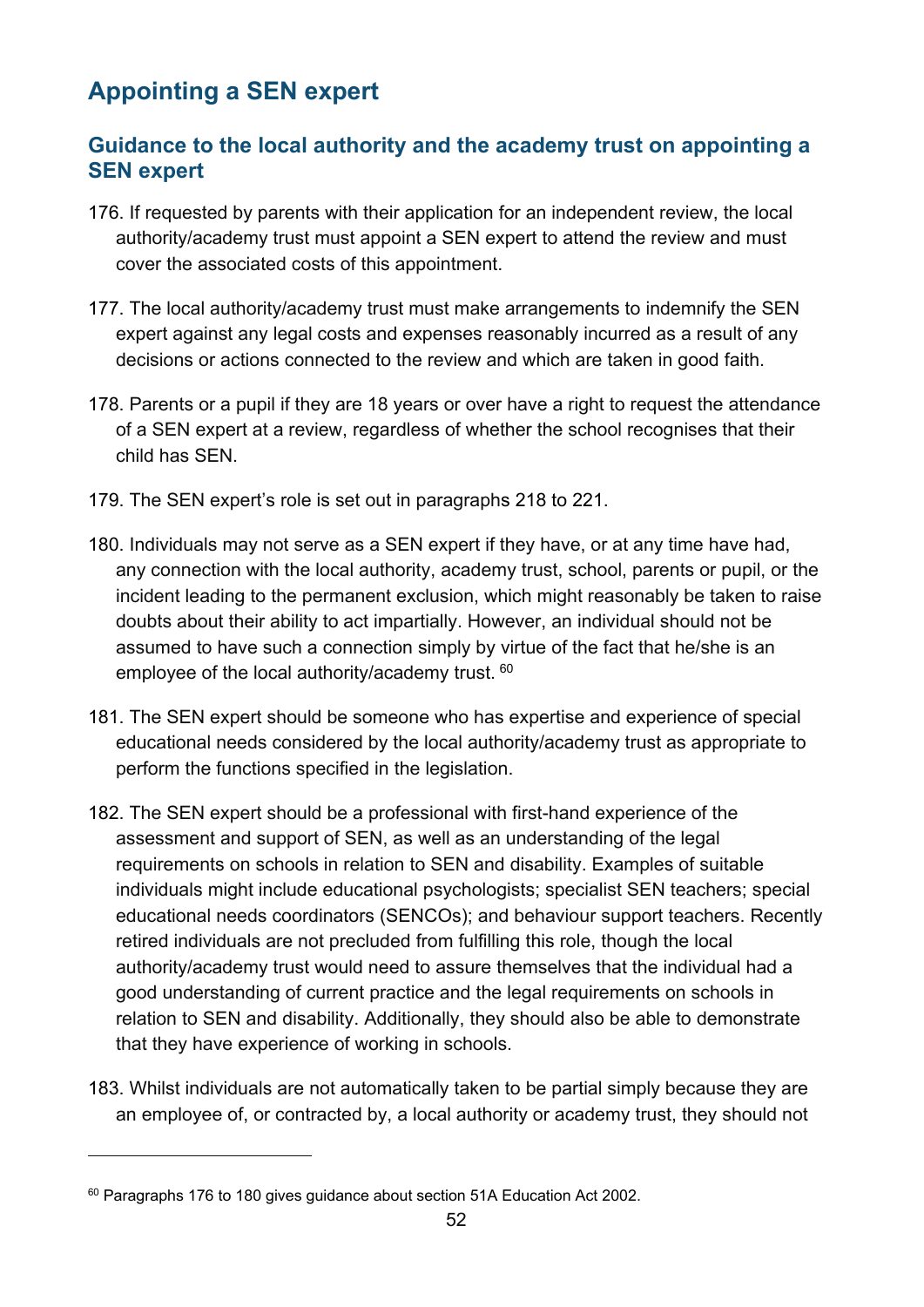have had any previous involvement in the assessment or support of SEN for the permanently excluded pupil, or siblings of the permanently excluded pupil. The local authority/academy trust should request that prospective SEN experts declare any conflict of interest at the earliest opportunity.

- 184. The final decision on the appointment of a SEN expert is for the local authority/academy trust to make but it should take reasonable steps to ensure that parents have confidence in the impartiality and capability of the SEN expert. Where possible, this may include offering parents a choice of SEN expert. To meet its duties within the statutory time frame, the local authority/academy trust should consider maintaining a list of individuals capable of performing the role of SEN expert in advance of a request.
- 185. It is for the local authority/academy trust to determine the amount of any payment in relation to the appointment of the SEN expert, such as financial loss, travel, and subsistence allowances.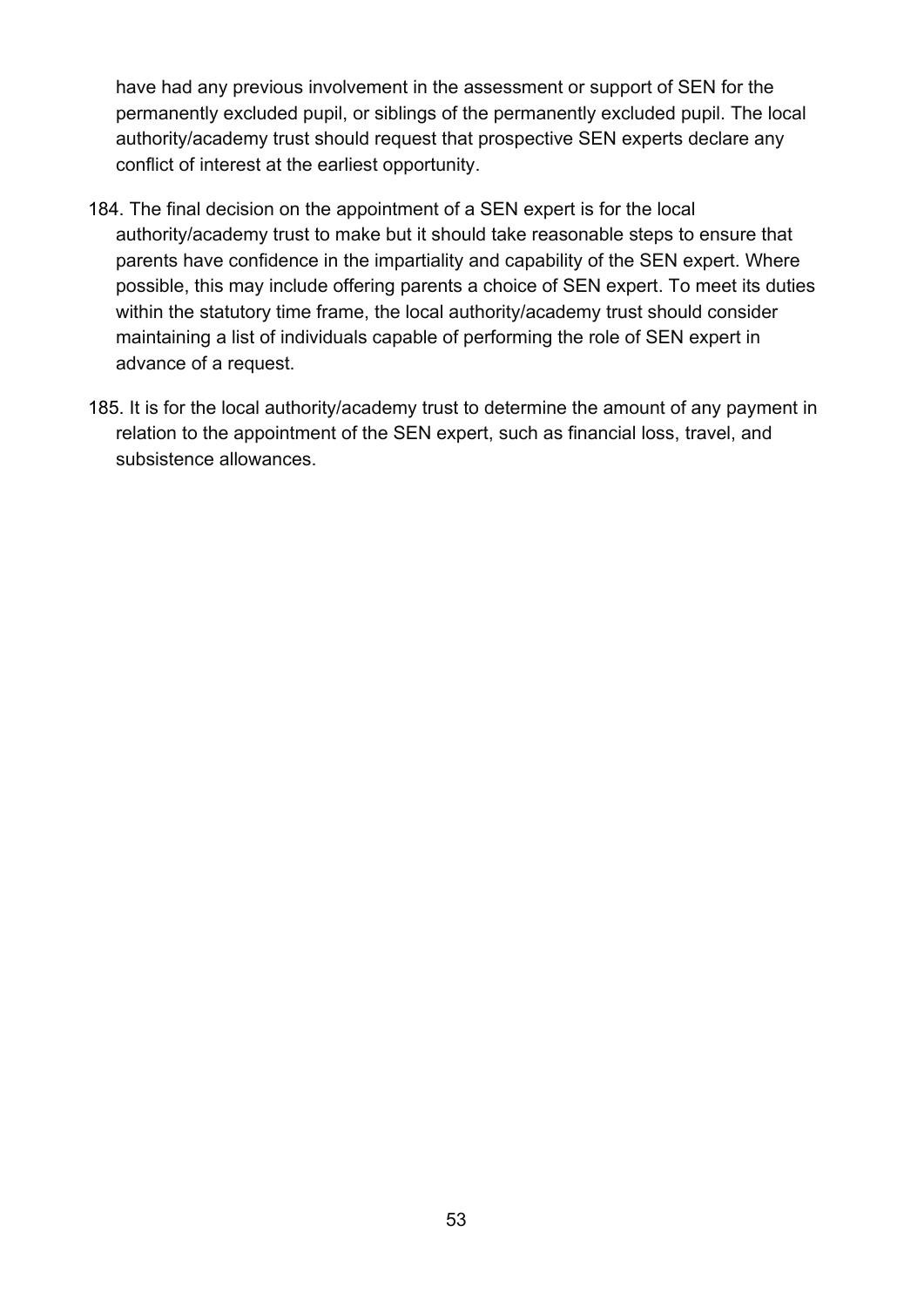# <span id="page-53-0"></span>**Part ten: The roles of independent review panel members, the clerk, the SEN expert, the social worker, and the Virtual School Head in the conduct of an independent review**

The role of the independent review panel is to assess whether a pupil's exclusion has been lawful, reasonable, and procedurally fair and what further action might need to be taken. This section offers guidance on how IRPs should be conducted, and the roles of relevant experts and advocates, to achieve this.

## **Guidance on the independent review process<sup>61</sup>**

- 186. Panel members and, if appointed, the SEN expert must declare any known conflict of interest to the local authority/academy trust before the start of the review.
- 187. The role of the panel is to review the governing board's decision not to reinstate a permanently excluded pupil. In reviewing the decision, the panel must consider the interests and circumstances of the permanently excluded pupil, including the circumstances in which the pupil was permanently excluded, and have regard to the interests of other pupils and people working at the school.
- 188. The panel must apply the civil standard of proof i.e., 'on the balance of probabilities' which means that it is more likely than not that a fact is true. This should be applied rather than the criminal standard of 'beyond reasonable doubt'.
- 189. Following its review, the panel can decide to:
	- uphold the governing board's decision not to reinstate;
	- recommend that the governing board reconsiders reinstatement; or
	- quash the governing board's decision and direct that the governing board reconsiders reinstatement.
- 190. The panel's decision does not have to be unanimous and can be decided by a majority vote. In the case of a tied vote, the chair has the casting vote.
- 191. The independent review panel's decision is binding on the: pupil; parents; governing board; headteacher; and local authority.
- 192. The panel may only quash a governing board's decision not to reinstate if it considers that the decision was flawed when considered in the light of the principles

<sup>&</sup>lt;sup>61</sup> Paragraphs 186 to 204 gives guidance about section 51A Education Act 2002.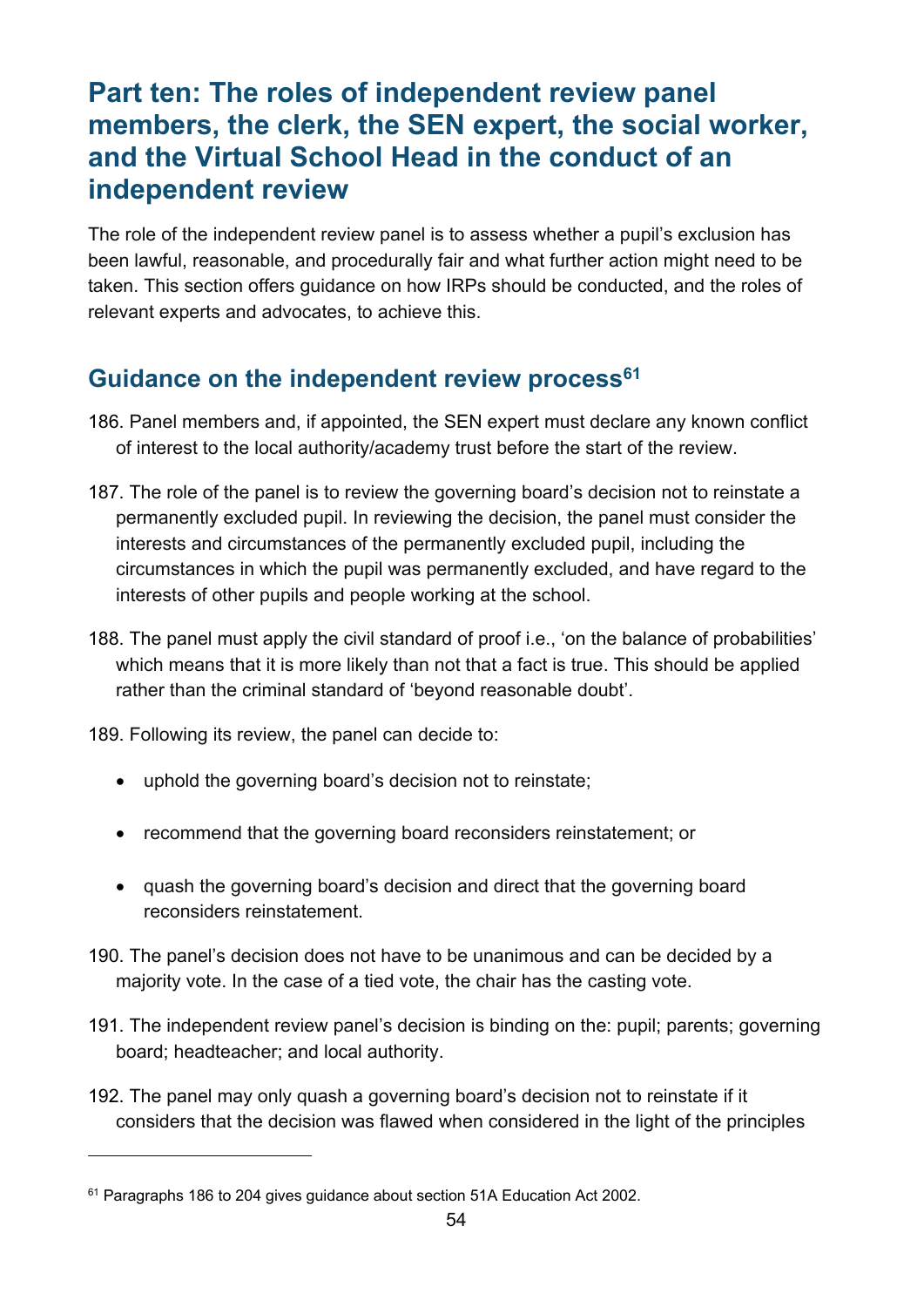applicable on an application for judicial review (statutory guidance on this consideration is provided by paragraphs 211 to 215).

- 193. New evidence may be presented to the panel, though the school may not introduce new reasons for the permanent exclusion or for the decision not to reinstate the pupil and the panel must disregard any new reasons that are introduced.
- 194. In deciding whether the governing board's decision was flawed, and therefore whether to quash the decision not to reinstate, the panel must only take account of the evidence that was available to the governing board at the time of it making its decision not to reinstate. This includes any evidence that the panel considers would, or should, have been available to the governing board and that it ought to have considered if it had been acting reasonably.
- 195. If evidence is presented that the panel considers it is unreasonable to expect the governing board to have been aware of at the time of its decision, the panel can take account of the evidence when deciding whether to recommend that the governing board reconsider reinstatement.
- 196. Where a SEN expert is present, the panel must seek and have regard to the SEN expert's view of how SEN may be relevant to the pupil's permanent exclusion.
- 197. Where a social worker is present, the panel must seek and have regard to the social worker's view of how the pupil's experiences, needs, safeguarding risks and/or welfare may be relevant to the pupil's permanent exclusion.
- 198. Where a VSH is present, the panel must seek and have regard to the VSH's view of how any of the child's background, educational and safeguarding needs were considered by the headteacher in the lead up to the permanent exclusion or relevant to the pupil's permanent exclusion.
- 199. The jurisdiction of the First-tier Tribunal (Special Educational Needs and Disability) and County Court to hear claims of discrimination relating to a permanent exclusion does not preclude an independent review panel from considering issues of discrimination in reaching its decision.
- 200. If a panel directs a governing board to reconsider reinstatement it may order the local authority to make an adjustment to the school's budget or (in the case of an academy) the academy trust to make an equivalent payment to the local authority in whose area the school is located, unless within ten school days of receiving notice of the panel's decision, the governing board decides to reinstate the pupil. Paragraph 217 provides statutory guidance to panels on the circumstances under which this payment should not be ordered. The sum of this adjustment/payment must be £4,000 and would be in addition to any funding that would normally follow a permanently excluded pupil. The panel does not have the power to order a financial readjustment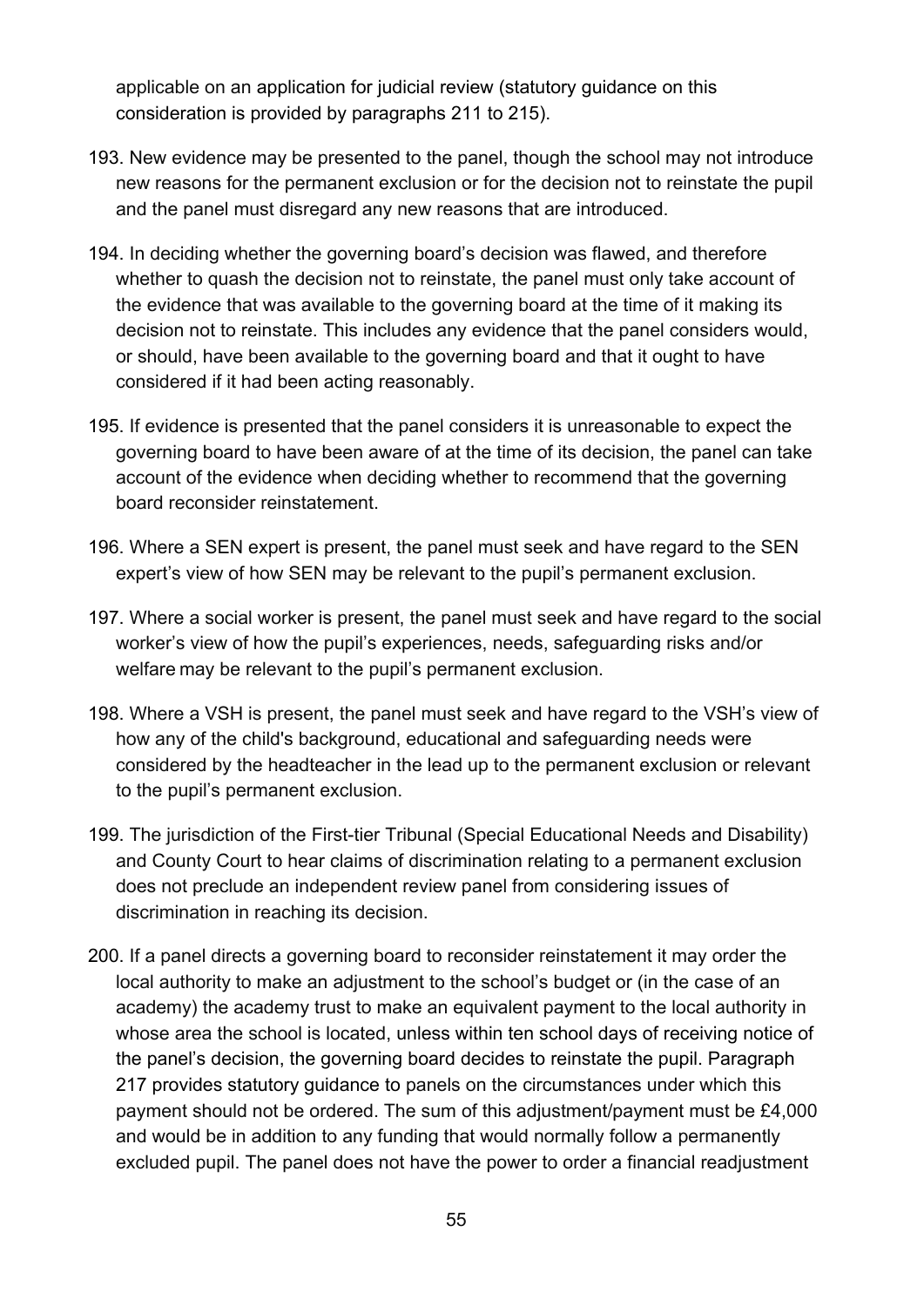or payment in circumstances where it has only recommended that the governing board reconsiders reinstatement of the pupil.

- 201. The panel may adjourn on more than one occasion, if necessary. However, consideration must be given to the effect of adjournment on the parties to the review, the permanently excluded pupil and their parents, and any victim.
- 202. A review cannot continue if the panel no longer has representation from each of the three categories of members required (see paragraph 148). In this event, the panel may be adjourned until the number can be restored.
- 203. Once a review has begun, no panel member may be substituted by a new member for any reason. Accordingly, if the required representation cannot be restored from the original members, a new panel must be constituted to conduct the review afresh. In the case of a five-member panel, the panel may continue in the absence of any of its members, provided all three categories of member are still represented.
- 204. Following the review, the panel must issue written notification to all parties without delay. This notification must include:
	- the panel's decision and the reasons for it;
	- where relevant, details of any financial readjustment/payment to be made if a governing board does not subsequently decide to offer to reinstate a pupil within ten school days; and
	- any information that the panel has directed the governing board to place on the pupil's educational record.

## **Guidance to independent review panel members on the conduct of an independent review panel**

- 205. The chair should outline the procedure to be followed and explain to all parties that the panel is independent of the school, the local authority and (in the case of an academy) the academy trust. The panel should support all parties to participate in the review and ensure that their views are properly heard. The independent review should be conducted in an accessible, unthreatening, and non-adversarial manner.
- 206. Where a SEN expert has been requested but is not present, the panel should make parents aware of their right to request that the review is adjourned until such time as a SEN expert can attend.
- 207. It is for the panel to decide whether any witnesses should stay after giving evidence for the rest of the review, but they should not be present before giving evidence.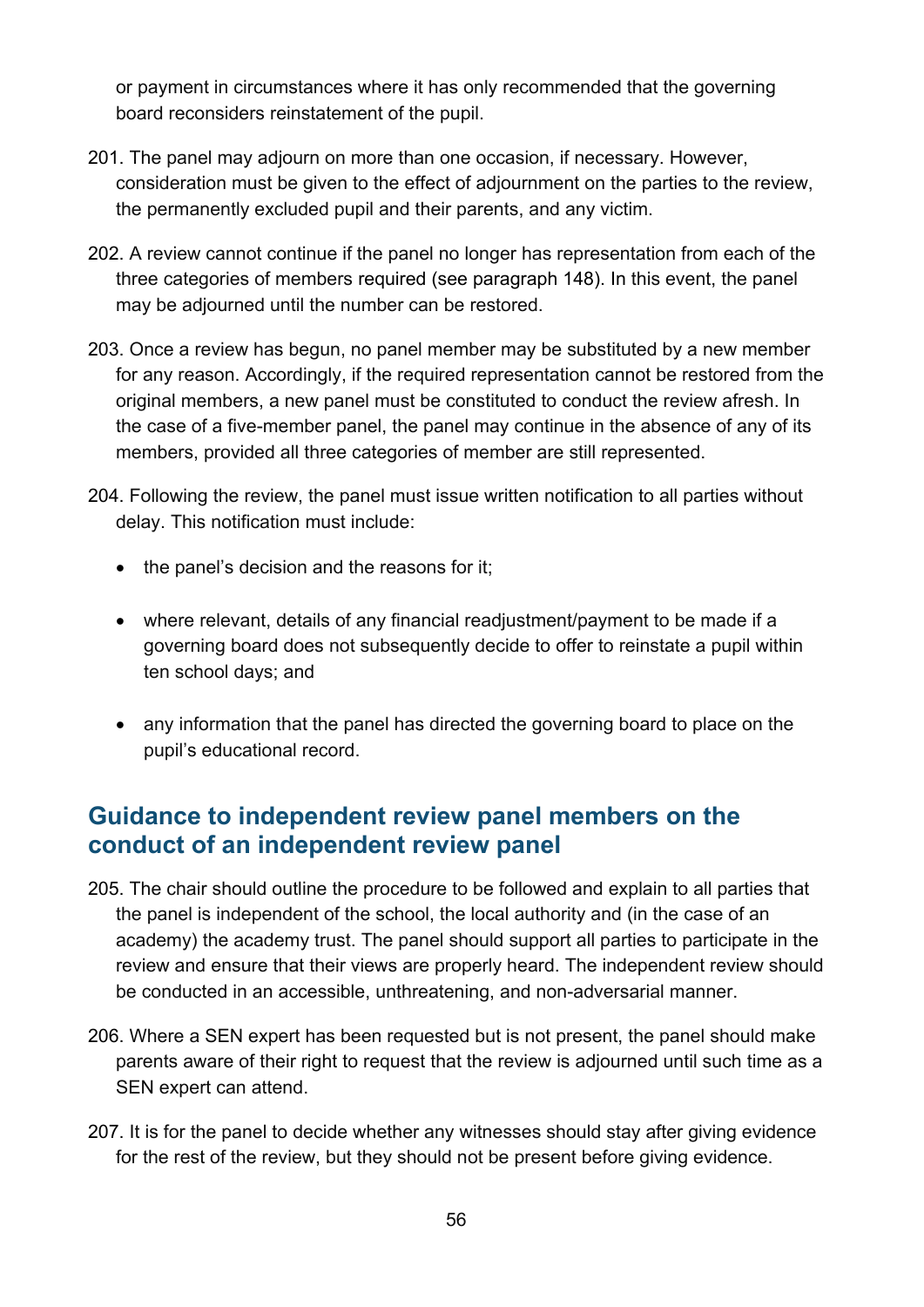- 208. In the interests of fairness and transparency, care should be taken to ensure that no one, other than the clerk, is present with the panel in the absence of the other parties. This includes the SEN expert. The panel should ask everyone, apart from the clerk, to withdraw before the panel makes a decision. The clerk may stay to help the panel by referring to the notes of the meeting and providing advice on the wording of the decision letter.
- 209. Where parents are not seeking reinstatement for their child, this fact should be acknowledged by the panel, but it should not affect the conduct of the panel or its decision. Recording of the panel's findings on a child's educational record and an acknowledgement by the governing board that it would be appropriate for it to offer to reinstate the pupil are both potential outcomes in these circumstances.
- 210. If a panel cannot continue because it no longer has representation from each of the three categories of members required (see paragraph 148) it should, having regard to the circumstances and the effect on the parties, victim, and pupil/parent, adjourn to allow reasonable time for enough missing members to become available.

## **Guidance to independent review panel members on coming to a decision**

- 211. The panel's decision should not be influenced by any stated intention of the parents or pupil not to return to the school. The focus of the panel's decision is whether there are sufficient grounds for them to direct or recommend that the governing board reconsider its decision that the pupil should not be reinstated.
- 212. Public law principles underpin good decision-making. All decisions of a governing board must be made in accordance with public law. Panels are expected to understand the legislation that is relevant to suspensions and permanent exclusions and the legal principles that apply. Headteacher and governing board members of panels are likely to have first-hand experience of the education context that may be relevant to considerations about whether a decision was reasonable in the circumstances.
- 213. When considering the governing board's decision in light of the principles applicable in an application for judicial review, the panel should apply the following tests:
	- Illegality did the governing board act outside the scope of its legal powers in deciding that the pupil should not be reinstated?
	- Irrationality did the governing board rely on irrelevant points, fail to take account of all relevant points, or make a decision so unreasonable that no governing board acting reasonably in such circumstances could have made it?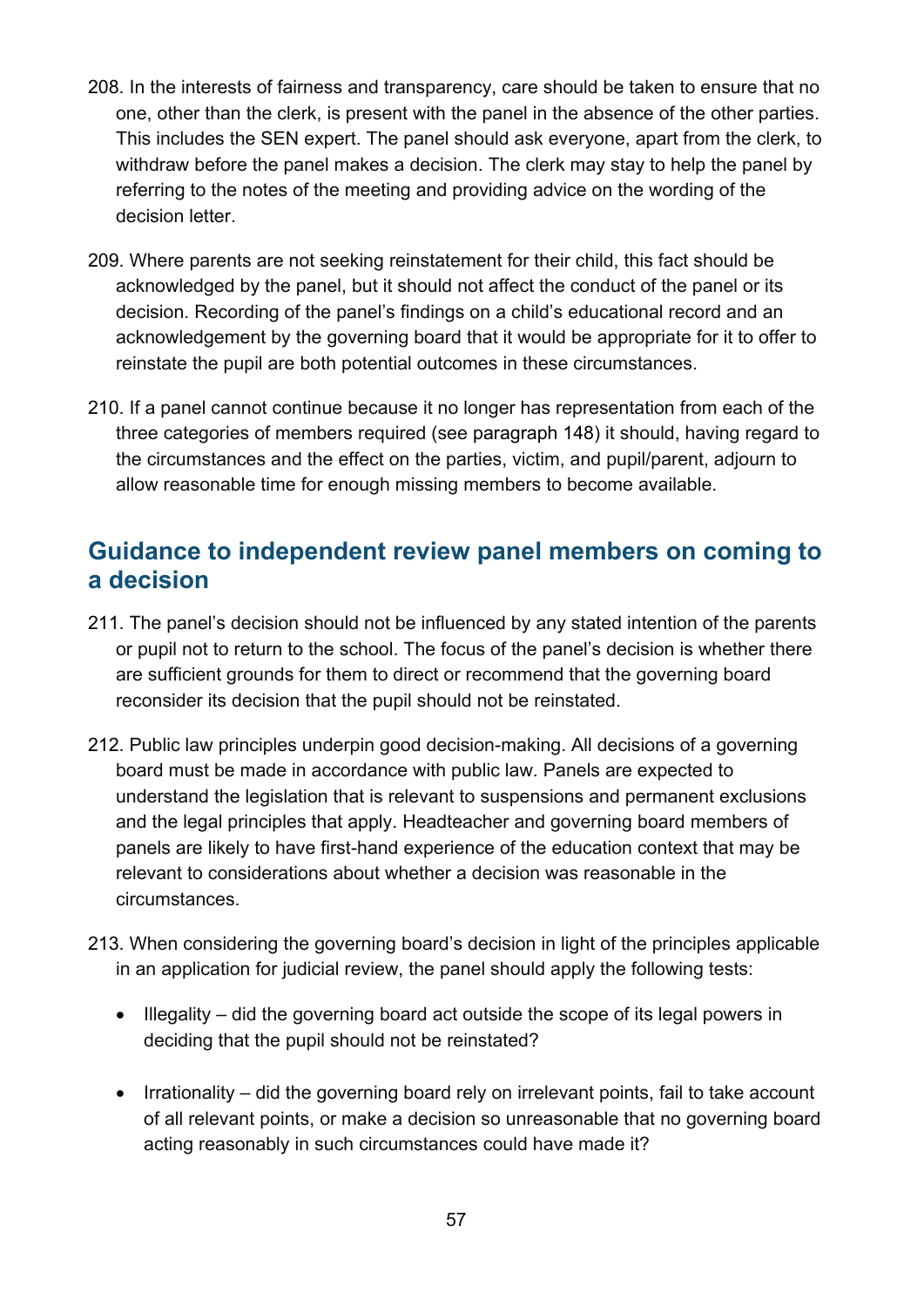- Procedural impropriety was the governing board's consideration so procedurally unfair or flawed that justice was clearly not done?
- 214. Procedural impropriety means not simply a breach of minor points of procedure but something more substantive, that has a significant impact on the quality of the decision-making process. This will be a judgement for the panel to make, but the following are examples of issues that could give rise to procedural impropriety: bias; failing to notify parents of their right to make representations; the governing board making a decision without having given parents an opportunity to make representations; failing to give reasons for a decision; or being a judge in your own cause (for example, if the headteacher who took the decision to exclude were also to vote on whether the pupil should be reinstated).
- 215. Where the criteria for quashing a decision not to reinstate has not been met, the panel should consider whether it would be appropriate to recommend that a governing board reconsiders its decision not to reinstate the pupil. This should not be the default option but should be used where evidence of procedural flaws has been identified that do not meet the criteria for quashing the decision, but which the panel believes justify a reconsideration of the governing board's decision. This could include when new evidence presented at the review hearing was not available to the governing board at the time of its decision.
- 216. In all other cases the panel should uphold the governing board's decision.

## **Guidance to independent review panel members on the financial readjustment/payment**

217. In the case of a maintained school or PRU, where a panel has quashed the governing board's decision and directed that it reconsiders, the panel should order that a readjustment must be made to the school's budget, unless within ten school days of receiving notice of the panel's decision, the governing board decides to reinstate the pupil. In the case of an academy, where the panel has quashed the governing board's decision, the panel should order that the academy trust must make a payment directly to the local authority in whose area the academy is located, unless within ten school days of receiving notice of the panel's decision, the governing board decides to reinstate the pupil.

## **Guidance to SEN experts on their conduct during an independent review**

218. The SEN expert's role is analogous to an expert witness, providing impartial specialist advice to the panel on how SEN might be relevant to the permanent exclusion. The SEN expert should base their advice on the evidence provided to the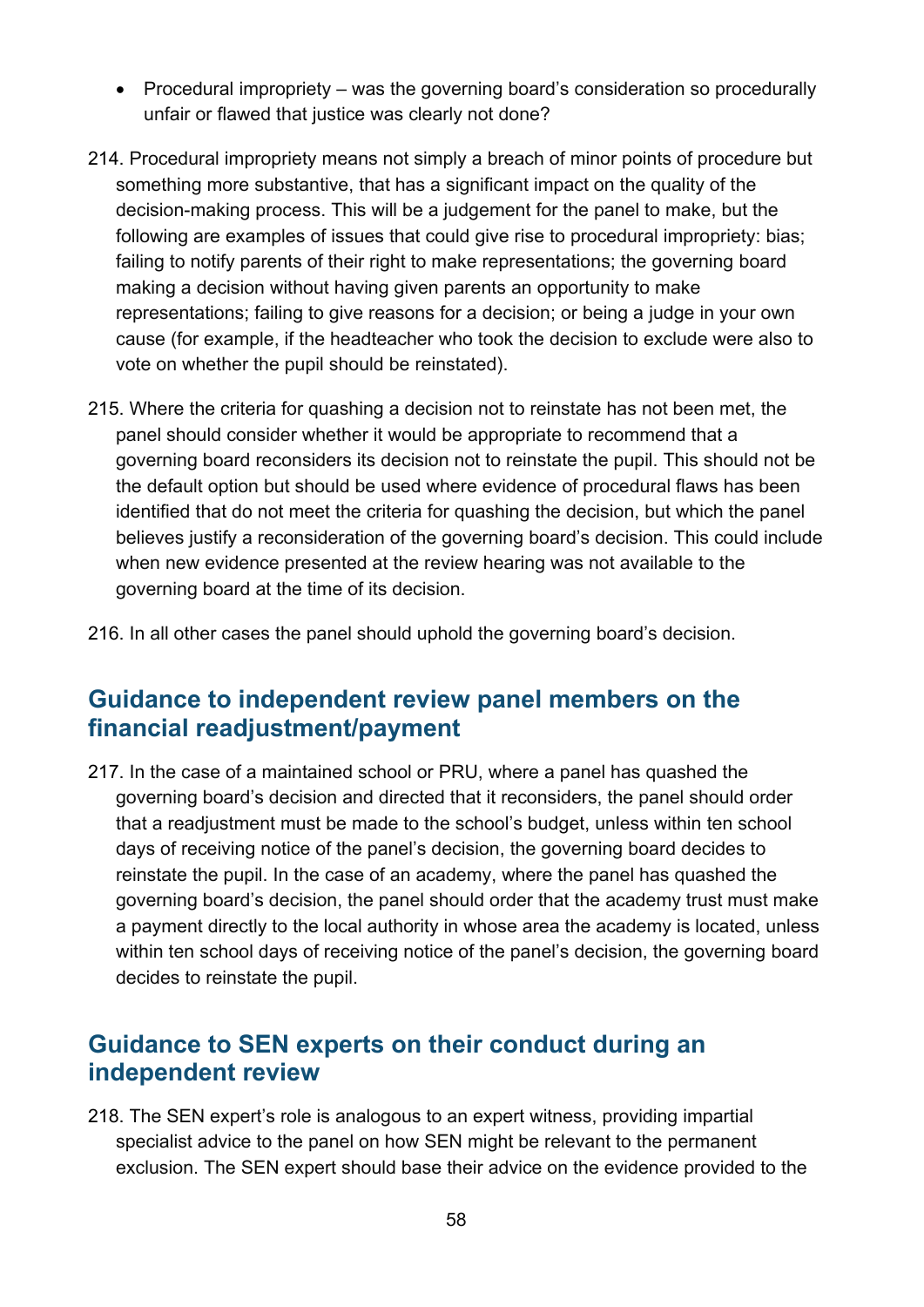panel. The SEN expert's role does not include making an assessment of the pupil's special educational needs.

- 219. The focus of the SEN expert's advice should be on whether the school's policies which relate to SEN, or the application of these policies in relation to the permanently excluded pupil, were lawful, reasonable, and procedurally fair (in line with the guidance to panels in paragraph 213). If the SEN expert believes that this was not the case, they should, where possible, advise the panel on the possible contribution that this could have made to the circumstances of the pupil's permanent exclusion.
- 220. Where the school does not recognise a pupil as having SEN, the SEN expert should advise the panel on whether they believe the school acted in a legal, reasonable, and procedurally fair way with respect to the identification of any SEN that the pupil may potentially have, and any contribution that this could have made to the circumstances of the pupil's permanent exclusion.
- 221. The SEN expert should not criticise a school's policies or actions simply because they believe a different approach should have been followed or because another school might have taken a different approach.

## **Guidance to social workers on their attendance at an independent review**

222. The focus of the social worker's advice should be on whether the pupil's welfare, safeguarding needs and risks were considered in the lead up to the permanent exclusion. If the social worker believes that this was not the case, they should, where possible, advise the panel on the contribution that the pupil's needs could have made to the circumstances of the pupil's permanent exclusion.

## **Guidance to Virtual School Heads on their attendance at an independent review**

223. The focus of the VSH role for any LAC should be on helping the panel consider whether the child's background and educational needs were considered by the head teacher in the lead up to the permanent exclusion, including whether any additional support to the pupil could be provided to improve their behaviour and avoid exclusion where possible. If the VSH believes that this was not the case, they should, where possible, advise the panel on the contribution that the pupil's needs could have made to the circumstances of the pupil's permanent exclusion.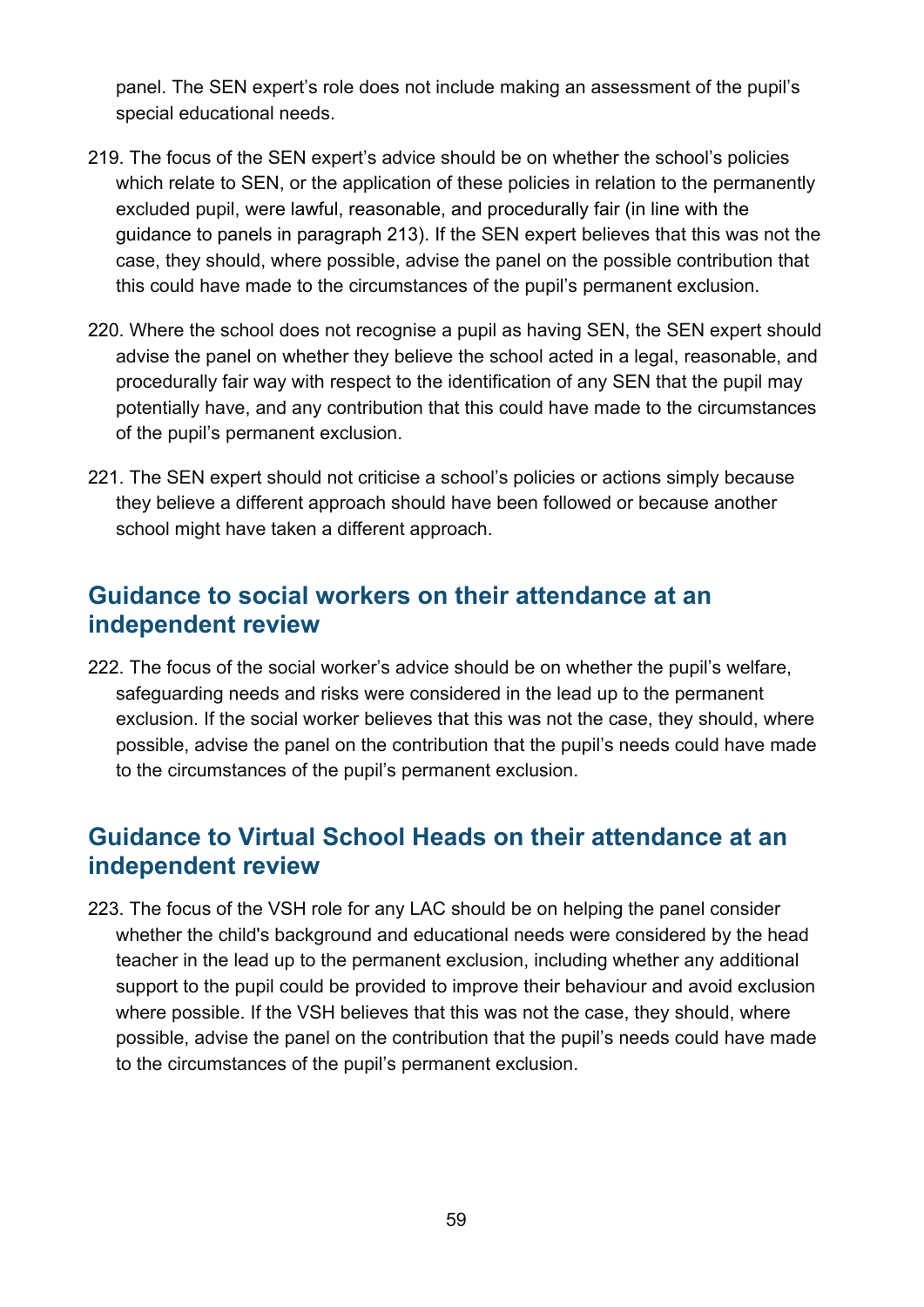## **Guidance to the clerk and local authority/academy trust on the record of the proceedings of a review panel**

- 224. The clerk to a review panel should ensure that minutes of the proceedings are taken, including details of the attendance, the voting, and the decision.
- 225. The minutes are not public documents but should be retained by the local authority/academy trust for a period of at least five years, as they may need to be seen by a court or (in the case of maintained school) by the Local Government and Social Care Ombudsman.
- 226. The local authority/academy trust should be aware of its duties under the Freedom of Information Act 2000, the Data Protection Act 2018, and the General Data Protection Regulation (EU) 2016/679 as it forms part of UK law (the UK GDPR) when retaining information.

## **Guidance to the independent review panel and clerk on notifying parties of the outcome of the review**

227. If the panel upholds the governing board's decision not to reinstate, the clerk should immediately report this to the local authority (who should inform, where a pupil has one, the social worker and VSH), and notify the parents and the governing board. If the pupil lives outside the local authority area in which the school is located, the clerk should make sure that the 'home authority' is also informed in writing of the outcome of the review without delay. This includes any situation where parents withdraw or abandon their application for a review.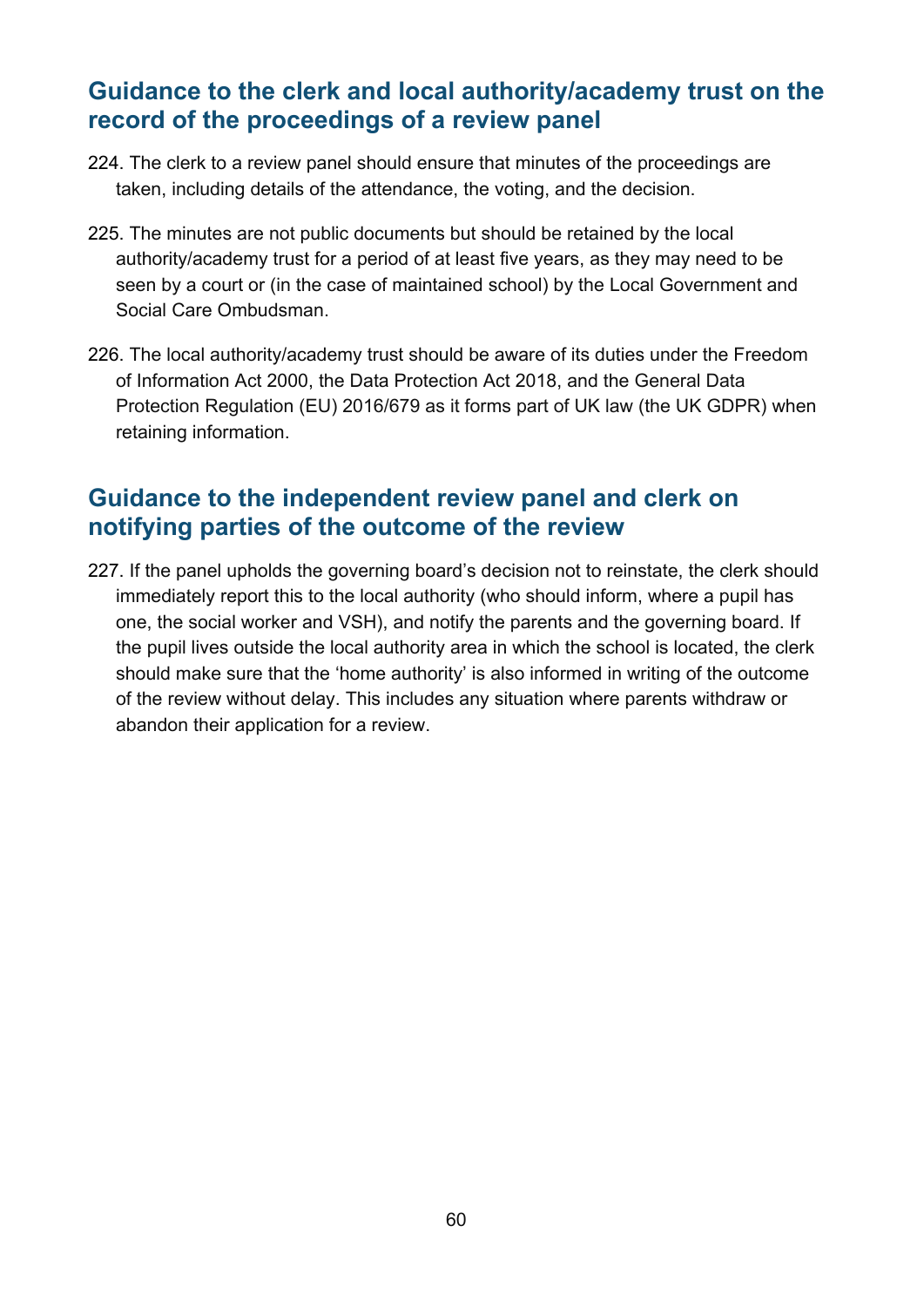# <span id="page-60-0"></span>**Part eleven: The governing board's duty to reconsider reinstatement following a review**

When an independent review panel directs or recommends a pupil's reinstatement, the governing board has the opportunity to look at the pupil's reinstatement afresh. This section offers guidance on how this reconsideration should be undertaken and the necessary next steps.

## **Guidance on the governing board's duty to reconsider reinstatement following a review<sup>62</sup>**

- 228. Where the panel directs or recommends that the governing board reconsider whether a pupil should be reinstated, the governing board must reconvene to do so within ten school days of being given notice of the panel's decision. Notice is deemed to have been given on the day of delivery if it is delivered directly or on the second working day after posting if it is sent by first class mail.
- 229. It is important that the governing board conscientiously reconsiders whether the pupil should be reinstated, whether the panel has directed or merely recommended it to do so. Whilst the governing board may still reach the same conclusion as it first did, it may face challenge in the courts if it refuses to reinstate the pupil, without strong justification.
- 230. Following a direction to reconsider, unless within ten school days of receiving notice of the panel's decision the governing board decides to reinstate the pupil, an adjustment will be made to the school's budget in the sum of £4,000 if the panel has ordered this. In the case of an academy, the school will be required to make an equivalent payment directly to the local authority in whose area the school is located. This payment will be in addition to any funding that would normally follow a permanently excluded pupil.
- 231. If the governing board offers to reinstate the pupil within the specified timescale but this is declined by the parents, no budget adjustment or payment can be made. The governing board must comply with any direction of the panel to place a note on the pupil's educational record.
- 232. The clerk must also note, where a pupil is reinstated following a direction or recommendation to reconsider, or would have been reinstated if it had been practical to do so, the permanent exclusion does not count towards the rule that an admission authority may refuse to admit a child who has been permanently excluded twice; nor, in the case of a community or voluntary controlled school, does it count for the

<sup>&</sup>lt;sup>62</sup> Paragraphs 228 to 233 gives guidance about section 51A Education Act 2002.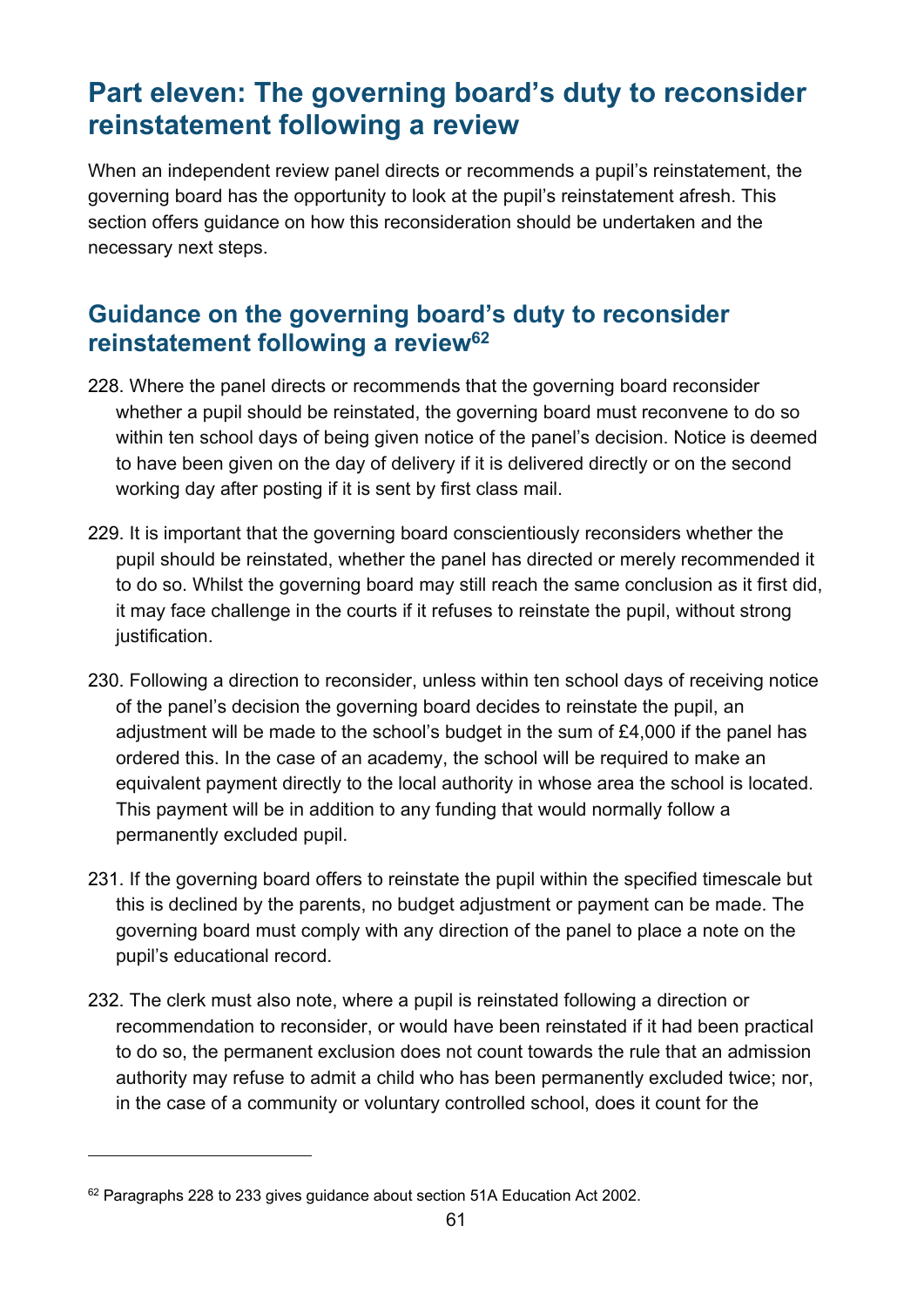purposes of the rule that the governing board may appeal against the decision of the local authority as the admission authority to admit the child.

- 233. In the case of either a recommended or directed reconsideration, the governing board must notify the following people of their reconsidered decision, and the reasons for it, in writing and without delay:
	- the parents;
	- the headteacher;
	- the local authority; and, where relevant, the 'home authority'.
- 234. The reconsideration provides an opportunity for the governing board to look afresh at the question of reinstating the pupil, in light of the findings of the independent review panel. There is no requirement to seek further representations from other parties or to invite them to the reconsideration meeting. The governing board is not prevented from taking into account other matters that it considers relevant. It should, however, take care to ensure that any additional information does not make the decision unlawful. This could be the case, for example, where new evidence is presented, or information is considered that is irrelevant to the decision at hand.
- 235. The governing board should ensure that clear minutes are taken of the meeting as a record of the evidence that was considered by the governing board. These minutes should be made available to all parties on request.
- 236. The governing board should ask any parties in attendance to withdraw before making a decision. Where present, a clerk may stay to help the governing board by reference to their notes of the meeting and with the wording of the decision letter.
- 237. The governing board should note the outcome of its consideration on the pupil's educational record, and copies of relevant papers should be kept with the educational record.
- 238. The governing board should base its reconsideration on the presumption that a pupil will return to the school if reinstated, regardless of any stated intentions by the parents or pupil. Any decision of a governing board to offer reinstatement which is subsequently turned down by the parents should be recorded on the pupil's educational record. The governing board's decision should demonstrate how they have addressed the concerns raised by the independent review panel.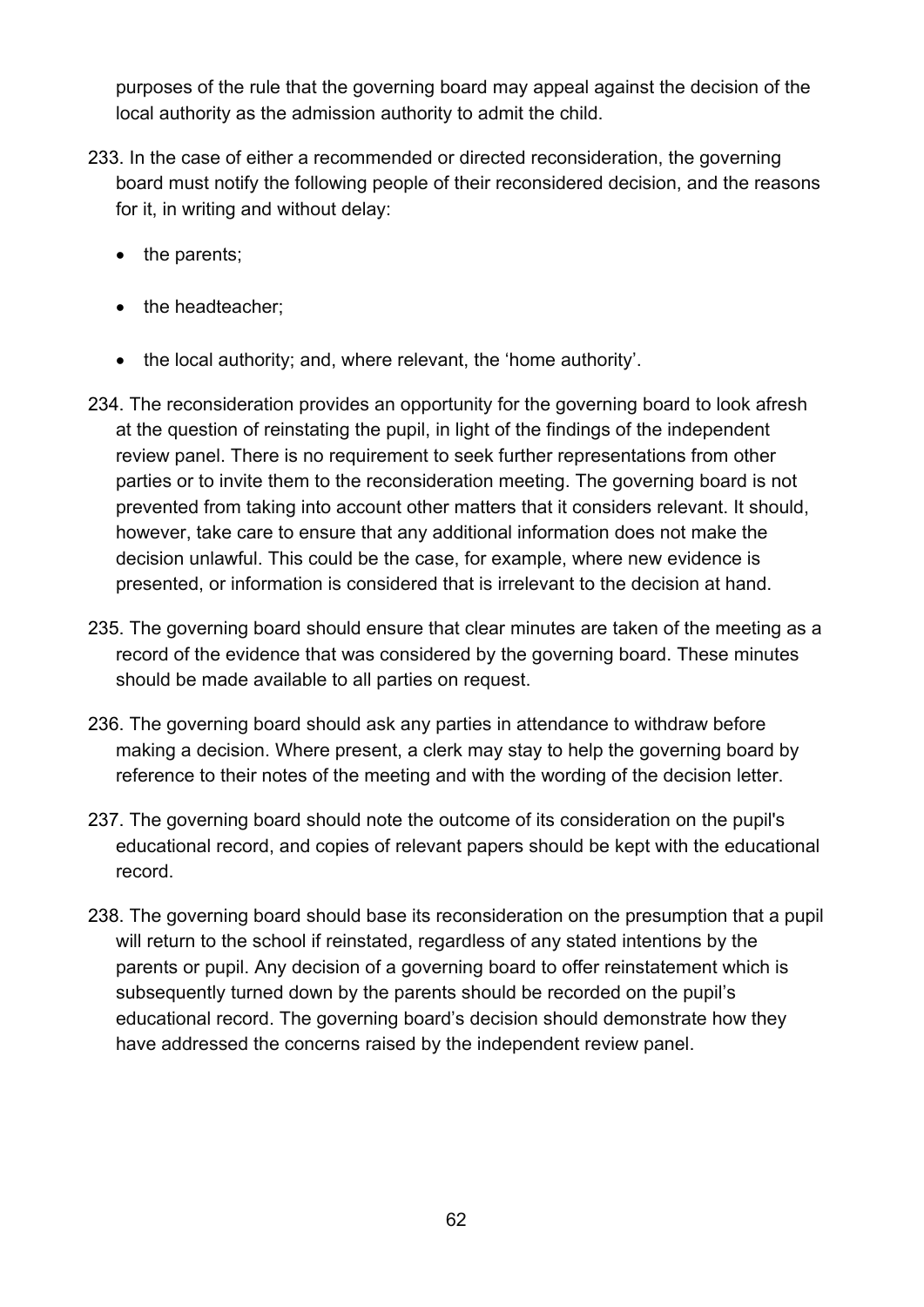# <span id="page-62-0"></span>**Part twelve: The local authority's role in overseeing the financial readjustment/payment<sup>63</sup>**

In certain cases, a transfer of funding will take place to ensure that the right resources and support follows a pupil following their permanent exclusion. This section sets out when the local authority is responsible for arranging such funding transfers.

## **Guidance to the local authority on overseeing the transfer of funding following a permanent exclusion**

- 239. The local authority cannot require a maintained school or academy to make any additional payments following a permanent exclusion, other than the budget share deductions set out in regulations, or the payments which an academy has to make under its funding agreement<sup>64</sup>.
- 240. The local authority will be responsible for adjusting the budget share for maintained schools and PRUs with delegated budgets if a pupil is permanently excluded, so funding follows the pupil. The process and requirements are set out in the School and Early Years Finance (England) Regulations<sup>65</sup>, issued on an annual basis.
- 241. A local authority may ask an academy trust to enter into an arrangement for the transfer of funding for a pupil who has been permanently excluded, on the same basis as if the academy were a maintained school. The academy trust may be obliged under its funding agreement to comply with such a request.
- 242. If a review panel has ordered a financial adjustment, the local authority will be responsible for reducing the budget share for the excluding school by a further £4,000. If the excluding school is an academy, the academy trust must pay £4,000 to the local authority.
- 243. If a review panel has made a financial adjustment order and the excluded pupil is given a place at another school, including a PRU, ('the admitting school'), the local authority may, if it chooses, pass any or all of the amount of the financial adjustment (i.e., up to £4,000) to the admitting school.

 $63$  Paragraphs 239 to 243 gives guidance about section 51A Education Act 2002. The requirements for the transfer of funding following an exclusion from a maintained school or PRU are set out in the Education (Amount to Follow Permanently Excluded Pupil) Regulations 1999. Academy funding agreements may require an academy to enter into a similar agreement with the local authority.

 $64$  This does not include circumstances where a school has voluntarily entered into a separate legally binding agreement with the local authority.

<sup>65</sup> <https://www.legislation.gov.uk/uksi/2021/59/made>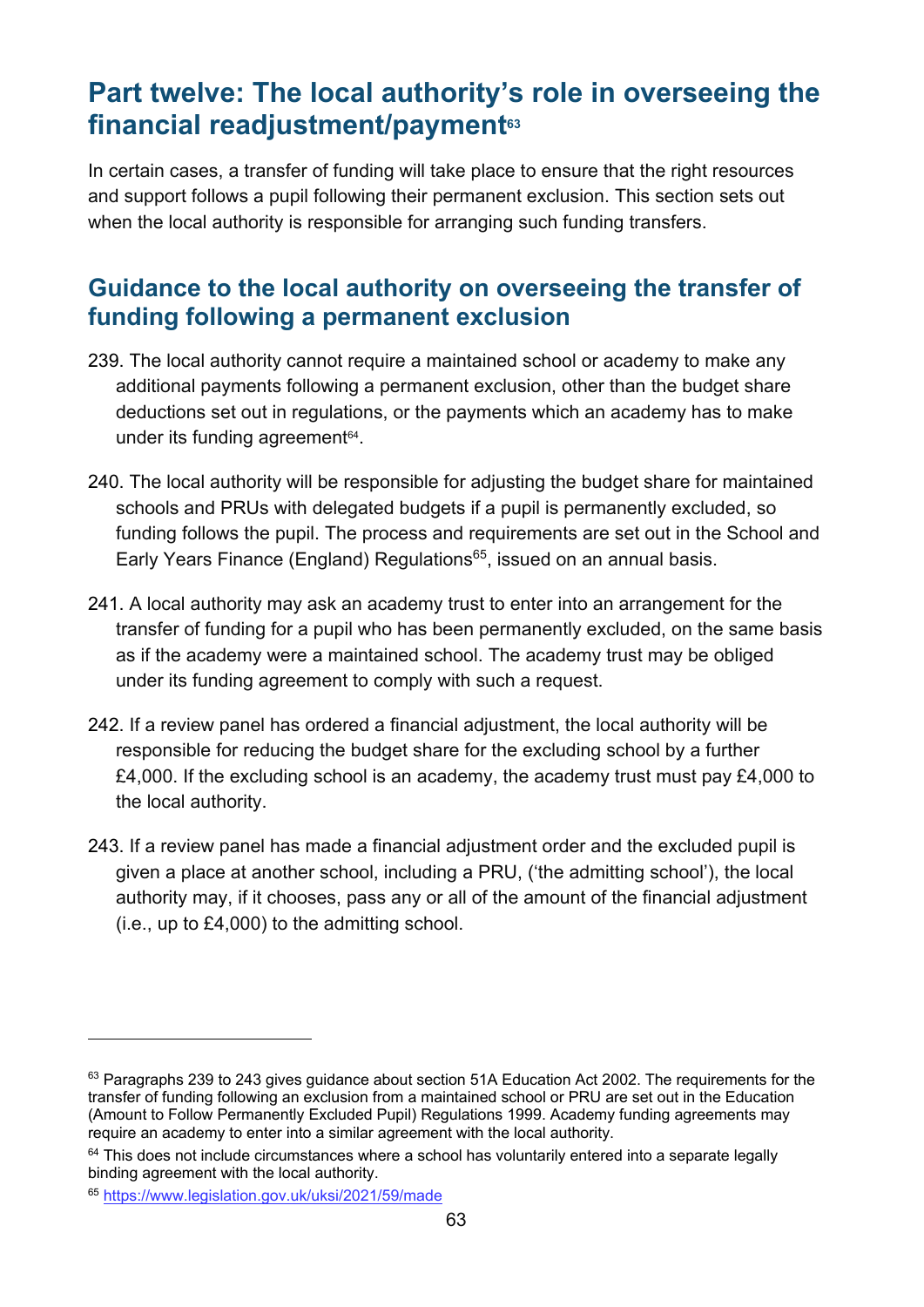- 244. This financial readjustment should be made within 28 days of notification of a direction from the panel. The academy trust should be expected to make the payment to the local authority in which the academy is located within the same timescale.
- 245. If an academy fails to comply with its legal requirement to pay following a direction from an independent review panel, then the local authority will be responsible for enforcing this requirement. However, the local authority should also inform the Education and Skills Funding Agency.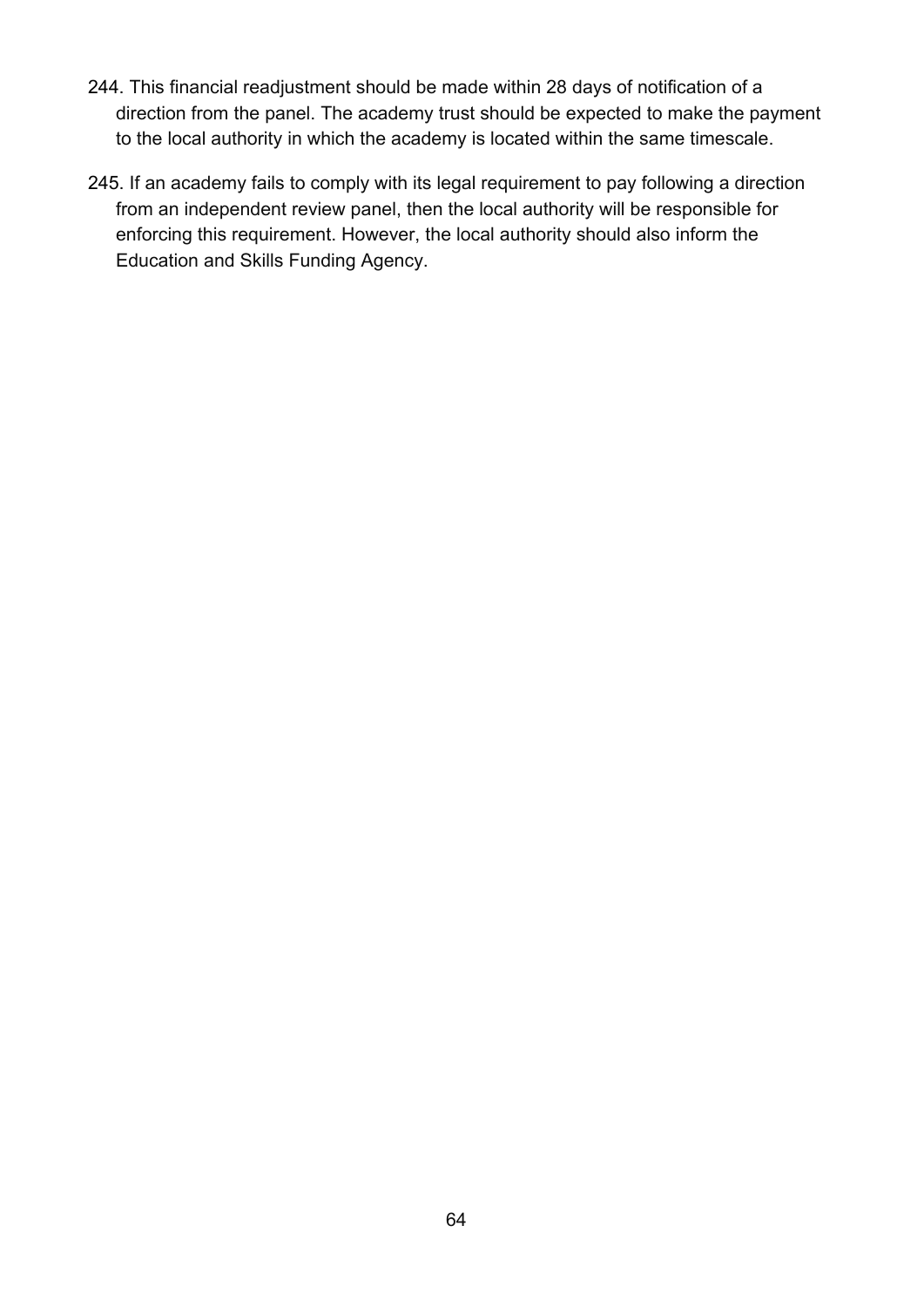# <span id="page-64-0"></span>**Part thirteen: Statutory guidance to the headteacher, governing board and independent review panel members on police involvement and parallel criminal proceedings**

Police involvement and parallel criminal proceedings against a pupil may affect how the exclusion and its review process are conducted, although they must always remain lawful, reasonable, and procedurally fair. This section offers guidance to headteachers, governing boards, and independent review panels when this is the case.

## **Guidance for headteachers, governing boards and independent review panels on police involvement and parallel criminal proceedings**

- 246. The headteacher need not postpone taking a decision on a suspension and permanent exclusion solely because a police investigation is underway and/or any criminal proceedings may be brought. In such circumstances, the headteacher will need to take a decision on the evidence available to them at the time. Please see paragraphs 23 and 24 in this guidance **[placeholder: for updated guidance on KSCIE].** In all cases, schools should follow general safeguarding principles as found in [Keeping children safe in education 2021 \(publishing.service.gov.uk\).](https://assets.publishing.service.gov.uk/government/uploads/system/uploads/attachment_data/file/1021914/KCSIE_2021_September_guidance.pdf)
- 247. Where the evidence is limited by a police investigation or criminal proceedings, the headteacher should consider any additional steps they may need to take to ensure that the decision to suspend or permanently exclude is fair. However, the final decision on whether to suspend or permanently exclude is for the headteacher to make.
- 248. Where the governing board is required to consider a reinstatement in these circumstances, it cannot postpone its meeting and must decide whether or not to reinstate the pupil on the evidence available.
- 249. The fact that parallel criminal proceedings are in progress should also not directly determine whether an independent review panel should be adjourned. Relevant factors for the panel to consider will include:
	- whether any charge has been brought against the pupil and, if so, what the charge is;
	- whether relevant witnesses and documents are available;
	- the likely length of delay if the hearing were adiourned and the effect it may have on the suspended or permanently excluded pupil, the parents, any victim, or the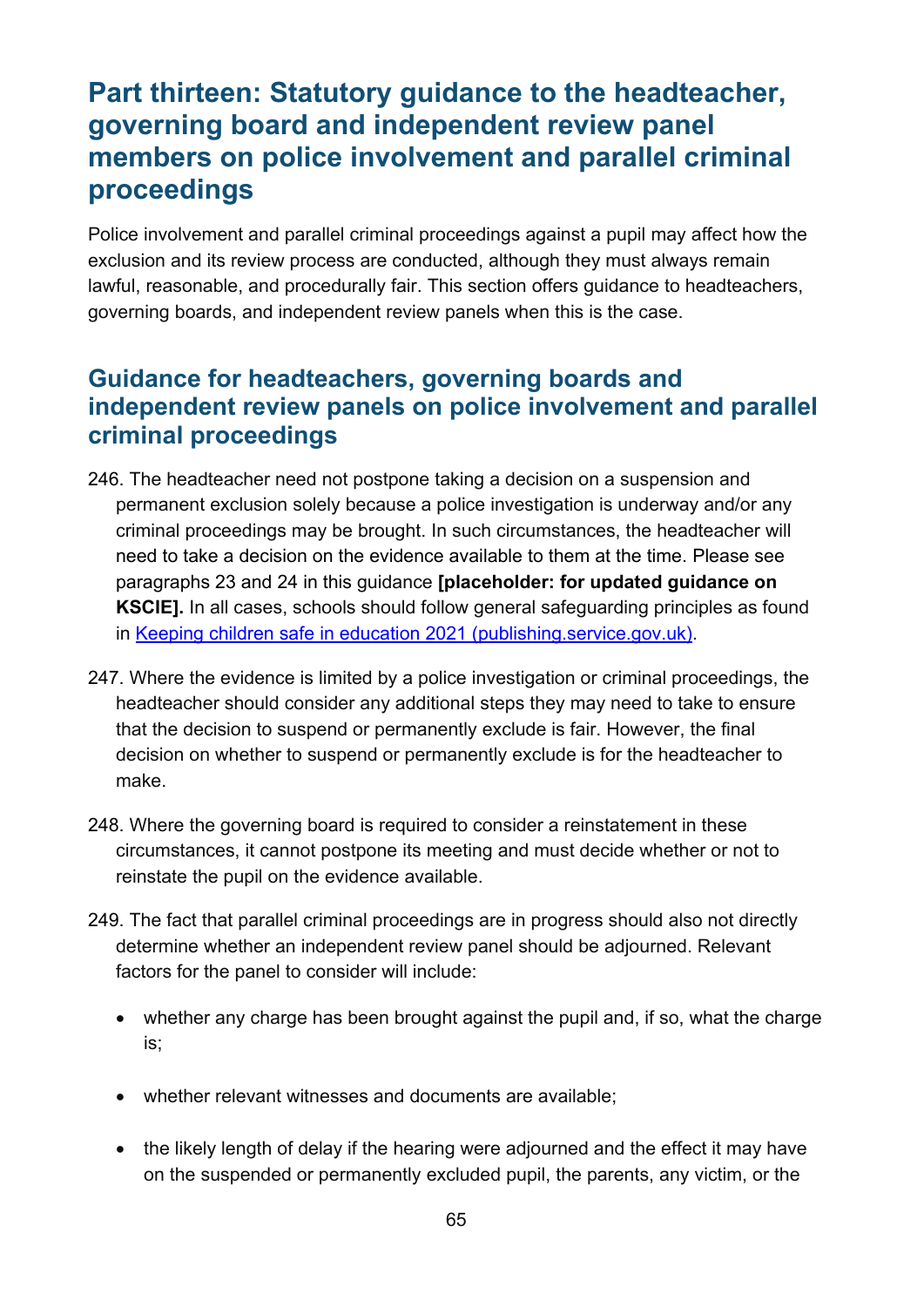school; and

- whether an adjournment or declining to adjourn might result in injustice.
- 250. Where a panel decides to adjourn, the clerk (or local authority/academy trust where a clerk is not appointed) should monitor the progress of any police investigation and/or criminal proceedings and reconvene the panel at the earliest opportunity. If necessary, the panel may adjourn more than once (in line with the requirements summarised in paragraph 201).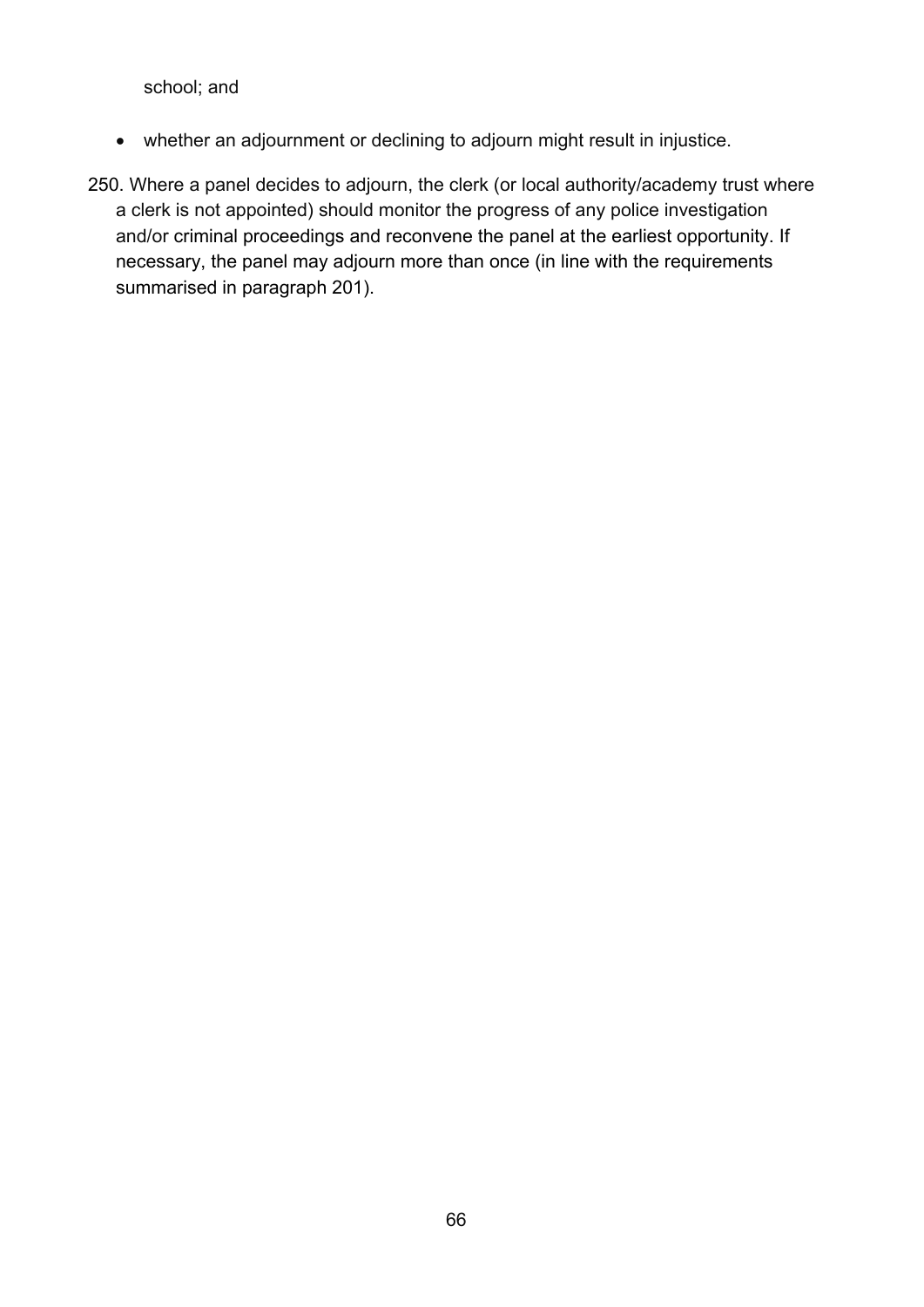# <span id="page-66-0"></span>**Annex A: Further information**

| <b>Guidance</b>                                                                                                            | Link                                                                                                                                                                                                                                                                                                                                               |
|----------------------------------------------------------------------------------------------------------------------------|----------------------------------------------------------------------------------------------------------------------------------------------------------------------------------------------------------------------------------------------------------------------------------------------------------------------------------------------------|
| <b>Behaviour in Schools</b>                                                                                                | Behaviour in Schools - GOV.UK (www.gov.uk)                                                                                                                                                                                                                                                                                                         |
| <b>Governance handbook and</b><br>competency framework                                                                     | Governance Handbook 2019 (publishing.service.gov.uk)                                                                                                                                                                                                                                                                                               |
| <b>Alternative Provision</b>                                                                                               | Alternative Provision: Statutory guidance for local authorities, as<br>well as headteachers and governing bodies of settings providing<br>alternative provision - GOV.UK (www.gov.uk)<br>Education for children with health needs who cannot attend                                                                                                |
|                                                                                                                            | school - GOV.UK (www.gov.uk)                                                                                                                                                                                                                                                                                                                       |
| <b>Mental health in schools</b>                                                                                            | Mental health and behaviour in schools<br>(publishing.service.gov.uk)                                                                                                                                                                                                                                                                              |
| <b>Children with Special</b><br><b>Educational Needs and</b><br><b>Disabilities</b>                                        | Children with special educational needs and disabilities (SEND) -<br>GOV.UK (www.gov.uk)<br>SEND code of practice: 0 to 25 years - GOV.UK (www.gov.uk)                                                                                                                                                                                             |
| <b>Departmental Advice on</b><br>attendance                                                                                | School attendance: guidance for schools - GOV.UK<br>(www.gov.uk)                                                                                                                                                                                                                                                                                   |
| <b>Departmental Advice on</b><br>safeguarding and child<br>protection                                                      | Keeping children safe in education 2021<br>(publishing.service.gov.uk)<br>Sexual violence and sexual harassment between children in<br>schools and colleges - GOV.UK (www.gov.uk)<br><b>Working Together to Safeguard Children 2018</b><br>(publishing.service.gov.uk)<br>Children missing education - GOV.UK (www.gov.uk)                         |
| <b>Departmental Advice on</b><br><b>Promoting the education of</b><br>looked-after and previously<br>looked-after children | Promoting the education of looked-after and previously looked-<br>after children - GOV.UK (www.gov.uk)<br>Adverse Childhood Experiences training and resources (funded<br>by the Home Office): https://www.acesonlinelearning.com/<br>The designated teacher for looked-after and previously looked-<br>after children (publishing.service.gov.uk) |
| <b>Sharing and publishing</b><br>information                                                                               | What maintained schools must publish online - GOV.UK<br>(www.gov.uk)<br>What academies, free schools and colleges should publish online<br>- GOV.UK (www.gov.uk)<br>School to school service: how to transfer information - GOV.UK                                                                                                                 |
|                                                                                                                            | (www.gov.uk)                                                                                                                                                                                                                                                                                                                                       |